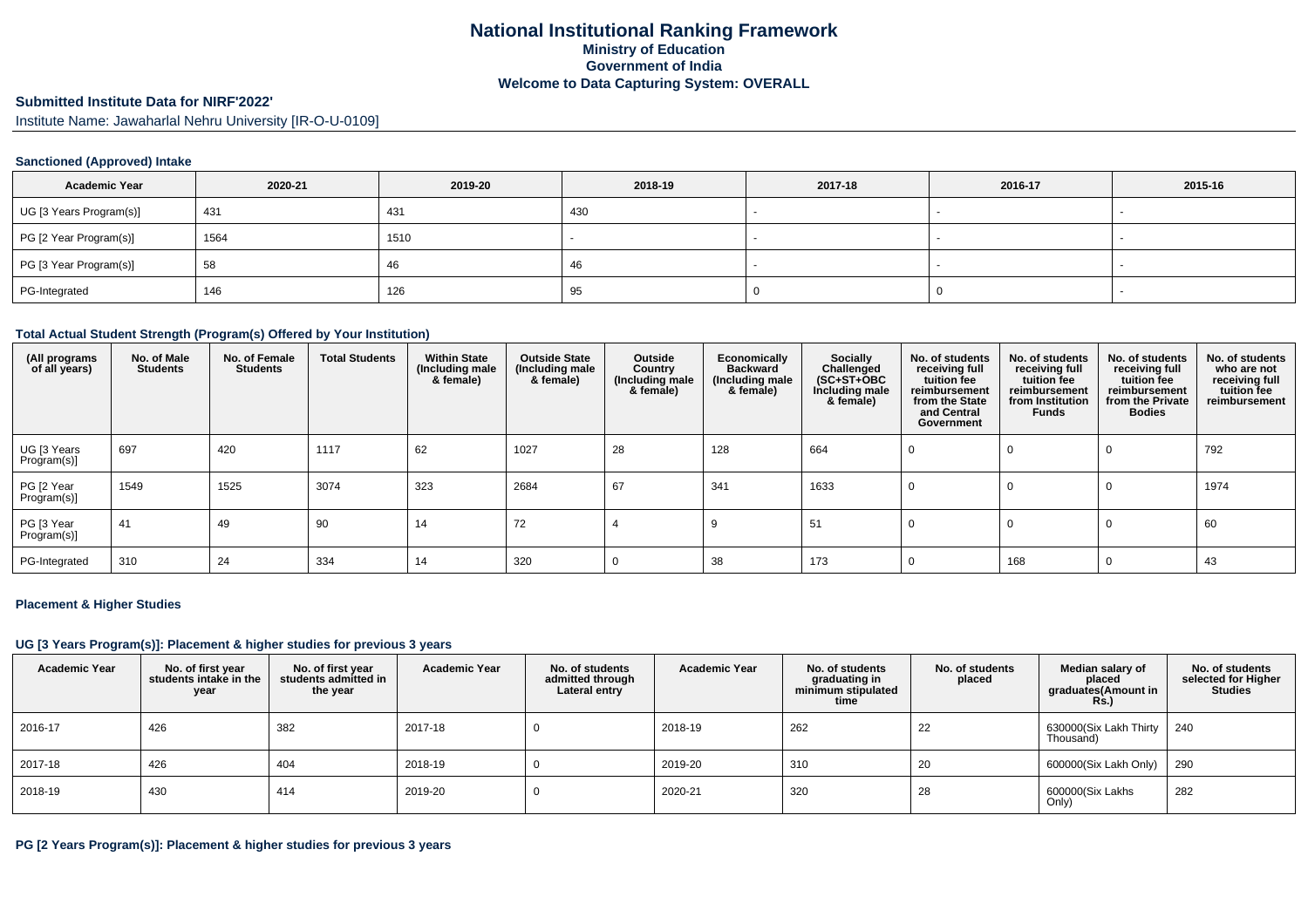| <b>Academic Year</b> | No. of first year<br>students intake in the<br>year | No. of first year<br>students admitted in<br>the year | <b>Academic Year</b> | No. of students graduating in minimum<br>stipulated time | No. of students<br>placed | Median salary of<br>placed<br>graduates(Amount in<br><b>Rs.)</b> | No. of students<br>selected for Higher<br><b>Studies</b> |
|----------------------|-----------------------------------------------------|-------------------------------------------------------|----------------------|----------------------------------------------------------|---------------------------|------------------------------------------------------------------|----------------------------------------------------------|
| 2017-18              | 995                                                 | 1036                                                  | 2018-19              | 925                                                      | 95                        | 799000(Seven Lakh<br>Ninety nine Thousand<br>Only)               | 238                                                      |
| 2018-19              | 1043                                                | 901                                                   | 2019-20              | 895                                                      | 89                        | 785000(Seven Lakh<br>Eighty Five thousand<br>On <sub>IV</sub>    | 301                                                      |
| 2019-20              | 1510                                                | 1284                                                  | 2020-21              | 918                                                      | 98                        | 800000(Eight Lakh<br>Only)                                       | 219                                                      |

# **PG [3 Years Program(s)]: Placement & higher studies for previous 3 years**

| <b>Academic Year</b> | No. of first year<br>students intake in the<br>year | No. of first year<br>students admitted in<br>the year | <b>Academic Year</b> | No. of students<br>admitted through<br>Lateral entry | <b>Academic Year</b> | No. of students<br>graduating in<br>minimum stipulated<br>time | No. of students<br>placed | Median salary of<br>placed<br>graduates(Amount in<br><b>Rs.)</b> | No. of students<br>selected for Higher<br><b>Studies</b> |
|----------------------|-----------------------------------------------------|-------------------------------------------------------|----------------------|------------------------------------------------------|----------------------|----------------------------------------------------------------|---------------------------|------------------------------------------------------------------|----------------------------------------------------------|
| 2016-17              | 46                                                  | 11                                                    | 2017-18              |                                                      | 2018-19              | 11                                                             | 11                        | 700000(Seven Lakh<br>Only)                                       |                                                          |
| 2017-18              | 46                                                  | 17                                                    | 2018-19              | -0                                                   | 2019-20              |                                                                |                           | 695000(Six Lakh<br>Ninety Five Thousand<br>only)                 |                                                          |
| 2018-19              | 46                                                  | 20                                                    | 2019-20              | -0                                                   | 2020-21              | 11                                                             | 10                        | 800000(Eight Lakh<br>Only)                                       |                                                          |

# **PG-Integrated [5 Years Program(s)]: Placement & higher studies for previous 3 years**

| <b>Academic Year</b> | No. of first year<br>students intake in the<br>year | No. of first year<br>students admitted in<br>the year | <b>Academic Year</b> | No. of students graduating in minimum<br>stipulated time | No. of students<br>placed | Median salary of<br>placed<br>graduates(Amount in<br><b>Rs.)</b> | No. of students<br>selected for Higher<br><b>Studies</b> |
|----------------------|-----------------------------------------------------|-------------------------------------------------------|----------------------|----------------------------------------------------------|---------------------------|------------------------------------------------------------------|----------------------------------------------------------|
| 2014-15              |                                                     |                                                       | 2018-19              |                                                          |                           | O(Zero)                                                          |                                                          |
| 2015-16              |                                                     |                                                       | 2019-20              |                                                          |                           | O(Zero)                                                          |                                                          |
| 2016-17              |                                                     |                                                       | 2020-21              |                                                          |                           | O(Zero)                                                          |                                                          |

## **Ph.D Student Details**

| Ph.D (Student pursuing doctoral program till 2020-21 Students admitted in the academic year 2020-21 should not be entered here.) |                                                                                                                                  |         |         |  |  |  |  |
|----------------------------------------------------------------------------------------------------------------------------------|----------------------------------------------------------------------------------------------------------------------------------|---------|---------|--|--|--|--|
| <b>Total Students</b>                                                                                                            |                                                                                                                                  |         |         |  |  |  |  |
| Full Time<br>4232                                                                                                                |                                                                                                                                  |         |         |  |  |  |  |
| Part Time                                                                                                                        |                                                                                                                                  |         |         |  |  |  |  |
| No. of Ph.D students graduated (including Integrated Ph.D)                                                                       |                                                                                                                                  |         |         |  |  |  |  |
|                                                                                                                                  | 2020-21                                                                                                                          | 2019-20 | 2018-19 |  |  |  |  |
| Full Time                                                                                                                        | 777                                                                                                                              | 476     | 805     |  |  |  |  |
| Part Time                                                                                                                        |                                                                                                                                  |         |         |  |  |  |  |
|                                                                                                                                  | PG (Student pursuing MD/MS/DNB program till 2020-21 Students admitted in the academic year 2021 - 22 should not be entered here) |         |         |  |  |  |  |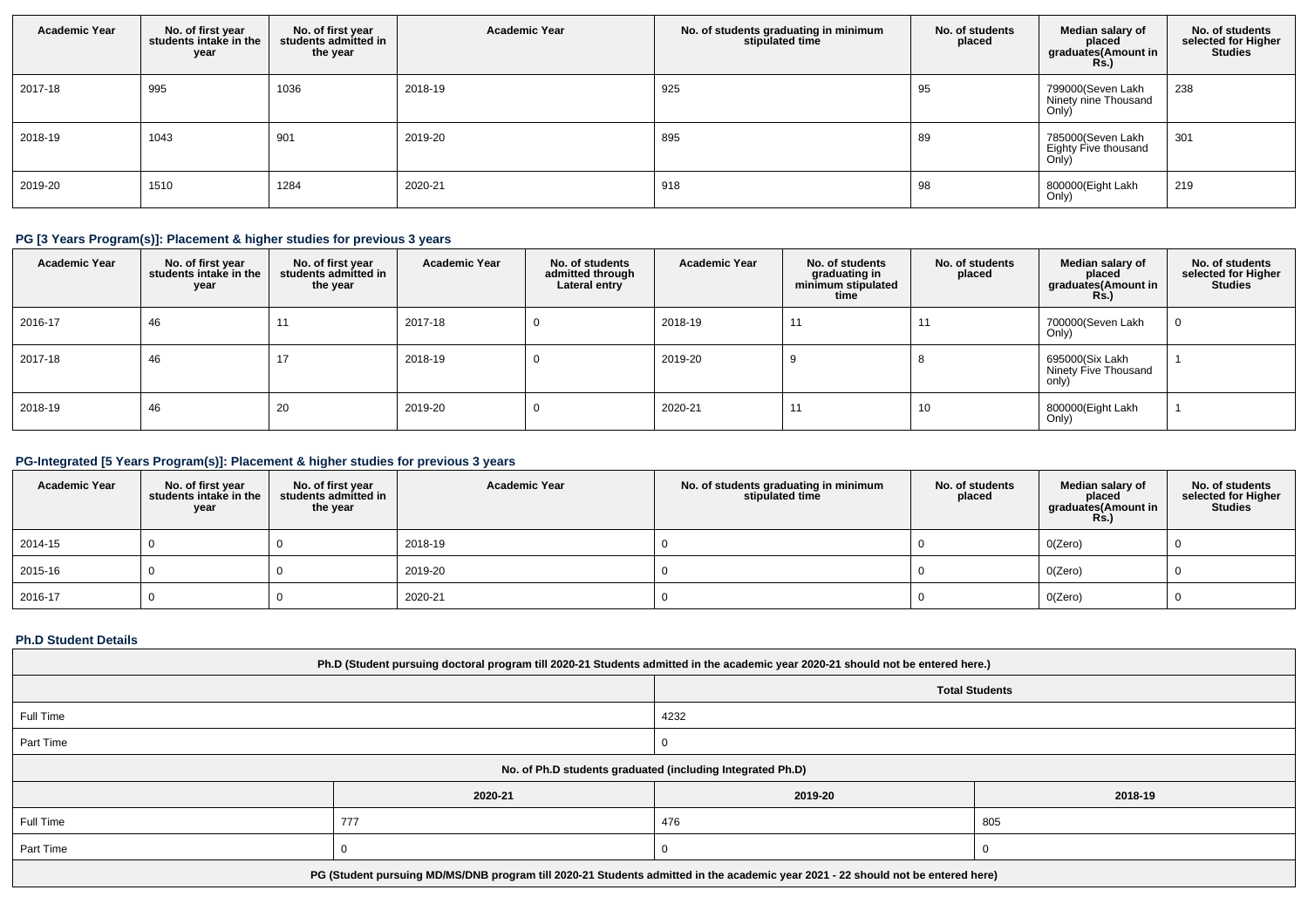| No. of students Graduating in PG (MD/MS/DNB) program |                    |  |  |  |  |
|------------------------------------------------------|--------------------|--|--|--|--|
| 2020-21                                              | 2018-19<br>2019-20 |  |  |  |  |
|                                                      |                    |  |  |  |  |

#### **Online Education**

| 1. Does all programs/courses were completed on time.                                            |                                                                                       | No                                                                                                                               |  |  |
|-------------------------------------------------------------------------------------------------|---------------------------------------------------------------------------------------|----------------------------------------------------------------------------------------------------------------------------------|--|--|
| 2. Measures taken to complete the syllabus of courses and programs.                             |                                                                                       | <b>NA</b>                                                                                                                        |  |  |
| 3. The period of delay in completion of syllabus (in months).                                   |                                                                                       |                                                                                                                                  |  |  |
| 4. The period of delay in conducting exams (in months).                                         |                                                                                       |                                                                                                                                  |  |  |
| <b>Portal Name</b>                                                                              | No. of students offered online courses which have credit<br>transferred to transcript | Total no, of online courses which have credit transferred<br>Total no. of credits transferred to transcript<br>to the transcript |  |  |
| Swayam                                                                                          |                                                                                       |                                                                                                                                  |  |  |
| 5. No. of courses developed and available online on Swayam platform by your institution faculty |                                                                                       |                                                                                                                                  |  |  |

# **Financial Resources: Utilised Amount for the Capital expenditure for previous 3 years**

| <b>Academic Year</b>                                                                            | 2020-21                                                                                              | 2019-20                                                                                   | 2018-19                                                                            |  |  |  |  |  |
|-------------------------------------------------------------------------------------------------|------------------------------------------------------------------------------------------------------|-------------------------------------------------------------------------------------------|------------------------------------------------------------------------------------|--|--|--|--|--|
|                                                                                                 | <b>Utilised Amount</b>                                                                               | <b>Utilised Amount</b>                                                                    | <b>Utilised Amount</b>                                                             |  |  |  |  |  |
|                                                                                                 | Annual Capital Expenditure on Academic Activities and Resources (excluding expenditure on buildings) |                                                                                           |                                                                                    |  |  |  |  |  |
| Library                                                                                         | 5669503 (Fifty six lakh sixty nine thousand five hundred and<br>three)                               | 6144391 (Sixty one lakh forty four thousand three hundred<br>ninety one)                  | 35362309 (Three Crore Fifty Three Lakh Sixty Two Thousand<br>Three Hundred Nine)   |  |  |  |  |  |
| New Equipment for Laboratories                                                                  | 48577260 (Four crore eighty five lakh seventy seven thousand<br>two hundred sixty)                   | 32113437 (Three crore twenty one lakh thirteen thousand four<br>hundred thirty seven)     | 21190452 (Two Crore Eleven Lakh Ninety Thousand Four<br>Hundred Fifty Two)         |  |  |  |  |  |
| <b>Engineering Workshops</b>                                                                    | 0 (Zero)                                                                                             | 17424459 (One crore seventy four lakh twenty four thousand<br>four hundred fifty nine)    | 49824064 (Four Crore ninety eight lakh twenty four thousand<br>sixty four)         |  |  |  |  |  |
| Other expenditure on creation of Capital Assets (excluding<br>expenditure on Land and Building) | 222636318 (Twenty two crore twenty six lakh thirty six<br>thousand three hundred eighteen)           | 33688975 (Three crore thirty six lakh eighty eight thousand<br>nine hundred seventy five) | 25118273 (Two crore fifty one lakh eighteen thousand two<br>hundred seventy three) |  |  |  |  |  |

# **Financial Resources: Utilised Amount for the Operational expenditure for previous 3 years**

| <b>Academic Year</b>                                                                                                                                                                            | 2020-21                                                                                         | 2019-20                                                                                                                                 | 2018-19                                                                                               |  |  |  |
|-------------------------------------------------------------------------------------------------------------------------------------------------------------------------------------------------|-------------------------------------------------------------------------------------------------|-----------------------------------------------------------------------------------------------------------------------------------------|-------------------------------------------------------------------------------------------------------|--|--|--|
|                                                                                                                                                                                                 | <b>Utilised Amount</b>                                                                          | <b>Utilised Amount</b>                                                                                                                  | <b>Utilised Amount</b>                                                                                |  |  |  |
| <b>Annual Operational Expenditure</b>                                                                                                                                                           |                                                                                                 |                                                                                                                                         |                                                                                                       |  |  |  |
| Salaries (Teaching and Non Teaching staff)                                                                                                                                                      | 4083215424 (Four arab eight crore thirty two lakh fifteen<br>thousand four hundred twenty four) | 5250423559 (Five arab twenty five crore four lakh twenty three<br>thousand five hundred fifty nine)                                     | 4048920149 (Four Hundred Four Crore Eighty Nine Lakh<br>Twenty Thousand One Hundred Forty Nine)       |  |  |  |
| Maintenance of Academic Infrastructure or consumables and<br>other running expenditures (excluding maintenance of hostels<br>and allied services, rent of the building, depreciation cost, etc) | 945348184 (Ninty four crore fifty three lakh forty eight thousand<br>one hundred eighty four)   | 1435975326 (One arab forty three crore fifty nine lakh seventy<br>five thousand three hundred twenty six One arab fifty three<br>crore) | 1533864803 (One arab fifty three crore thirty eight lakh sixtry<br>four thousand eight hundred three) |  |  |  |
| Seminars/Conferences/Workshops                                                                                                                                                                  | 961252 (Nine lakh sixty one thousand two hundred fifty two)                                     | 4518018 (Fourty five lakh eighteen thousand eighteen)                                                                                   | 14835420 (One Crore Forty Eight Lakh Thirty Five Thousand<br>Four Hundred Twenty)                     |  |  |  |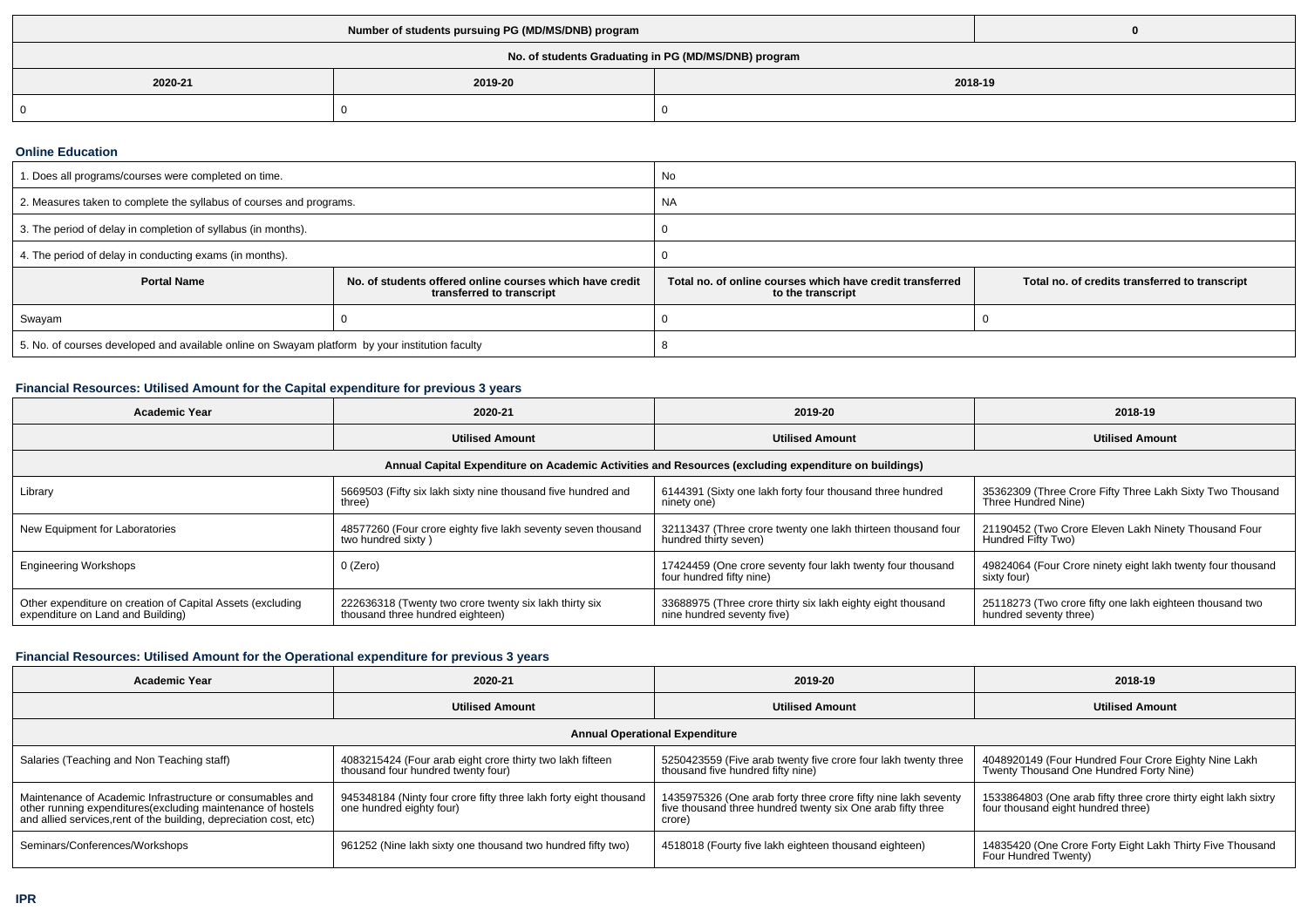| Calendar year            | 2020 | 2019 | 2018 |
|--------------------------|------|------|------|
| No. of Patents Published |      |      |      |
| No. of Patents Granted   |      |      |      |

# **Sponsored Research Details**

| <b>Financial Year</b>                    | 2020-21                                                                                     | 2019-20                                                                           | 2018-19                                                                                   |
|------------------------------------------|---------------------------------------------------------------------------------------------|-----------------------------------------------------------------------------------|-------------------------------------------------------------------------------------------|
| Total no. of Sponsored Projects          | 302                                                                                         | 307                                                                               | -337                                                                                      |
| Total no. of Funding Agencies            | 26                                                                                          | 26                                                                                |                                                                                           |
| Total Amount Received (Amount in Rupees) | 217895251                                                                                   | 294177607                                                                         | 343448178                                                                                 |
| Amount Received in Words                 | Twenty One Crore Seventy Eight Lakhs Ninety Five Thousand<br>Two Hundred and Fifty One Only | Twenty Nine Crore Forty One Lakh Seventy Seven Thousand<br>Six Hundred Seven Only | Thirty four crore thirty four lakh forty eight thousand one<br>hundred seventy eight only |

## **Consultancy Project Details**

| <b>Financial Year</b>                    | 2020-21                                                                | 2019-20                                                               | 2018-19                                                   |
|------------------------------------------|------------------------------------------------------------------------|-----------------------------------------------------------------------|-----------------------------------------------------------|
| Total no. of Consultancy Projects        |                                                                        |                                                                       |                                                           |
| Total no. of Client Organizations        | 10                                                                     | 30                                                                    |                                                           |
| Total Amount Received (Amount in Rupees) | 2063847                                                                | 8446387                                                               | 4289150                                                   |
| Amount Received in Words                 | Twenty Lakh Sixty Three Thousand Eigth Hundred and Forty<br>Seven Only | Eighty Four Lakh Forty Six Thousand Three Hundred and<br>Eighty Seven | Forty Two Lakh Eighty Nine Thousand One Hundred and Fifty |

# **Executive Development Program/Management Development Programs**

| <b>Financial Year</b>                                                             | 2020-21                                       | 2019-20                                                                                                                                              | 2018-19                                           |
|-----------------------------------------------------------------------------------|-----------------------------------------------|------------------------------------------------------------------------------------------------------------------------------------------------------|---------------------------------------------------|
| Total no. of Executive Development Programs/ Management<br>Development Programs   | 10                                            | 10                                                                                                                                                   | 10                                                |
| Total no. of Participants                                                         | 234                                           | 282                                                                                                                                                  | 202                                               |
| Total Annual Earnings (Amount in Rupees)(Excluding Lodging<br>& Boarding Charges) | 51246                                         | 61758                                                                                                                                                | 44238                                             |
| Total Annual Earnings in Words                                                    | Fifty one thousand two hundred forty six only | Sixty One Thosand Seven Hundred Fifry Eight Fourty Four<br>Thousand Two Hundred and Thirty Eight Thirty Three<br>Thousand Six Hundred and Ninety Six | Fourty Four Thousand Two Hundred and Thirty Eight |

# **PCS Facilities: Facilities of physically challenged students**

| 1. Do your institution buildings have Lifts/Ramps?                                                                                                         | Yes, more than 80% of the buildings |
|------------------------------------------------------------------------------------------------------------------------------------------------------------|-------------------------------------|
| 2. Do your institution have provision for walking aids, including wheelchairs and transportation from one building to another for<br>handicapped students? | Yes                                 |
| 3. Do your institution buildings have specially designed toilets for handicapped students?                                                                 | Yes, more than 80% of the buildings |

### **Accreditation**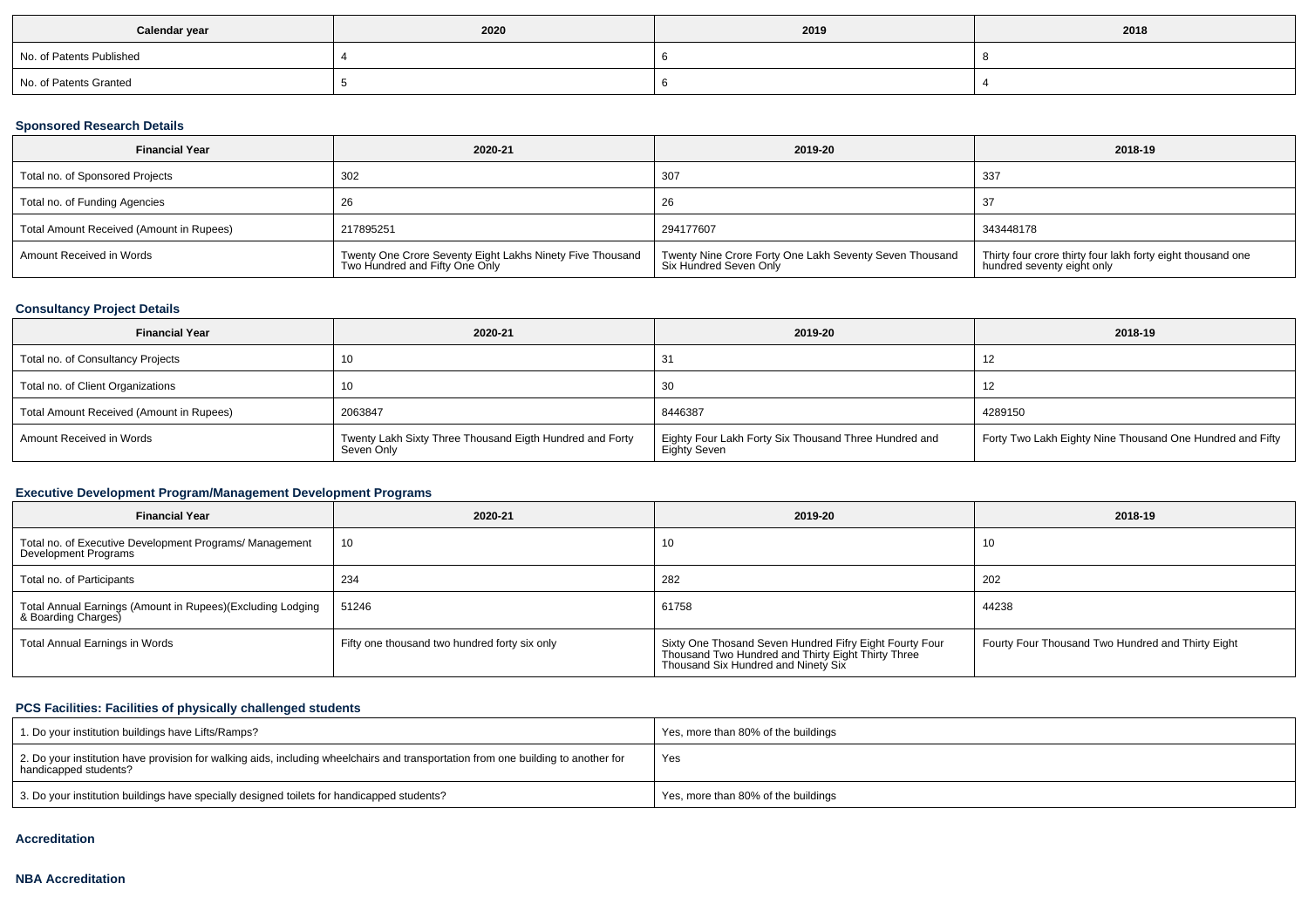| 1. Does your institute have a valid NBA Accreditation? |  |
|--------------------------------------------------------|--|
|                                                        |  |

expression of the contract of the contract of the contract of the contract of the contract of the contract of the contract of the contract of the contract of the contract of the contract of the contract of the contract of

## **NAAC Accreditation**

| 1. Does your institute have a valid NAAC Accreditation? |            | YES        |             |  |  |  |
|---------------------------------------------------------|------------|------------|-------------|--|--|--|
| Valid from                                              |            | Valid upto | <b>CGPA</b> |  |  |  |
| 30-10-2017                                              | 29-10-2022 |            | 3.77        |  |  |  |
| 05-07-2012                                              | 04-07-2017 |            | 3.91        |  |  |  |

## **Faculty Details**

| Srno           | Name                       | Age | Designation                | Gender | Qualification | <b>Experience (In</b><br>Months) | <b>Currently working</b><br>with institution? | <b>Joining Date</b> | <b>Leaving Date</b>      | <b>Association type</b> |
|----------------|----------------------------|-----|----------------------------|--------|---------------|----------------------------------|-----------------------------------------------|---------------------|--------------------------|-------------------------|
| $\overline{1}$ | Ankit Chaudhary            | 36  | Associate Professor        | Male   | Ph.D          | 192                              | Yes                                           | 01-10-2020          | $\sim$                   | Regular                 |
| $\overline{2}$ | Ashwani Kumar              | 42  | <b>Assistant Professor</b> | Male   | Ph.D          | 132                              | Yes                                           | 25-12-2019          | $\overline{\phantom{a}}$ | Regular                 |
| 3              | Ayushi Barthwal            | 33  | <b>Assistant Professor</b> | Female | Ph.D          | 48                               | Yes                                           | 24-12-2019          | $\overline{\phantom{a}}$ | Regular                 |
| 4              | Deepak Sharma              | 32  | <b>Assistant Professor</b> | Male   | Ph.D          | 36                               | Yes                                           | 02-09-2020          | $\overline{\phantom{a}}$ | Regular                 |
| 5              | Krishnan Rajkumar          | 45  | <b>Assistant Professor</b> | Male   | Ph.D          | 228                              | Yes                                           | 03-10-2017          | $\overline{\phantom{a}}$ | Regular                 |
| 6              | Mukesh Kumar<br>Giluka     | 37  | <b>Assistant Professor</b> | Male   | Ph.D          | 31                               | Yes                                           | 24-12-2019          | $\overline{\phantom{a}}$ | Regular                 |
| $\overline{7}$ | Mukesh Kumar<br>Khandelwal | 32  | <b>Assistant Professor</b> | Male   | Ph.D          | 90                               | Yes                                           | 01-01-2020          | $\overline{\phantom{a}}$ | Regular                 |
| 8              | Prerana Mukherjee          | 31  | <b>Assistant Professor</b> | Female | Ph.D          | 20                               | Yes                                           | 01-04-2020          | $\overline{\phantom{a}}$ | Regular                 |
| 9              | <b>Ruchir Gupta</b>        | 42  | Professor                  | Male   | Ph.D          | 240                              | Yes                                           | 18-11-2020          | $\sim$                   | Regular                 |
| 10             | Varun Saxena               | 39  | <b>Assistant Professor</b> | Male   | Ph.D          | 152                              | Yes                                           | 26-12-2019          | $\overline{a}$           | Regular                 |
| 11             | <b>Arvind Kumar</b>        | 42  | Professor                  | Male   | Ph.D          | 192                              | Yes                                           | 02-12-2020          | $\overline{\phantom{a}}$ | Regular                 |
| 12             | <b>Arvind P Arahant</b>    | 38  | Associate Professor        | Male   | Ph.D          | 186                              | Yes                                           | 24-12-2020          | $\overline{\phantom{a}}$ | Regular                 |
| 13             | Brajesh Kumar<br>Tiwari    | 39  | Associate Professor        | Male   | Ph.D          | 144                              | Yes                                           | 23-12-2020          | $\overline{\phantom{a}}$ | Regular                 |
| 14             | Geetanjali Batra           | 40  | Associate Professor        | Female | Ph.D          | 144                              | Yes                                           | 20-11-2020          | $\overline{\phantom{a}}$ | Regular                 |
| 15             | Lokesh Jindal              | 42  | Associate Professor        | Male   | Ph.D          | 156                              | Yes                                           | 20-11-2020          | $\overline{\phantom{a}}$ | Regular                 |
| 16             | Priya Gupta                | 41  | Associate Professor        | Female | Ph.D          | 96                               | Yes                                           | 18-11-2020          | $\overline{\phantom{a}}$ | Regular                 |
| 17             | Rajeev Sijariya            | 46  | Professor                  | Male   | Ph.D          | 270                              | Yes                                           | 05-12-2020          | $\overline{\phantom{a}}$ | Regular                 |
| 18             | Sakshi Sharma              | 36  | <b>Assistant Professor</b> | Female | Ph.D          | 132                              | Yes                                           | 27-11-2019          | $\overline{\phantom{a}}$ | Regular                 |
| 19             | <b>SHACHI YADAV</b>        | 40  | <b>Assistant Professor</b> | Female | Ph.D          | 120                              | Yes                                           | 03-07-2019          | $\overline{\phantom{a}}$ | Adhoc / Contractual     |
| 20             | Vaniki Joshi Lohani        | 35  | <b>Assistant Professor</b> | Female | Ph.D          | 120                              | Yes                                           | 29-11-2019          | $\overline{\phantom{a}}$ | Regular                 |
| 21             | Vikram Bansal              | 36  | <b>Assistant Professor</b> | Male   | Ph.D          | 48                               | Yes                                           | 28-11-2019          | $\overline{\phantom{a}}$ | Regular                 |
| 22             | Aparna Dixit               | 64  | Professor                  | Female | Ph.D          | 297                              | Yes                                           | 25-10-1996          | $\overline{\phantom{a}}$ | Regular                 |
| 23             | Rajiv Bhat                 | 60  | Professor                  | Male   | Ph.D          | 375                              | Yes                                           | 16-04-1990          | $\sim$                   | Regular                 |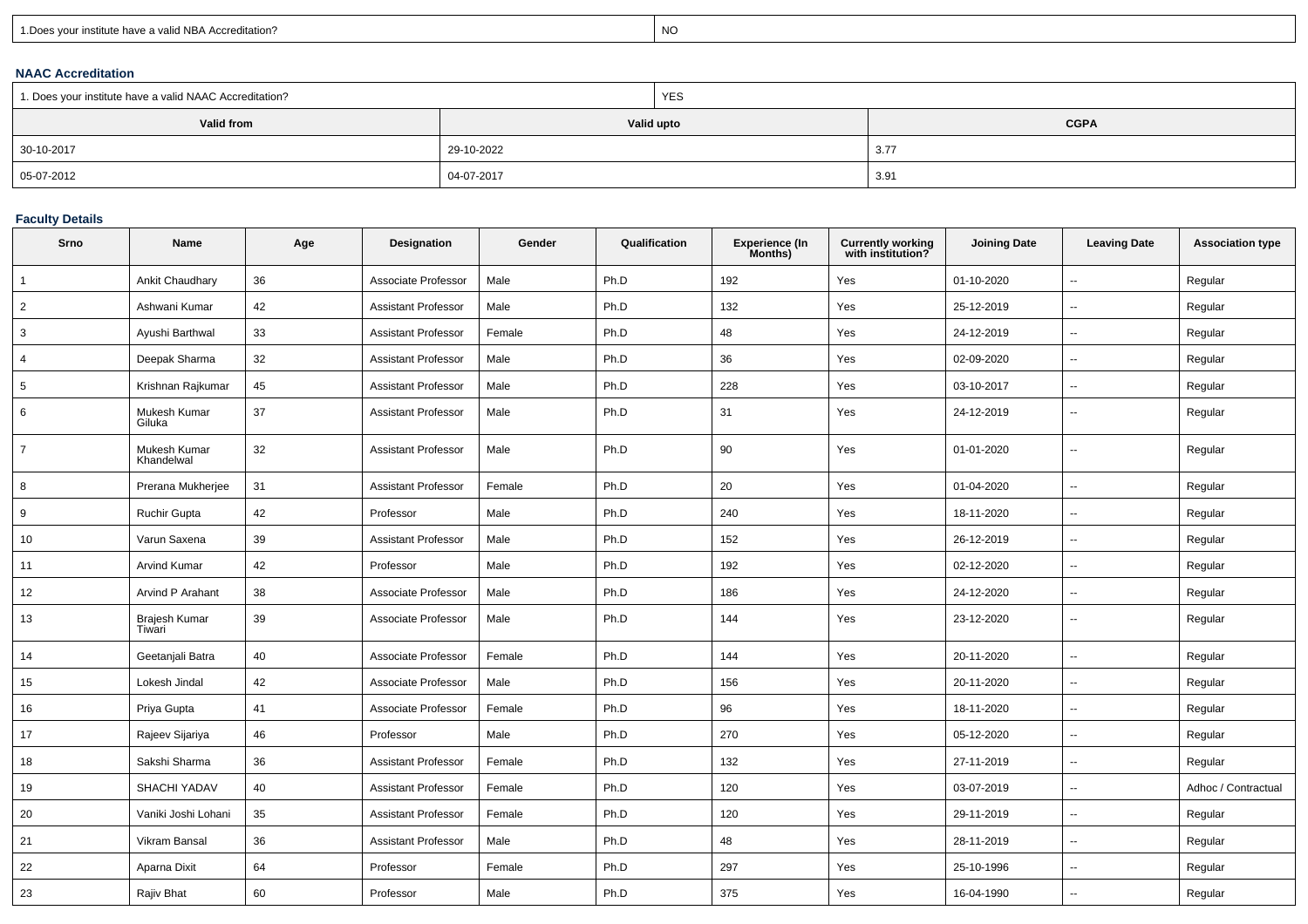| 24 | Pawan Kumar Dhar            | 56 | Professor                  | Male   | Ph.D | 367 | Yes | 04-03-2015 | $\overline{\phantom{a}}$ | Regular |
|----|-----------------------------|----|----------------------------|--------|------|-----|-----|------------|--------------------------|---------|
| 25 | Dwaipayan<br>Bhardwaj       | 61 | Professor                  | Male   | Ph.D | 241 | Yes | 22-07-2015 | Ξ.                       | Regular |
| 26 | S S Maitra                  | 63 | Associate Professor        | Male   | Ph.D | 372 | Yes | 30-07-1990 | --                       | Regular |
| 27 | D Choudhury                 | 57 | Associate Professor        | Male   | Ph.D | 233 | Yes | 01-03-2002 | $\sim$                   | Regular |
| 28 | Deepak Gaur                 | 48 | Professor                  | Male   | Ph.D | 231 | Yes | 28-02-2014 | --                       | Regular |
| 29 | Rupesh Chaturvedi           | 49 | Professor                  | Male   | Ph.D | 197 | Yes | 23-06-2014 | $\sim$                   | Regular |
| 30 | <b>B S Balaji</b>           | 51 | Associate Professor        | Male   | Ph.D | 271 | Yes | 04-02-2015 | $\sim$                   | Regular |
| 31 | Rajesh Mishra               | 48 | Associate Professor        | Male   | Ph.D | 223 | Yes | 09-02-2015 | $\sim$                   | Regular |
| 32 | Suneel Kateria              | 44 | Professor                  | Male   | Ph.D | 199 | Yes | 28-04-2015 | --                       | Regular |
| 33 | Shyamala Maitreyi<br>Rajala | 55 | <b>Assistant Professor</b> | Female | Ph.D | 184 | Yes | 11-04-2008 | Ξ.                       | Regular |
| 34 | Swati Tiwari                | 55 | <b>Assistant Professor</b> | Female | Ph.D | 279 | Yes | 01-05-2008 | Ξ.                       | Regular |
| 35 | Ranjana Arya                | 48 | <b>Assistant Professor</b> | Female | Ph.D | 244 | Yes | 02-06-2008 | $\overline{\phantom{a}}$ | Regular |
| 36 | Hemant Rituraj<br>Kushwaha  | 41 | <b>Assistant Professor</b> | Male   | Ph.D | 105 | Yes | 29-09-2017 | --                       | Regular |
| 37 | Kashyap Kumar<br>Dubey      | 41 | Associate Professor        | Male   | Ph.D | 168 | Yes | 30-07-2020 | --                       | Regular |
| 38 | Sandeep Saxena              | 49 | Professor                  | Male   | Ph.D | 192 | Yes | 07-08-2020 | Ξ.                       | Regular |
| 39 | Virendra Singh              | 40 | <b>Assistant Professor</b> | Male   | Ph.D | 102 | Yes | 30-01-2020 | $\overline{\phantom{a}}$ | Regular |
| 40 | Shatendra K<br>Sharma       | 63 | Professor                  | Male   | Ph.D | 391 | Yes | 02-01-1990 | $\sim$                   | Regular |
| 41 | <b>Tulika Prasad</b>        | 46 | <b>Assistant Professor</b> | Female | Ph.D | 179 | Yes | 22-08-2008 | $\overline{\phantom{a}}$ | Regular |
| 42 | Kavita Arora Takker         | 42 | <b>Assistant Professor</b> | Female | Ph.D | 167 | Yes | 27-08-2008 | --                       | Regular |
| 43 | Poonam Agarwal              | 40 | <b>Assistant Professor</b> | Female | Ph.D | 95  | Yes | 04-09-2013 | --                       | Regular |
| 44 | Ayesha Choudhary            | 43 | <b>Assistant Professor</b> | Female | Ph.D | 82  | Yes | 28-11-2013 | $\overline{\phantom{a}}$ | Regular |
| 45 | Karan Singh                 | 40 | <b>Assistant Professor</b> | Male   | Ph.D | 90  | Yes | 29-01-2014 | Ξ.                       | Regular |
| 46 | Asutosh Srivastava          | 47 | <b>Assistant Professor</b> | Male   | Ph.D | 90  | Yes | 11-02-2014 | $\sim$                   | Regular |
| 47 | Buddha Singh                | 39 | <b>Assistant Professor</b> | Male   | Ph.D | 90  | Yes | 31-12-2014 | $\overline{\phantom{a}}$ | Regular |
| 48 | Sonajharia Minz             | 58 | Professor                  | Female | Ph.D | 355 | Yes | 13-01-1992 | $\sim$                   | Regular |
| 49 | Ramesh Kumar<br>Aggarwal    | 54 | Professor                  | Male   | Ph.D | 317 | Yes | 04-03-2005 | u.                       | Regular |
| 50 | D K Lobiyal                 | 53 | Professor                  | Male   | Ph.D | 298 | Yes | 01-10-1997 | $\sim$                   | Regular |
| 51 | Deo Prakash<br>Vidyarthi    | 53 | Professor                  | Male   | Ph.D | 225 | Yes | 18-10-2004 | $\overline{\phantom{a}}$ | Regular |
| 52 | Rajeev Kumar                | 62 | Professor                  | Male   | Ph.D | 151 | Yes | 12-06-2015 | $\sim$                   | Regular |
| 53 | Satish Chand                | 55 | Professor                  | Male   | Ph.D | 139 | Yes | 30-07-2015 | $\overline{\phantom{a}}$ | Regular |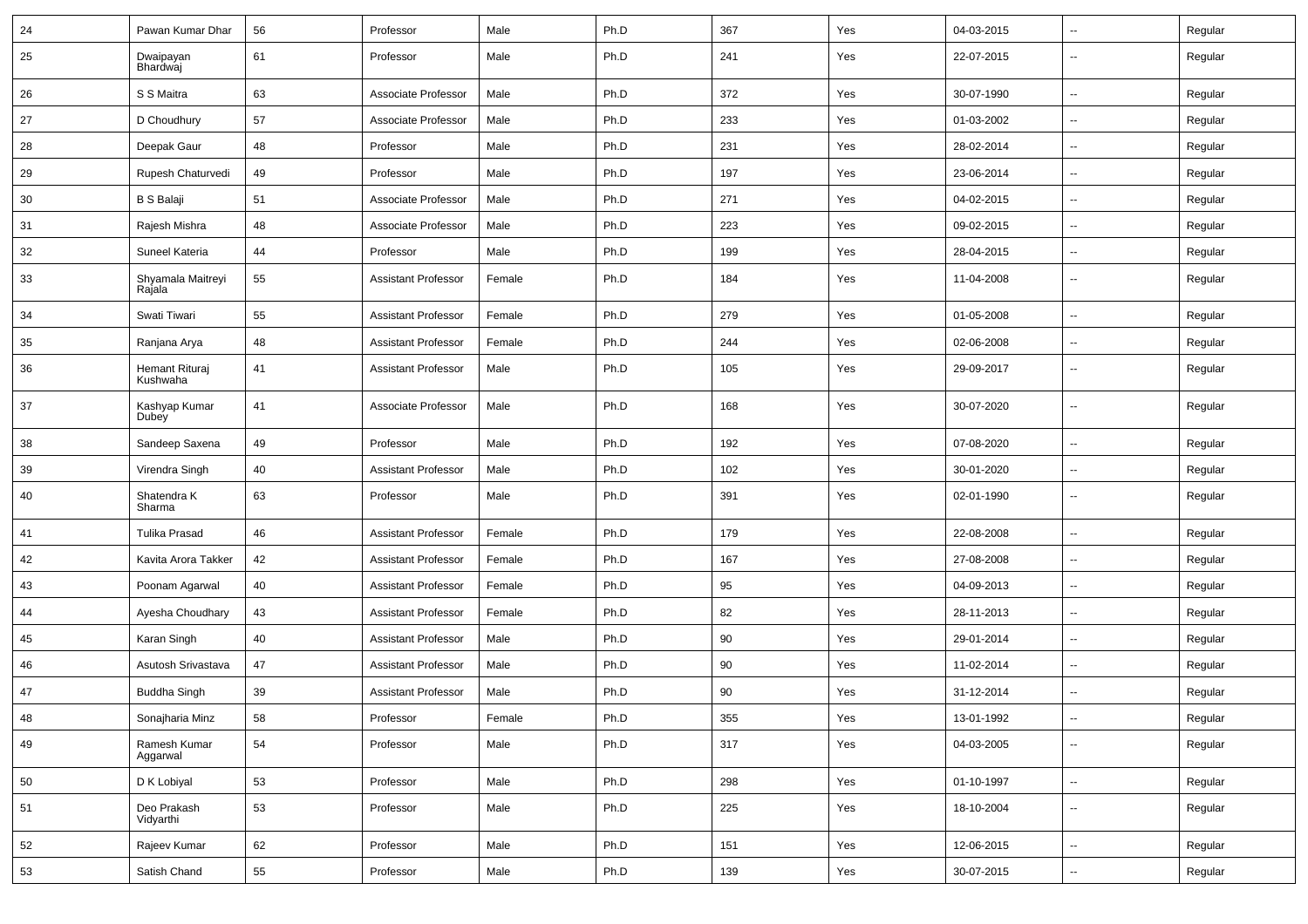| 54 | T V Vijay Kumar              | 48 | Professor                  | Male   | Ph.D | 228 | Yes | 19-08-2004 | $\sim$                   | Regular |
|----|------------------------------|----|----------------------------|--------|------|-----|-----|------------|--------------------------|---------|
| 55 | Sushil Kumar                 | 48 | <b>Assistant Professor</b> | Male   | Ph.D | 203 | Yes | 01-09-2004 | $\sim$                   | Regular |
| 56 | Zahid Raza                   | 46 | Associate Professor        | Male   | Ph.D | 203 | Yes | 16-09-2004 | $\sim$                   | Regular |
| 57 | Aditi Saran                  | 52 | Associate Professor        | Female | Ph.D | 201 | Yes | 01-10-2004 | $\overline{\phantom{a}}$ | Regular |
| 58 | <b>Tirthankar Gayen</b>      | 43 | <b>Assistant Professor</b> | Male   | Ph.D | 96  | Yes | 16-08-2013 | $\sim$                   | Regular |
| 59 | Ratneshwar                   | 42 | <b>Assistant Professor</b> | Male   | Ph.D | 62  | Yes | 19-04-2017 | $\sim$                   | Regular |
| 60 | Saurabh Kumar<br>Sharma      | 31 | <b>Assistant Professor</b> | Male   | Ph.D | 20  | Yes | 02-12-2019 | $\sim$                   | Regular |
| 61 | Krishna Gopal<br>Saxena      | 64 | Professor                  | Male   | Ph.D | 421 | Yes | 03-10-1986 | Ξ.                       | Regular |
| 62 | Indu Shekhar<br>Thakur       | 65 | Professor                  | Male   | Ph.D | 430 | Yes | 09-01-2004 | $\sim$                   | Regular |
| 63 | Saumitra Mukherjee           | 62 | Professor                  | Male   | Ph.D | 350 | Yes | 05-10-1992 | $\ddot{\phantom{a}}$     | Regular |
| 64 | Pandit Sudan<br>Khilare      | 65 | Professor                  | Male   | Ph.D | 388 | Yes | 07-07-1993 | $\overline{\phantom{a}}$ | Regular |
| 65 | A L Ramanathan               | 59 | Professor                  | Male   | Ph.D | 379 | Yes | 03-07-2000 | $\sim$                   | Regular |
| 66 | Umesh Chandra<br>Kulshrestha | 52 | Professor                  | Male   | Ph.D | 331 | Yes | 09-08-2008 | --                       | Regular |
| 67 | Ashok Priyadarshan<br>Dimri  | 50 | Professor                  | Male   | Ph.D | 199 | Yes | 08-01-2008 | Ξ.                       | Regular |
| 68 | Krishan Kumar                | 53 | Professor                  | Male   | Ph.D | 331 | Yes | 19-01-2005 | Ξ.                       | Regular |
| 69 | Kasturi<br>Mukhopadhyay      | 57 | Professor                  | Female | Ph.D | 275 | Yes | 19-10-2006 | $\sim$                   | Regular |
| 70 | Dinesh Mohan                 | 53 | Professor                  | Male   | Ph.D | 297 | Yes | 26-08-2008 | $\sim$                   | Regular |
| 71 | Satish Chandra<br>Garkoti    | 54 | Professor                  | Male   | Ph.D | 355 | Yes | 25-10-2008 | --                       | Regular |
| 72 | N Janardhana Raju            | 58 | Professor                  | Male   | Ph.D | 331 | Yes | 25-02-2009 | $\sim$                   | Regular |
| 73 | Pawan Kumar Joshi            | 46 | Professor                  | Male   | Ph.D | 232 | Yes | 09-04-2015 | $\overline{\phantom{a}}$ | Regular |
| 74 | Paulraj R                    | 52 | Professor                  | Male   | Ph.D | 247 | Yes | 16-12-2004 | $\overline{\phantom{a}}$ | Regular |
| 75 | Jayant Kumar<br>Tripathi     | 54 | Professor                  | Male   | Ph.D | 273 | Yes | 19-10-2006 | $\sim$                   | Regular |
| 76 | Ilora Ghosh                  | 56 | Associate Professor        | Female | Ph.D | 247 | Yes | 16-12-2004 | $\sim$                   | Regular |
| 77 | Sudesh Yadav                 | 46 | Associate Professor        | Male   | Ph.D | 201 | Yes | 19-10-2006 | u.                       | Regular |
| 78 | Usha Mina                    | 45 | Associate Professor        | Female | Ph.D | 214 | Yes | 09-10-2017 | Ξ.                       | Regular |
| 79 | Meenakshi Dua                | 48 | <b>Assistant Professor</b> | Female | Ph.D | 249 | Yes | 23-10-2006 | $\sim$                   | Regular |
| 80 | Arun Kumar<br>Srivastava     | 50 | <b>Assistant Professor</b> | Male   | Ph.D | 226 | Yes | 01-10-2007 | $\overline{\phantom{a}}$ | Regular |
| 81 | Ramovatar Meena              | 39 | <b>Assistant Professor</b> | Male   | Ph.D | 80  | Yes | 28-06-2017 | $\ddot{\phantom{a}}$     | Regular |
| 82 | Amit Kumar Mishra            | 37 | <b>Assistant Professor</b> | Male   | Ph.D | 105 | Yes | 23-10-2017 | $\sim$                   | Regular |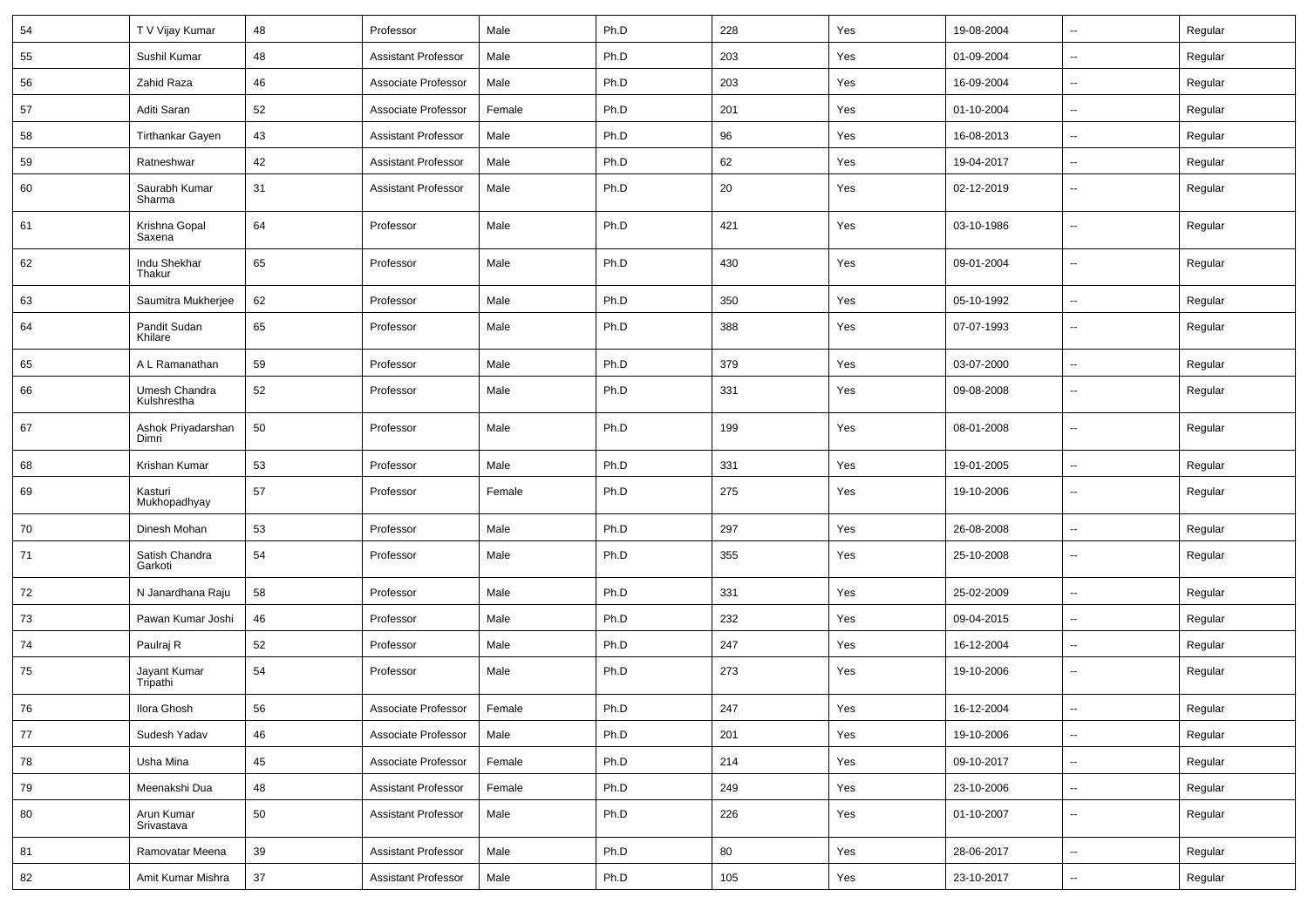| 83  | Ram Pravesh Kumar       | 43 | <b>Assistant Professor</b> | Male   | Ph.D | 54  | Yes | 14-02-2020 | $\mathbf{u}$             | Regular |
|-----|-------------------------|----|----------------------------|--------|------|-----|-----|------------|--------------------------|---------|
| 84  | Ashwani Kumar<br>Tiwari | 35 | <b>Assistant Professor</b> | Male   | Ph.D | 54  | Yes | 06-03-2020 | --                       | Regular |
| 85  | Neelima Mondal          | 50 | Associate Professor        | Female | Ph.D | 264 | Yes | 06-10-2003 | $\sim$                   | Regular |
| 86  | Sneha Sudha<br>Komath   | 53 | Professor                  | Female | Ph.D | 291 | Yes | 19-06-2005 | $\sim$                   | Regular |
| 87  | S Gourinath             | 49 | Professor                  | Male   | Ph.D | 216 | Yes | 17-09-2003 | $\sim$                   | Regular |
| 88  | Rohini Muthuswami       | 53 | Associate Professor        | Female | Ph.D | 283 | Yes | 24-02-2004 | $\overline{a}$           | Regular |
| 89  | Sneh Lata Panwar        | 48 | <b>Assistant Professor</b> | Female | Ph.D | 196 | Yes | 28-08-2006 | $\overline{a}$           | Regular |
| 90  | Sushil Kumar Jha        | 53 | Associate Professor        | Male   | Ph.D | 261 | Yes | 11-01-2007 | $\overline{\phantom{a}}$ | Regular |
| 91  | Ashu Bhan Tiku          | 57 | <b>Assistant Professor</b> | Female | Ph.D | 271 | Yes | 06-06-2007 | $\sim$                   | Regular |
| 92  | Niti Puri               | 53 | <b>Assistant Professor</b> | Female | Ph.D | 261 | Yes | 27-05-2008 | ш.                       | Regular |
| 93  | Nirala Ramchiary        | 46 | <b>Assistant Professor</b> | Male   | Ph.D | 151 | Yes | 01-10-2012 | $\sim$                   | Regular |
| 94  | <b>B N Mallick</b>      | 64 | Professor                  | Male   | Ph.D | 497 | Yes | 19-06-1986 | $\overline{a}$           | Regular |
| 95  | P C Rath                | 61 | Professor                  | Male   | Ph.D | 372 | Yes | 17-12-1990 | ш,                       | Regular |
| 96  | Supriya Chakarborty     | 51 | Professor                  | Male   | Ph.D | 261 | Yes | 21-12-2004 | $\sim$                   | Regular |
| 97  | Ajay Kumar Saxena       | 53 | Professor                  | Male   | Ph.D | 320 | Yes | 11-03-2005 | $\sim$                   | Regular |
| 98  | Deepak Sharma           | 63 | Professor                  | Male   | Ph.D | 429 | Yes | 28-02-2000 | ш.                       | Regular |
| 99  | Rana Pratap Singh       | 51 | Professor                  | Male   | Ph.D | 261 | Yes | 16-11-2006 | $\sim$                   | Regular |
| 100 | Ashis Kumar Nandi       | 54 | Professor                  | Male   | Ph.D | 262 | Yes | 25-11-2004 | $\overline{a}$           | Regular |
| 101 | Ashwani Pareek          | 51 | Professor                  | Male   | Ph.D | 289 | Yes | 18-08-2003 | ш.                       | Regular |
| 102 | Alok Kumar Mondal       | 62 | Professor                  | Male   | Ph.D | 359 | Yes | 10-07-2013 | $\sim$                   | Regular |
| 103 | Atul Kumar Johri        | 53 | Professor                  | Male   | Ph.D | 315 | Yes | 29-06-2004 | $\sim$                   | Regular |
| 104 | K Natarajan             | 61 | Professor                  | Male   | Ph.D | 376 | Yes | 31-05-2001 | Ξ.                       | Regular |
| 105 | Amal Chandra<br>Mondal  | 50 | Associate Professor        | Male   | Ph.D | 196 | Yes | 01-10-2015 | $\sim$                   | Regular |
| 106 | Arun Sidram Kharat      | 50 | Professor                  | Male   | Ph.D | 341 | Yes | 07-09-2017 | $\sim$                   | Regular |
| 107 | Karunakar Kar           | 47 | <b>Assistant Professor</b> | Male   | Ph.D | 56  | Yes | 30-11-2016 |                          | Regular |
| 108 | Shweta Saran            | 60 | Professor                  | Female | Ph.D | 333 | Yes | 05-06-2003 | $\sim$                   | Regular |
| 109 | Abhisheka Bansal        | 39 | <b>Assistant Professor</b> | Male   | Ph.D | 105 | Yes | 23-10-2017 | ш.                       | Regular |
| 110 | Vikas Yadav             | 44 | Assistant Professor        | Male   | Ph.D | 168 | Yes | 25-02-2020 | $\overline{\phantom{a}}$ | Regular |
| 111 | G Mukhopadhyay          | 62 | Professor                  | Male   | Ph.D | 295 | Yes | 23-01-2001 | ц.                       | Regular |
| 112 | C K Mukhopadhay         | 55 | Professor                  | Male   | Ph.D | 307 | Yes | 09-04-2001 | $\overline{\phantom{a}}$ | Regular |
| 113 | Rakesh K Tyagi          | 59 | Professor                  | Male   | Ph.D | 343 | Yes | 20-04-2001 | ш.                       | Regular |
| 114 | Suman K Dhar            | 53 | Professor                  | Male   | Ph.D | 289 | Yes | 17-07-2001 | $\overline{\phantom{a}}$ | Regular |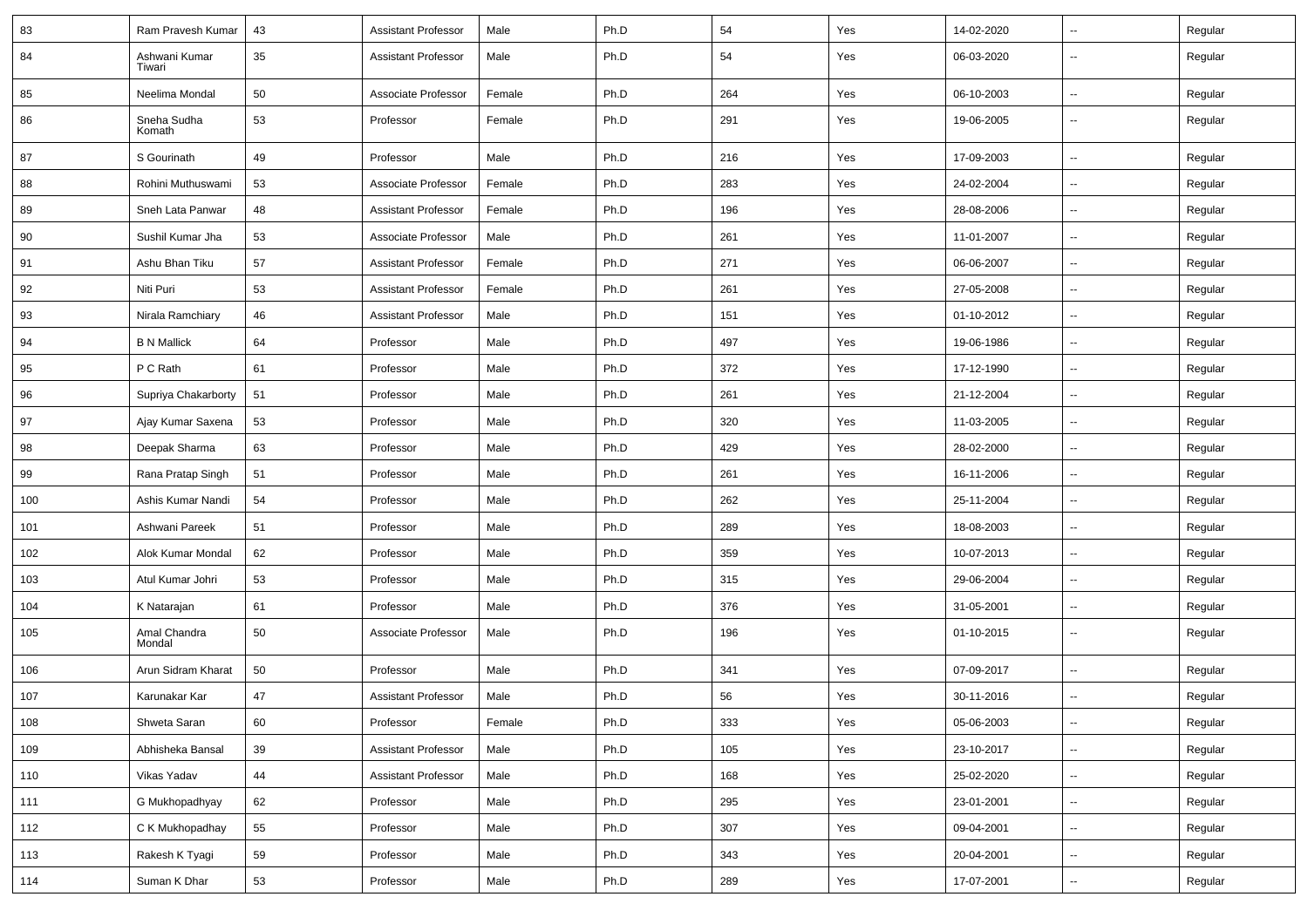| 115 | Vibha Tandon             | 53     | Professor                  | Female | Ph.D | 283 | Yes | 21-01-2014 | $\overline{\phantom{a}}$ | Regular |
|-----|--------------------------|--------|----------------------------|--------|------|-----|-----|------------|--------------------------|---------|
| 116 | Gobardhan Das            | 54     | Professor                  | Male   | Ph.D | 380 | Yes | 28-02-2014 | $\mathbf{u}$             | Regular |
| 117 | Anand Ranganathan        | 48     | Professor                  | Male   | Ph.D | 268 | Yes | 15-04-2015 | --                       | Regular |
| 118 | Souvik<br>Bhattacharrjee | 46     | Associate Professor        | Male   | Ph.D | 208 | Yes | 10-07-2015 | --                       | Regular |
| 119 | Saima Aijaz              | 56     | <b>Assistant Professor</b> | Female | Ph.D | 295 | Yes | 14-01-2008 | -−                       | Regular |
| 120 | Dipankar Ghosh           | 53     | <b>Assistant Professor</b> | Male   | Ph.D | 206 | Yes | 05-03-2008 | Ξ.                       | Regular |
| 121 | Shailja Singh            | 46     | Associate Professor        | Female | Ph.D | 202 | Yes | 26-07-2016 | $\overline{\phantom{a}}$ | Regular |
| 122 | Manoj Verma              | 42     | <b>Assistant Professor</b> | Male   | Ph.D | 94  | Yes | 01-12-2015 | ⊷.                       | Regular |
| 123 | Pijus Kumar Sasmal       | 40     | <b>Assistant Professor</b> | Male   | Ph.D | 116 | Yes | 30-10-2015 | $\sim$                   | Regular |
| 124 | Sanjay Puri              | 59     | Professor                  | Male   | Ph.D | 403 | Yes | 28-12-1987 | $\overline{\phantom{a}}$ | Regular |
| 125 | S K Sarkar               | 61     | Professor                  | Male   | Ph.D | 434 | Yes | 01-02-1988 | -−                       | Regular |
| 126 | S S N Murthy             | 64     | Professor                  | Male   | Ph.D | 379 | Yes | 21-12-1989 | $\mathbf{u}$             | Regular |
| 127 | Shankar Prasad Das       | 62     | Professor                  | Male   | Ph.D | 412 | Yes | 28-10-1993 | $\sim$                   | Regular |
| 128 | Prasenjit Sen            | 65     | Professor                  | Male   | Ph.D | 376 | Yes | 26-03-1990 | ⊷.                       | Regular |
| 129 | Subhasis Ghosh           | 58     | Professor                  | Male   | Ph.D | 332 | Yes | 10-07-1995 | Ξ.                       | Regular |
| 130 | Riddhi Shah              | 57     | Professor                  | Female | Ph.D | 351 | Yes | 03-07-2007 | $\overline{\phantom{a}}$ | Regular |
| 131 | Debashis Ghoshal         | 56     | Professor                  | Male   | Ph.D | 271 | Yes | 03-07-2007 | --                       | Regular |
| 132 | Satyabrata Patnaik       | 52     | Professor                  | Male   | Ph.D | 249 | Yes | 01-07-2002 | Ξ.                       | Regular |
| 133 | <b>Brijesh Kumar</b>     | 45     | Professor                  | Male   | Ph.D | 210 | Yes | 03-10-2005 | $\overline{\phantom{a}}$ | Regular |
| 134 | Pritam<br>Mukhopadhyay   | 47     | Associate Professor        | Male   | Ph.D | 217 | Yes | 29-12-2006 | $\overline{\phantom{a}}$ | Regular |
| 135 | Sobhan Sen               | 45     | Associate Professor        | Male   | Ph.D | 209 | Yes | 26-02-2007 | ⊷.                       | Regular |
| 136 | Kedar Singh              | 48     | Professor                  | Male   | Ph.D | 217 | Yes | 01-12-2014 | $\overline{\phantom{a}}$ | Regular |
| 137 | Tanuja Mohanty           | 52     | <b>Assistant Professor</b> | Female | Ph.D | 253 | Yes | 07-04-2006 | -−                       | Regular |
| 138 | Amala Bhave              | 43     | <b>Assistant Professor</b> | Female | Ph.D | 148 | Yes | 01-01-2009 | н.                       | Regular |
| 139 | Ashim Kumar<br>Pramanik  | 43     | <b>Assistant Professor</b> | Male   | Ph.D | 142 | Yes | 04-10-2012 | ш.                       | Regular |
| 140 | Supriya Sabbani          | 44     | <b>Assistant Professor</b> | Female | Ph.D | 160 | Yes | 25-03-2013 | $\sim$                   | Regular |
| 141 | Dinabandhu Das           | 45     | <b>Assistant Professor</b> | Male   | Ph.D | 165 | Yes | 28-03-2013 | н.                       | Regular |
| 142 | Ankita Rai               | 39     | <b>Assistant Professor</b> | Female | Ph.D | 140 | Yes | 20-05-2013 | $\overline{\phantom{a}}$ | Regular |
| 143 | Ved Prakash Gupta        | 41     | <b>Assistant Professor</b> | Male   | Ph.D | 146 | Yes | 31-05-2013 | $\overline{\phantom{a}}$ | Regular |
| 144 | Manoj M Munde            | 45     | <b>Assistant Professor</b> | Male   | Ph.D | 167 | Yes | 25-08-2014 | $\sim$                   | Regular |
| 145 | Rabindra Nath<br>Mahato  | $39\,$ | <b>Assistant Professor</b> | Male   | Ph.D | 110 | Yes | 09-09-2014 | --                       | Regular |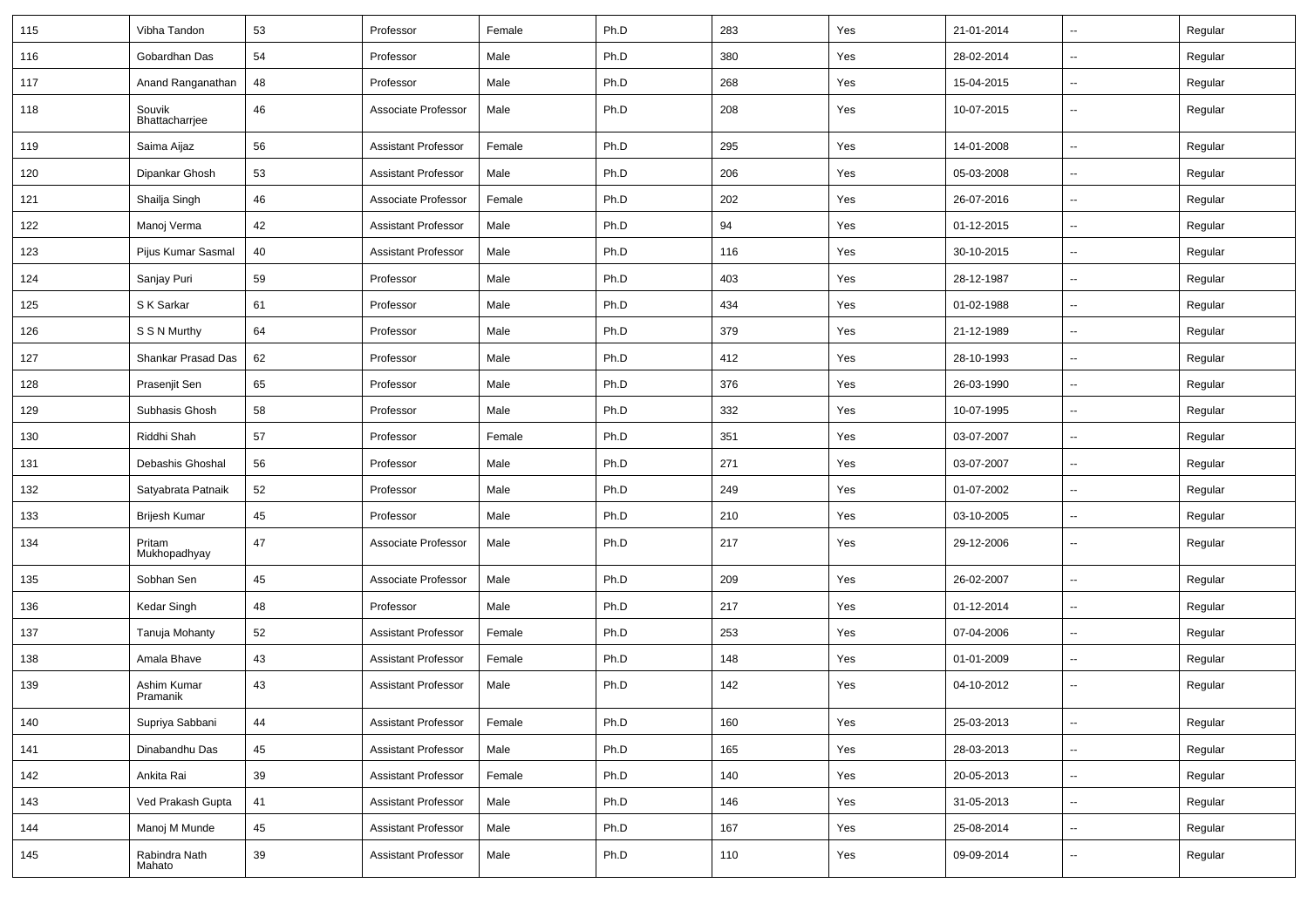| 146 | Alok Kumar Singh<br>Jha       | 43 | <b>Assistant Professor</b> | Male   | Ph.D | 192 | Yes | 17-11-2020 | $\overline{\phantom{a}}$ | Regular |
|-----|-------------------------------|----|----------------------------|--------|------|-----|-----|------------|--------------------------|---------|
| 147 | Krishnandu Makhal             | 36 | <b>Assistant Professor</b> | Male   | Ph.D | 48  | Yes | 13-03-2020 | $\overline{\phantom{a}}$ | Regular |
| 148 | Nirjaa Gopal Jayal            | 65 | Professor                  | Female | Ph.D | 424 | Yes | 01-05-1986 | --                       | Regular |
| 149 | Amit Prakash                  | 52 | Professor                  | Male   | Ph.D | 290 | Yes | 03-10-2001 | -−                       | Regular |
| 150 | Jaivir Singh                  | 58 | Professor                  | Male   | Ph.D | 357 | Yes | 28-02-2003 | $\overline{\phantom{a}}$ | Regular |
| 151 | Pratiksha Baxi                | 51 | Associate Professor        | Female | Ph.D | 194 | Yes | 28-04-2006 | --                       | Regular |
| 152 | Nupur Chowdhury               | 41 | <b>Assistant Professor</b> | Female | Ph.D | 98  | Yes | 31-03-2015 | $\overline{\phantom{a}}$ | Regular |
| 153 | Chirashree<br>Dasgupta        | 49 | Associate Professor        | Female | Ph.D | 156 | Yes | 01-05-2015 | --                       | Regular |
| 154 | Thongkholal Haokip            | 40 | <b>Assistant Professor</b> | Male   | Ph.D | 121 | Yes | 27-05-2015 | Ξ.                       | Regular |
| 155 | Ghazala Jamil                 | 45 | <b>Assistant Professor</b> | Female | Ph.D | 98  | Yes | 12-03-2015 | --                       | Regular |
| 156 | Bhujang Sambhaji<br>Waghmare  | 63 | Professor                  | Male   | Ph.D | 386 | Yes | 30-08-2017 | $\overline{\phantom{a}}$ | Regular |
| 157 | P Puneeth                     | 40 | Associate Professor        | Male   | Ph.D | 194 | Yes | 01-04-2015 | $\overline{\phantom{a}}$ | Regular |
| 158 | Sapna Ratan Sah               | 41 | Associate Professor        | Female | Ph.D | 162 | Yes | 12-02-2016 | --                       | Regular |
| 159 | Shandar Ahmad                 | 56 | Professor                  | Male   | Ph.D | 341 | Yes | 16-03-2016 | --                       | Regular |
| 160 | <b>Binod Kumar</b><br>Kanujia | 52 | Professor                  | Male   | Ph.D | 215 | Yes | 01-08-2016 | ⊷.                       | Regular |
| 161 | Andrew M Lynn                 | 53 | Professor                  | Male   | Ph.D | 274 | Yes | 20-11-2001 | $\mathbf{u}$             | Regular |
| 162 | Pradipta<br>Bandyopadhyay     | 50 | Professor                  | Male   | Ph.D | 206 | Yes | 01-08-2007 | $\overline{\phantom{a}}$ | Regular |
| 163 | Naidu Subbarao                | 61 | Associate Professor        | Male   | Ph.D | 333 | Yes | 06-01-2014 | $\overline{\phantom{a}}$ | Regular |
| 164 | A Krishnamachari              | 58 | <b>Assistant Professor</b> | Male   | Ph.D | 172 | Yes | 21-05-2007 | -−                       | Regular |
| 165 | R K Brojen Singh              | 48 | Associate Professor        | Male   | Ph.D | 135 | Yes | 11-06-2013 | $\overline{a}$           | Regular |
| 166 | Gajendra Pratap<br>Singh      | 38 | <b>Assistant Professor</b> | Male   | Ph.D | 83  | Yes | 07-10-2015 | --                       | Regular |
| 167 | Mukesh Jain                   | 42 | Professor                  | Male   | Ph.D | 179 | Yes | 20-10-2015 | --                       | Regular |
| 168 | Arnab Bhattacherjee           | 38 | <b>Assistant Professor</b> | Male   | Ph.D | 113 | Yes | 21-10-2015 | --                       | Regular |
| 169 | Anirban Chakraborti           | 46 | Professor                  | Male   | Ph.D | 211 | Yes | 03-03-2014 | $\overline{\phantom{a}}$ | Regular |
| 170 | Narinder Singh<br>Sahni       | 50 | Associate Professor        | Male   | Ph.D | 227 | Yes | 19-07-2006 | $\overline{\phantom{a}}$ | Regular |
| 171 | Gopal Lal Meena               | 46 | Associate Professor        | Male   | Ph.D | 109 | Yes | 01-09-2016 | $\overline{\phantom{a}}$ | Regular |
| 172 | Brajesh Kumar<br>Pandey       | 51 | Professor                  | Male   | Ph.D | 121 | Yes | 01-09-2016 | н.                       | Regular |
| 173 | C Upender Rao                 | 56 | Professor                  | Male   | Ph.D | 309 | Yes | 18-01-2006 | $\sim$                   | Regular |
| 174 | Santosh Kumar<br>Shukla       | 48 | Professor                  | Male   | Ph.D | 259 | Yes | 01-10-2001 | $\sim$                   | Regular |
| 175 | Girish Nath Jha               | 54 | Professor                  | Male   | Ph.D | 301 | Yes | 29-04-2002 | $\overline{\phantom{a}}$ | Regular |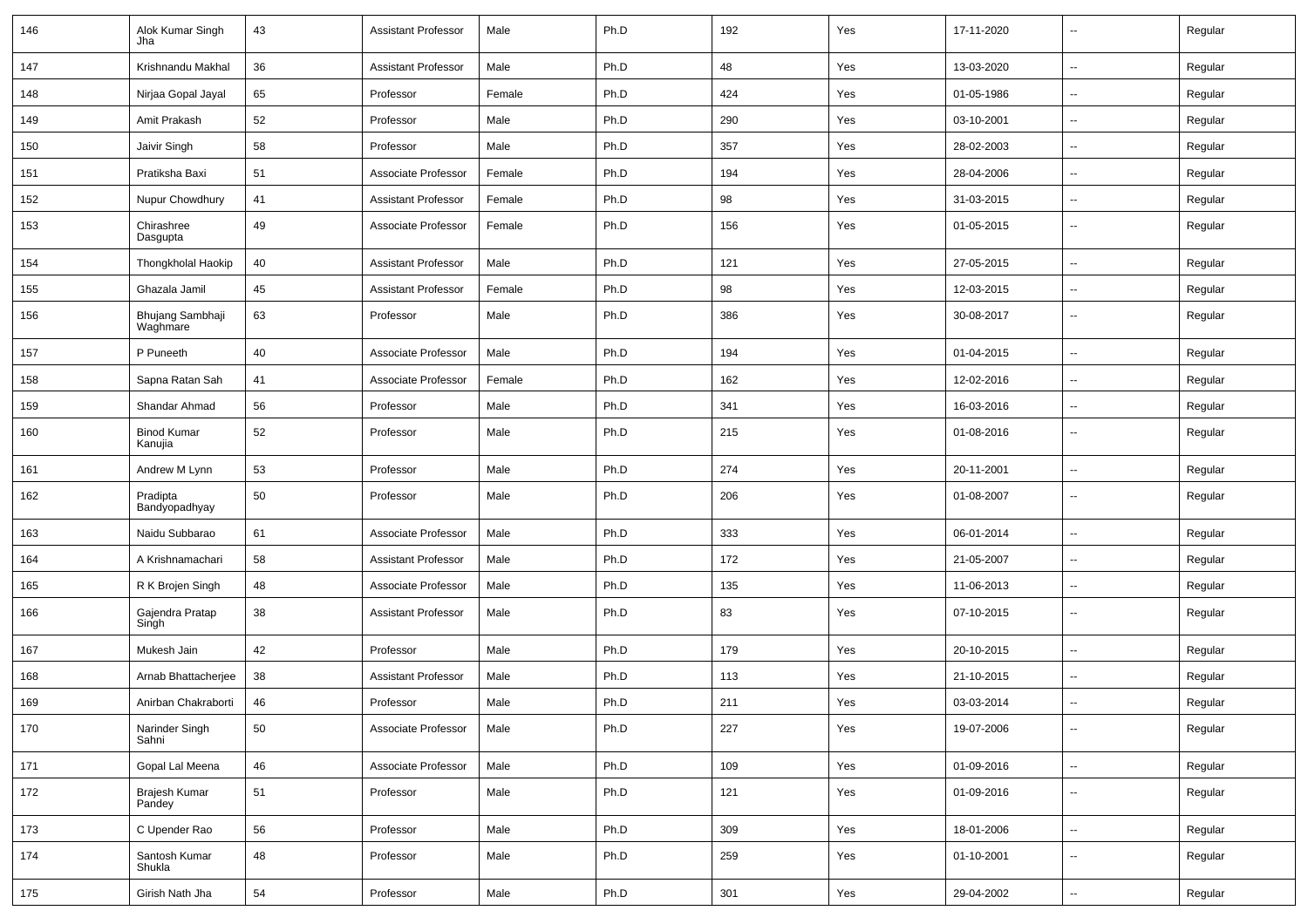| 176 | Rajnish Kumar<br>Mishra      | 56 | Professor                  | Male   | Ph.D | 249 | Yes | 01-10-2001 | $\overline{\phantom{a}}$ | Regular |
|-----|------------------------------|----|----------------------------|--------|------|-----|-----|------------|--------------------------|---------|
| 177 | Ram Nath Jha                 | 55 | Professor                  | Male   | Ph.D | 251 | Yes | 01-10-2001 | $\sim$                   | Regular |
| 178 | Sudhir Kumar                 | 46 | Professor                  | Male   | Ph.D | 238 | Yes | 20-07-2012 | н.                       | Regular |
| 179 | Satyamurti                   | 44 | Professor                  | Male   | Ph.D | 215 | Yes | 01-05-2015 | -−                       | Regular |
| 180 | Hari Ram Mishra              | 60 | <b>Assistant Professor</b> | Male   | Ph.D | 431 | Yes | 01-10-2001 | $\overline{\phantom{a}}$ | Regular |
| 181 | Tangallapalli<br>Mahender    | 38 | <b>Assistant Professor</b> | Male   | Ph.D | 116 | Yes | 18-09-2014 | --                       | Regular |
| 182 | Jyoti                        | 32 | <b>Assistant Professor</b> | Female | Ph.D | 82  | Yes | 16-01-2020 | $\overline{\phantom{a}}$ | Regular |
| 183 | Vijender Singh               | 39 | <b>Assistant Professor</b> | Male   | Ph.D | 126 | Yes | 24-01-2020 | Ξ.                       | Regular |
| 184 | Pramod Kumar<br>Sharma       | 47 | Professor                  | Male   | Ph.D | 192 | Yes | 23-11-2020 | $\overline{\phantom{a}}$ | Regular |
| 185 | Satyendra Singh              | 44 | Associate Professor        | Male   | Ph.D | 237 | Yes | 10-12-2013 | $\sim$                   | Regular |
| 186 | Bijoy Kumar Kuanr            | 59 | Professor                  | Male   | Ph.D | 381 | Yes | 07-01-2014 | -−                       | Regular |
| 187 | Partima Solanki              | 50 | <b>Assistant Professor</b> | Female | Ph.D | 220 | Yes | 14-03-2013 | $\overline{\phantom{a}}$ | Regular |
| 188 | Balaji Ishwarrao<br>Birajdar | 44 | <b>Assistant Professor</b> | Male   | Ph.D | 167 | Yes | 01-08-2013 | $\overline{\phantom{a}}$ | Regular |
| 189 | Vinod Kumar                  | 34 | <b>Assistant Professor</b> | Male   | Ph.D | 102 | Yes | 16-12-2019 | $\overline{\phantom{a}}$ | Regular |
| 190 | Parul Dave Mukherji          | 58 | Professor                  | Female | Ph.D | 358 | Yes | 01-06-2006 | --                       | Regular |
| 191 | Ira Bhaskar                  | 63 | Professor                  | Female | Ph.D | 295 | Yes | 02-02-2006 | $\mathbf{u}$             | Regular |
| 192 | Bishnupriya Dutt             | 59 | Professor                  | Female | Ph.D | 258 | Yes | 28-11-2001 | $\overline{\phantom{a}}$ | Regular |
| 193 | Y S Alone                    | 58 | Professor                  | Male   | Ph.D | 219 | Yes | 08-03-2007 | ⊷.                       | Regular |
| 194 | Ranjani Majumdar             | 57 | Professor                  | Female | Ph.D | 239 | Yes | 01-05-2006 | $\overline{\phantom{a}}$ | Regular |
| 195 | Kavita Singh                 | 56 | Professor                  | Female | Ph.D | 300 | Yes | 28-11-2001 | $\overline{\phantom{a}}$ | Regular |
| 196 | Shukla Vinayak<br>Sawant     | 57 | Professor                  | Female | Ph.D | 237 | Yes | 04-12-2001 | --                       | Regular |
| 197 | Naman P Ahuja                | 46 | Professor                  | Male   | Ph.D | 253 | Yes | 26-05-2006 | $\overline{\phantom{a}}$ | Regular |
| 198 | Urmimala Sarkar<br>Munsi     | 62 | Associate Professor        | Female | Ph.D | 308 | Yes | 25-09-2013 | $-$                      | Regular |
| 199 | Kaushik Bhaumik              | 53 | Associate Professor        | Male   | Ph.D | 224 | Yes | 04-10-2013 | ۵.                       | Regular |
| 200 | Soumyabrata<br>Choudhury     | 55 | Associate Professor        | Male   | Ph.D | 302 | Yes | 28-02-2014 | $\sim$                   | Regular |
| 201 | Veena Hariharan              | 50 | Associate Professor        | Female | Ph.D | 116 | Yes | 16-07-2012 | $\overline{\phantom{a}}$ | Regular |
| 202 | Ameet<br>Parameswaran        | 39 | Assistant Professor        | Male   | Ph.D | 104 | Yes | 18-09-2014 | н.                       | Regular |
| 203 | Suryanandini Narain          | 38 | <b>Assistant Professor</b> | Female | Ph.D | 92  | Yes | 10-12-2015 | $\sim$                   | Regular |
| 204 | Partho Datta                 | 59 | Professor                  | Male   | Ph.D | 250 | Yes | 11-12-2015 | Ξ.                       | Regular |
| 205 | Shikha Jhingan               | 57 | Associate Professor        | Female | Ph.D | 82  | Yes | 16-10-2015 | н.                       | Regular |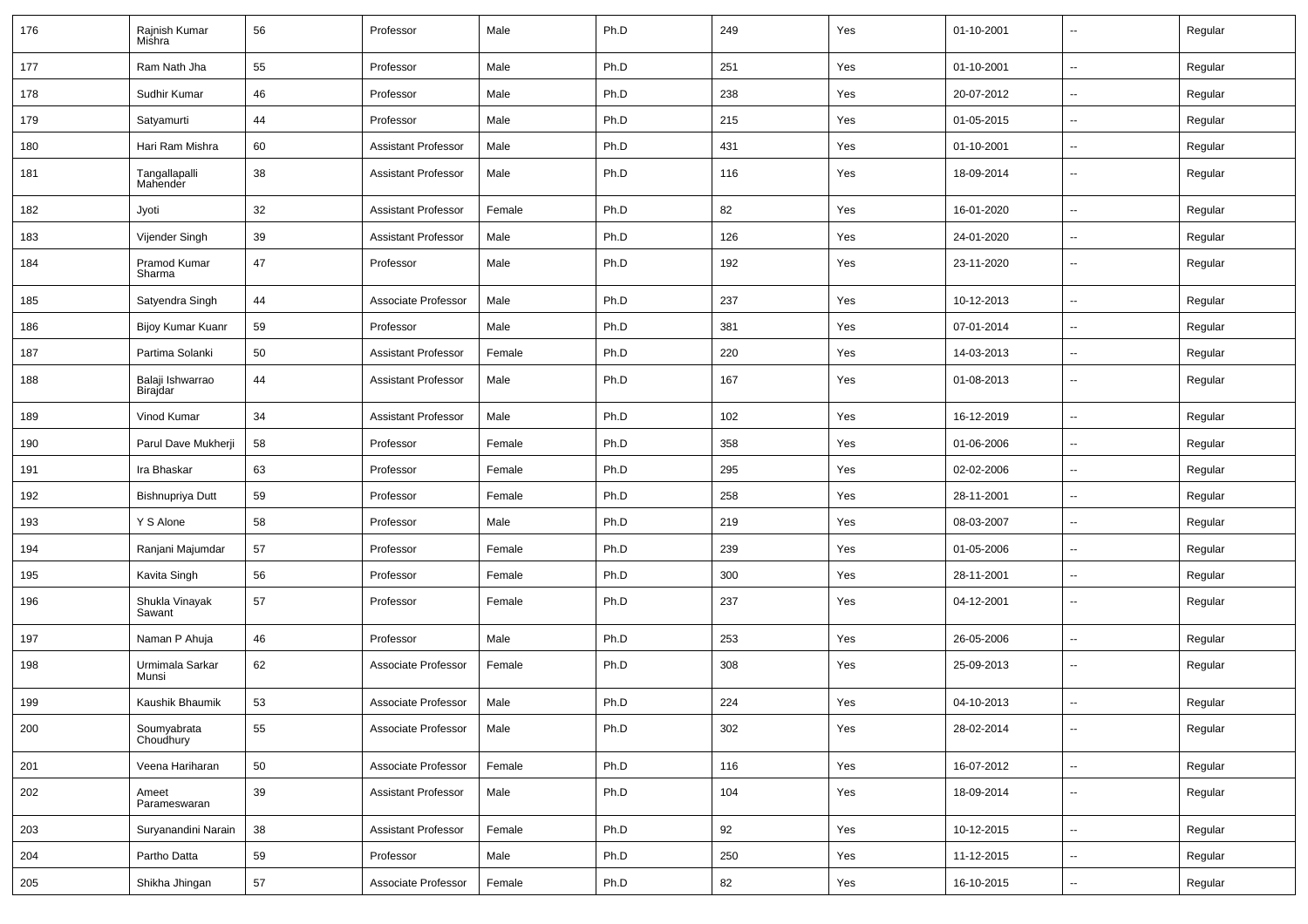| 206 | Brahma Prakash<br>Singh                  | 40 | <b>Assistant Professor</b> | Male   | Ph.D               | 107 | Yes | 24-07-2015 | $\overline{\phantom{a}}$ | Regular |
|-----|------------------------------------------|----|----------------------------|--------|--------------------|-----|-----|------------|--------------------------|---------|
| 207 | Abhijeet Dwivedi                         | 32 | <b>Assistant Professor</b> | Male   | Ph.D               | 20  | Yes | 28-11-2019 | $\sim$                   | Regular |
| 208 | Deep Narayan<br>Pandey                   | 41 | <b>Assistant Professor</b> | Male   | Ph.D               | 114 | Yes | 03-12-2019 | $\overline{\phantom{a}}$ | Regular |
| 209 | Nikunj Makwana                           | 32 | <b>Assistant Professor</b> | Male   | MPH(Public Health) | 86  | Yes | 28-11-2019 | $\sim$                   | Regular |
| 210 | Lipokumar Dzuvichu                       | 42 | <b>Assistant Professor</b> | Male   | Ph.D               | 117 | Yes | 21-12-2012 | $\overline{\phantom{a}}$ | Regular |
| 211 | Gurumayum Amarjit<br>Sharma <sup>®</sup> | 45 | <b>Assistant Professor</b> | Male   | Ph.D               | 141 | Yes | 14-01-2013 | --                       | Regular |
| 212 | Manjeet Baruah                           | 43 | <b>Assistant Professor</b> | Male   | Ph.D               | 152 | Yes | 17-01-2013 | $\overline{\phantom{a}}$ | Regular |
| 213 | Khuraijam<br>Bijoykumar Singh            | 45 | <b>Assistant Professor</b> | Male   | Ph.D               | 185 | Yes | 10-05-2013 | $\overline{\phantom{a}}$ | Regular |
| 214 | Rakhee<br>bhattacharjee                  | 58 | Associate Professor        | Female | Ph.D               | 318 | Yes | 08-07-2015 | $\sim$                   | Regular |
| 215 | Vinay Kumar Rao                          | 49 | Professor                  | Male   | Ph.D               | 264 | Yes | 19-11-2020 | $\sim$                   | Regular |
| 216 | Ankur Yadav                              | 35 | <b>Assistant Professor</b> | Male   | Ph.D               | 54  | Yes | 08-10-2020 | $\sim$                   | Regular |
| 217 | Gaurav Tyagi                             | 30 | <b>Assistant Professor</b> | Male   | Ph.D               | 49  | Yes | 23-09-2020 | ⊷.                       | Regular |
| 218 | Laxman Kumar<br>Behera                   | 43 | Associate Professor        | Male   | Ph.D               | 180 | Yes | 21-09-2020 | $\sim$                   | Regular |
| 219 | Naresh Kumar<br>Verma                    | 38 | <b>Assistant Professor</b> | Male   | Ph.D               | 96  | Yes | 16-09-2020 | $\sim$                   | Regular |
| 220 | Aayushi Ketkar                           | 46 | Assistant Professor        | Female | Ph.D               | 78  | Yes | 24-09-2020 | $\sim$                   | Regular |
| 221 | Umesh Chand Singh<br>Yadav               | 47 | Professor                  | Male   | Ph.D               | 198 | Yes | 19-08-2020 | $\overline{\phantom{a}}$ | Regular |
| 222 | VIJAY PAL SINGH<br><b>RAWAT</b>          | 49 | Associate Professor        | Male   | Ph.D               | 132 | Yes | 19-02-2021 | $\overline{\phantom{a}}$ | Regular |
| 223 | Chintamani<br>Mahapatra                  | 64 | Professor                  | Male   | Ph.D               | 340 | Yes | 19-05-1999 | $\overline{\phantom{a}}$ | Regular |
| 224 | K P Vijayalakshmi                        | 69 | Professor                  | Female | Ph.D               | 372 | Yes | 01-10-1990 | $\overline{\phantom{a}}$ | Regular |
| 225 | Priti Singh                              | 50 | Associate Professor        | Female | Ph.D               | 200 | Yes | 22-02-2007 | $\overline{\phantom{a}}$ | Regular |
| 226 | Saumyajit Roy                            | 53 | <b>Assistant Professor</b> | Male   | Ph.D               | 183 | Yes | 01-03-2013 | $\sim$                   | Regular |
| 227 | Aprajita Kashyap                         | 53 | <b>Assistant Professor</b> | Female | Ph.D               | 174 | Yes | 09-02-2016 | $\sim$                   | Regular |
| 228 | Deepa Kansra                             | 36 | Assistant Professor        | Female | Ph.D               | 66  | Yes | 04-10-2016 | $\overline{\phantom{a}}$ | Regular |
| 229 | Sneha                                    | 39 | <b>Assistant Professor</b> | Female | Ph.D               | 60  | Yes | 09-10-2019 | $\sim$                   | Regular |
| 230 | Anshu Joshi                              | 41 | <b>Assistant Professor</b> | Female | Ph.D               | 66  | Yes | 07-10-2019 | $\sim$                   | Regular |
| 231 | Jitendra Uttam                           | 57 | <b>Assistant Professor</b> | Male   | Ph.D               | 249 | Yes | 30-12-2005 | $\overline{\phantom{a}}$ | Regular |
| 232 | Raviprasad<br>Narayanan                  | 49 | Associate Professor        | Male   | Ph.D               | 218 | Yes | 21-10-2015 | $\sim$                   | Regular |
| 233 | Sandip Kumar<br>Mishra                   | 47 | Associate Professor        | Male   | Ph.D               | 128 | Yes | 12-04-2016 | $\sim$                   | Regular |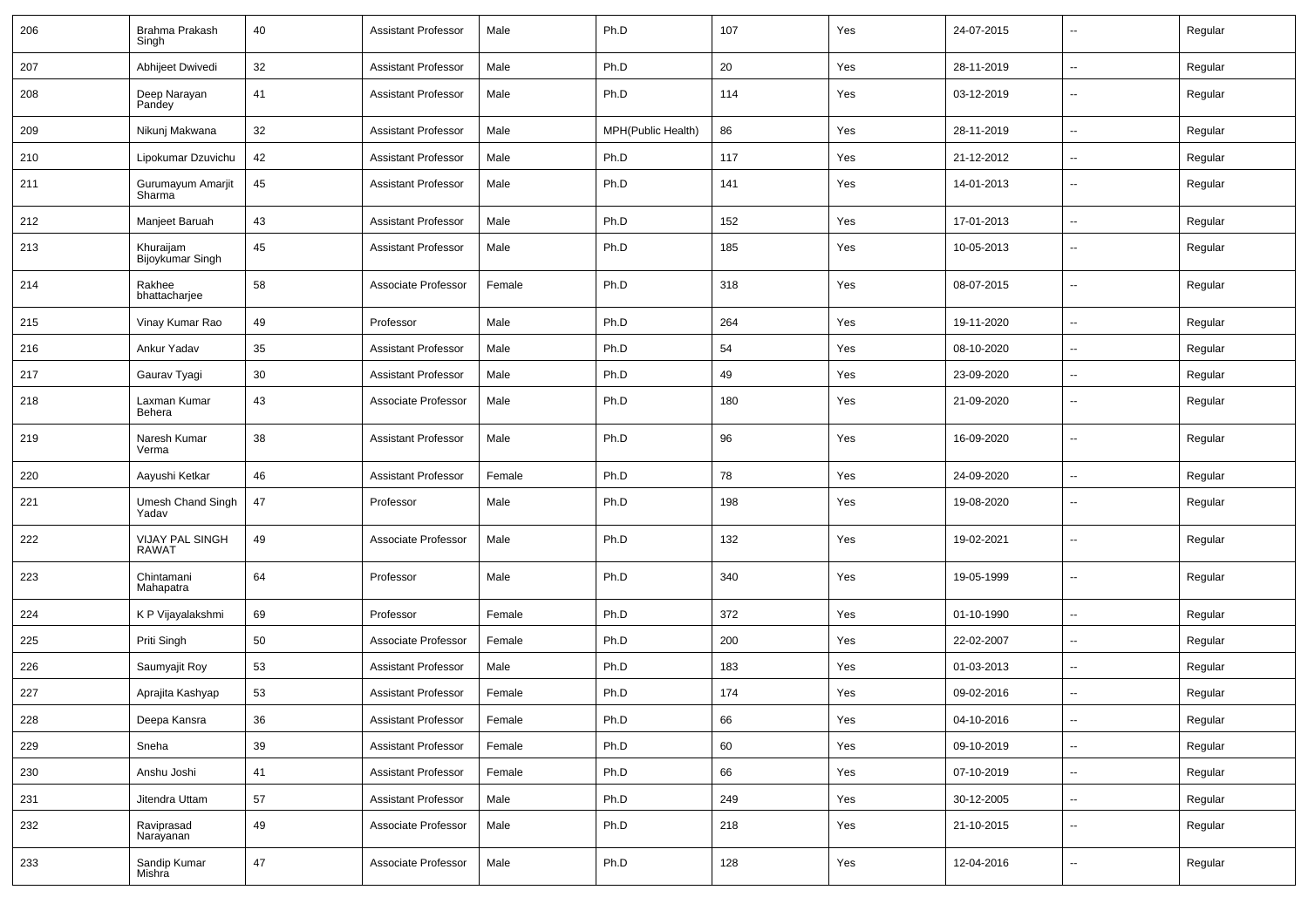| 234 | Srikanth Kondapalli                 | 58 | Professor                  | Male   | Ph.D | 376 | Yes | 28-08-2006 | $\overline{\phantom{a}}$ | Regular |
|-----|-------------------------------------|----|----------------------------|--------|------|-----|-----|------------|--------------------------|---------|
| 235 | Alka Acharya                        | 61 | Professor                  | Female | Ph.D | 371 | Yes | 16-10-1995 | --                       | Regular |
| 236 | Dolla Varaprasad<br>Sekhar          | 53 | Professor                  | Male   | Ph.D | 377 | Yes | 22-04-1997 | $\overline{\phantom{a}}$ | Regular |
| 237 | Srabani Roy<br>Choudhury            | 56 | Professor                  | Female | Ph.D | 261 | Yes | 26-12-2006 | $\overline{\phantom{a}}$ | Regular |
| 238 | Ritu Agarwal                        | 47 | Associate Professor        | Female | Ph.D | 160 | Yes | 21-07-2008 | $\overline{\phantom{a}}$ | Regular |
| 239 | Sudhakar Vaddi                      | 41 | <b>Assistant Professor</b> | Male   | Ph.D | 84  | Yes | 17-01-2020 | $\overline{\phantom{a}}$ | Regular |
| 240 | <b>Arvind Kumar</b>                 | 55 | Professor                  | Male   | Ph.D | 204 | Yes | 11-12-2020 | $\overline{\phantom{a}}$ | Regular |
| 241 | <b>Balkrishan Champat</b><br>Vaidya | 64 | Professor                  | Male   | Ph.D | 68  | Yes | 24-04-2015 | $\overline{\phantom{a}}$ | Regular |
| 242 | Moushumi Basu                       | 50 | Associate Professor        | Female | Ph.D | 169 | Yes | 15-11-2006 | $\overline{\phantom{a}}$ | Regular |
| 243 | Amitabh Mattoo                      | 59 | Professor                  | Male   | Ph.D | 356 | Yes | 18-01-1995 | ⊷.                       | Regular |
| 244 | Varun Sahni                         | 56 | Professor                  | Male   | Ph.D | 353 | Yes | 30-06-1995 | --                       | Regular |
| 245 | Rajesh Rajagopalan                  | 57 | Professor                  | Male   | Ph.D | 192 | Yes | 31-03-2004 | -−                       | Regular |
| 246 | Shivaji Kumar                       | 47 | <b>Assistant Professor</b> | Male   | Ph.D | 103 | Yes | 08-08-2013 | $\overline{a}$           | Regular |
| 247 | Santana Khanikar                    | 36 | <b>Assistant Professor</b> | Female | Ph.D | 93  | Yes | 30-09-2015 | --                       | Regular |
| 248 | Happymon Jacob                      | 46 | Associate Professor        | Male   | Ph.D | 249 | Yes | 02-12-2008 | $\overline{\phantom{a}}$ | Regular |
| 249 | Manish Sitaram<br>Dabhade           | 45 | <b>Assistant Professor</b> | Male   | Ph.D | 276 | Yes | 19-09-2003 | ⊶.                       | Regular |
| 250 | Krishnendra Meena                   | 44 | Associate Professor        | Male   | Ph.D | 225 | Yes | 25-10-2004 | ⊷.                       | Regular |
| 251 | J Madhan Mohan                      | 46 | <b>Assistant Professor</b> | Male   | Ph.D | 262 | Yes | 01-11-2006 | --                       | Regular |
| 252 | Archana Negi                        | 47 | Associate Professor        | Female | Ph.D | 254 | Yes | 05-04-2004 | -−                       | Regular |
| 253 | Swaran Singh<br>Jaswal              | 59 | Professor                  | Male   | Ph.D | 320 | Yes | 16-01-2001 | $\overline{\phantom{a}}$ | Regular |
| 254 | Yeshi Choedan                       | 63 | Professor                  | Female | Ph.D | 377 | Yes | 05-04-2004 | $\overline{a}$           | Regular |
| 255 | Jayati Srivastava                   | 64 | Professor                  | Female | Ph.D | 169 | Yes | 16-11-2006 | --                       | Regular |
| 256 | Abhishek Srivastava                 | 36 | <b>Assistant Professor</b> | Male   | Ph.D | 96  | Yes | 17-02-2020 | $\overline{\phantom{a}}$ | Regular |
| 257 | Prasanta Sahoo                      | 42 | Associate Professor        | Male   | Ph.D | 135 | Yes | 25-11-2020 | $\overline{\phantom{a}}$ | Regular |
| 258 | Ranvijay                            | 45 | Associate Professor        | Male   | Ph.D | 144 | Yes | 19-11-2020 | $\overline{\phantom{a}}$ | Regular |
| 259 | Saurabh                             | 48 | <b>Assistant Professor</b> | Male   | Ph.D | 217 | Yes | 19-10-2015 | $\overline{\phantom{a}}$ | Regular |
| 260 | M P Lama                            | 60 | Professor                  | Male   | Ph.D | 398 | Yes | 06-04-1992 | $\sim$                   | Regular |
| 261 | P Sahadevan                         | 59 | Professor                  | Male   | Ph.D | 340 | Yes | 15-05-1995 | Щ,                       | Regular |
| 262 | Amita Batra                         | 53 | Professor                  | Female | Ph.D | 221 | Yes | 01-02-2008 | ш.                       | Regular |
| 263 | Kharat Rajesh<br>Shrikrishna        | 55 | Professor                  | Male   | Ph.D | 348 | Yes | 06-11-2008 | −−                       | Regular |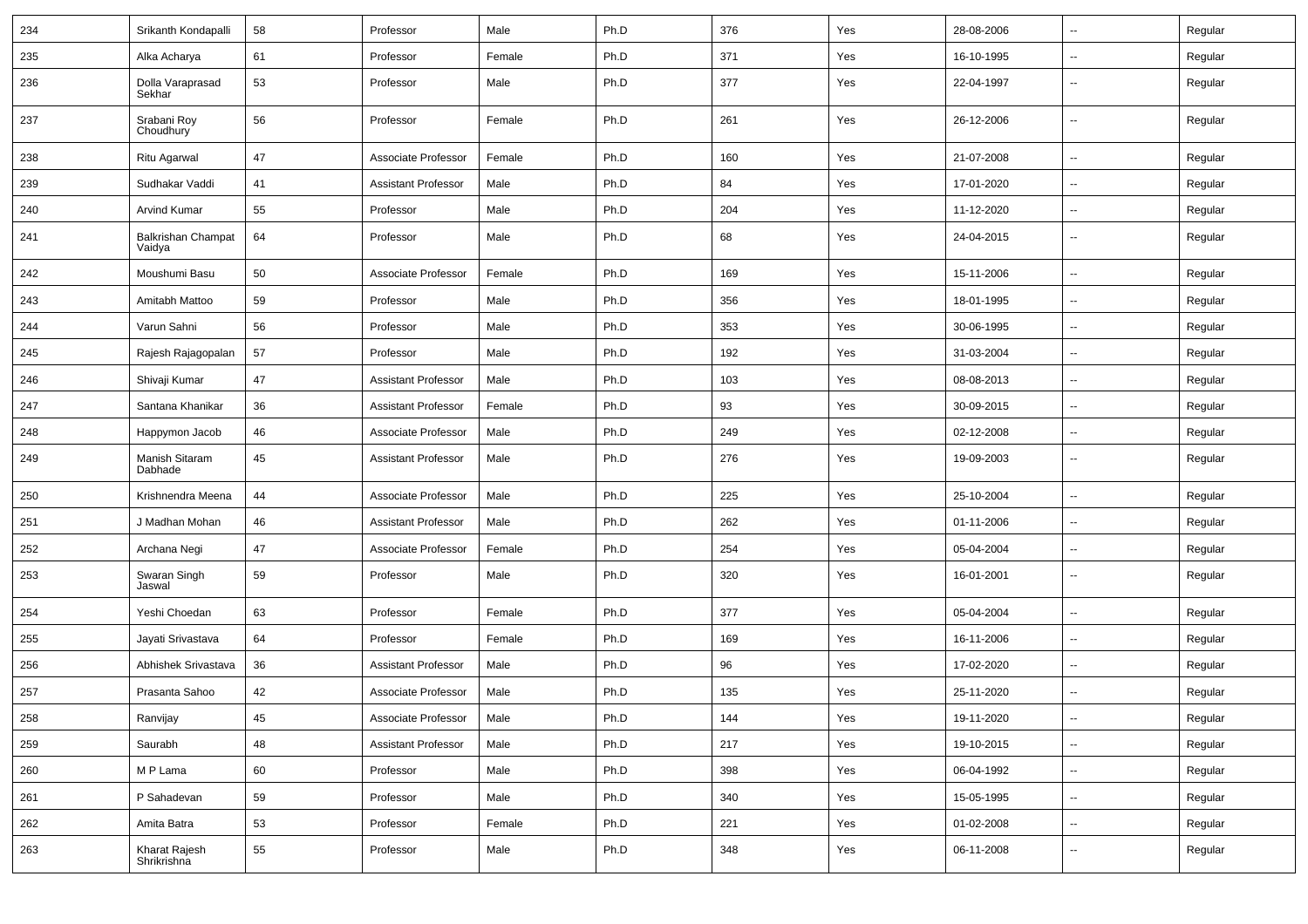| 264 | Sanjay Kumar<br>Pandey    | 59 | Professor                  | Male   | Ph.D | 466 | Yes | 06-08-2001 | $\overline{\phantom{a}}$ | Regular |
|-----|---------------------------|----|----------------------------|--------|------|-----|-----|------------|--------------------------|---------|
| 265 | Ambrish Dhaka             | 47 | Associate Professor        | Male   | Ph.D | 221 | Yes | 23-10-2003 | $\sim$                   | Regular |
| 266 | Mahesh Ranjan<br>Debata   | 48 | <b>Assistant Professor</b> | Male   | Ph.D | 165 | Yes | 31-12-2007 | --                       | Regular |
| 267 | Shankari<br>Sundararaman  | 55 | Professor                  | Female | Ph.D | 270 | Yes | 01-10-2003 | $\overline{\phantom{a}}$ | Regular |
| 268 | Shubhamitra Das           | 51 | <b>Assistant Professor</b> | Female | Ph.D | 238 | Yes | 27-11-2013 | -−                       | Regular |
| 269 | Sangeeta Thapliyal        | 55 | Professor                  | Female | Ph.D | 297 | Yes | 21-10-2008 | $\overline{\phantom{a}}$ | Regular |
| 270 | Sharad Kumar Soni         | 56 | Professor                  | Male   | Ph.D | 319 | Yes | 28-02-2007 | $\sim$                   | Regular |
| 271 | Jaikhlong<br>Basumatary   | 37 | <b>Assistant Professor</b> | Male   | Ph.D | 72  | Yes | 26-10-2017 | $\overline{\phantom{a}}$ | Regular |
| 272 | A K Patnaik               | 65 | Professor                  | Male   | Ph.D | 389 | Yes | 26-10-1989 | $\overline{\phantom{a}}$ | Regular |
| 273 | Phool Badan               | 57 | Professor                  | Male   | Ph.D | 251 | Yes | 20-07-2001 | $\sim$                   | Regular |
| 274 | K B Usha                  | 55 | Associate Professor        | Female | Ph.D | 261 | Yes | 12-02-2007 | $\sim$                   | Regular |
| 275 | Nalin Kumar<br>Mohapatra  | 49 | <b>Assistant Professor</b> | Male   | Ph.D | 253 | Yes | 12-02-2007 | $\overline{\phantom{a}}$ | Regular |
| 276 | Raj Yadav                 | 40 | <b>Assistant Professor</b> | Female | Ph.D | 117 | Yes | 01-09-2015 | $\overline{\phantom{a}}$ | Regular |
| 277 | Archana Upadhyay          | 54 | Professor                  | Female | Ph.D | 289 | Yes | 30-03-2007 | $\overline{\phantom{a}}$ | Regular |
| 278 | Amitabh Singh             | 52 | Associate Professor        | Male   | Ph.D | 257 | Yes | 20-04-2015 | $\overline{\phantom{a}}$ | Regular |
| 279 | Preeti D Das              | 53 | <b>Assistant Professor</b> | Female | Ph.D | 251 | Yes | 06-04-2004 | $\overline{\phantom{a}}$ | Regular |
| 280 | Rajan Kumar               | 46 | Associate Professor        | Male   | Ph.D | 187 | Yes | 28-12-2006 | $\overline{a}$           | Regular |
| 281 | Sanjay Kumar<br>Bhardwaj  | 49 | Professor                  | Male   | Ph.D | 222 | Yes | 24-09-2003 | $\sim$                   | Regular |
| 282 | Tsetan Namgyal            | 52 | <b>Assistant Professor</b> | Male   | Ph.D | 211 | Yes | 04-02-2009 | н.                       | Regular |
| 283 | Renu Sain                 | 36 | <b>Assistant Professor</b> | Female | Ph.D | 66  | Yes | 21-02-2020 | --                       | Regular |
| 284 | Rashmini Anil<br>Koparkar | 34 | <b>Assistant Professor</b> | Female | Ph.D | 90  | Yes | 24-02-2020 | $\overline{\phantom{a}}$ | Regular |
| 285 | Vaishali Krishna          | 47 | <b>Assistant Professor</b> | Female | Ph.D | 84  | Yes | 24-02-2020 |                          | Regular |
| 286 | Priya Bhagowalia          | 45 | Associate Professor        | Female | Ph.D | 145 | Yes | 10-12-2013 | -−                       | Regular |
| 287 | Brishti Guha              | 43 | Associate Professor        | Female | Ph.D | 185 | Yes | 08-10-2014 |                          | Regular |
| 288 | Rashmi Rekha<br>Barua     | 40 | <b>Assistant Professor</b> | Female | Ph.D | 150 | Yes | 01-10-2014 | $\sim$                   | Regular |
| 289 | Amit S Ray                | 59 | Professor                  | Male   | Ph.D | 394 | Yes | 01-06-1995 | $\sim$                   | Regular |
| 290 | Sangeeta Bansal           | 57 | Professor                  | Female | Ph.D | 214 | Yes | 07-05-2004 | $\sim$                   | Regular |
| 291 | Meeta Keswani<br>Mehra    | 55 | Professor                  | Female | Ph.D | 204 | Yes | 27-09-2004 | $\sim$                   | Regular |
| 292 | Aparna Sawhney            | 55 | Professor                  | Female | Ph.D | 302 | Yes | 11-12-2006 | $\sim$                   | Regular |
| 293 | Mandira Sarma             | 50 | Associate Professor        | Female | Ph.D | 203 | Yes | 01-04-2009 | --                       | Regular |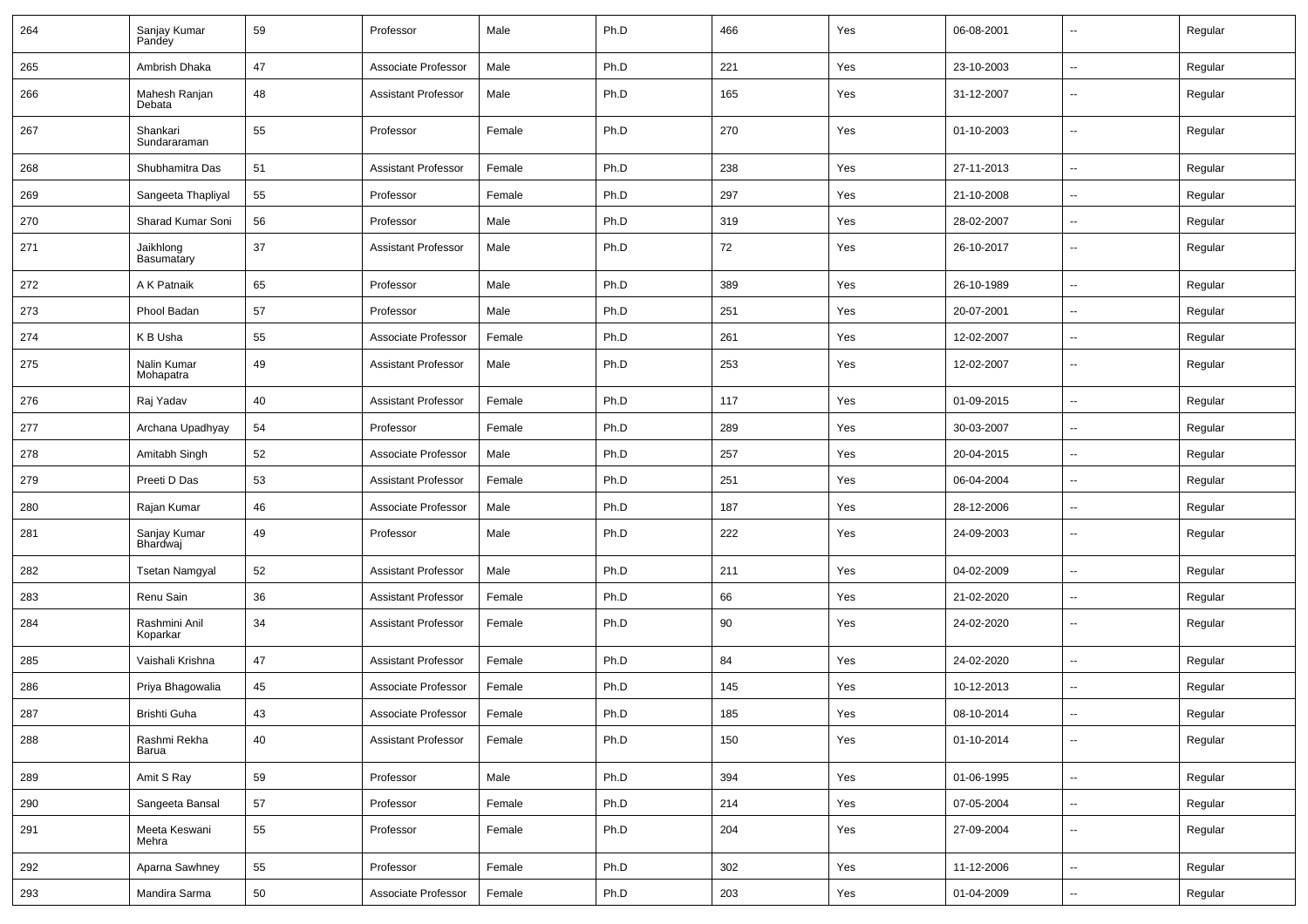| 294 | Sushama Maddipati<br>Murty        | 47 | Professor                  | Female | Ph.D       | 226 | Yes | 11-01-2016 | $\overline{\phantom{a}}$ | Regular |
|-----|-----------------------------------|----|----------------------------|--------|------------|-----|-----|------------|--------------------------|---------|
| 295 | Aftab Kamal Pasha                 | 64 | Professor                  | Male   | Ph.D       | 391 | Yes | 02-05-1988 | $\sim$                   | Regular |
| 296 | <b>Mahender Pratap</b><br>Rana    | 58 | Associate Professor        | Male   | Ph.D       | 260 | Yes | 13-11-2015 | --                       | Regular |
| 297 | Aswini Kumar<br>Mohapatra         | 59 | Professor                  | Male   | Ph.D       | 372 | Yes | 20-09-1990 | $\overline{\phantom{a}}$ | Regular |
| 298 | Sima Baidya                       | 48 | <b>Assistant Professor</b> | Female | Ph.D       | 177 | Yes | 12-12-2006 | -−                       | Regular |
| 299 | P R Kumaraswamy                   | 59 | Professor                  | Male   | Ph.D       | 348 | Yes | 20-09-1999 | $\overline{\phantom{a}}$ | Regular |
| 300 | Bansidhar Pradhan                 | 62 | Professor                  | Male   | Ph.D       | 294 | Yes | 23-04-1997 | $\overline{\phantom{a}}$ | Regular |
| 301 | A K Ramakrishnan                  | 59 | Professor                  | Male   | Ph.D       | 350 | Yes | 09-08-2008 | $\overline{\phantom{a}}$ | Regular |
| 302 | Vrushal Trimbak<br>Ghoble         | 40 | <b>Assistant Professor</b> | Male   | Ph.D       | 110 | Yes | 09-09-2015 | $\overline{\phantom{a}}$ | Regular |
| 303 | Sameena Hameed                    | 45 | <b>Assistant Professor</b> | Female | Ph.D       | 152 | Yes | 03-11-2015 | $\overline{\phantom{a}}$ | Regular |
| 304 | Amit Kumar                        | 40 | <b>Assistant Professor</b> | Male   | Ph.D       | 60  | Yes | 28-08-2019 | ⊷.                       | Regular |
| 305 | Teiborlang T<br>Kharsyntiew       | 44 | <b>Assistant Professor</b> | Male   | Ph.D       | 136 | Yes | 01-02-2016 | $\overline{\phantom{a}}$ | Regular |
| 306 | Ajay Kumar Dubey                  | 60 | Professor                  | Male   | Ph.D       | 345 | Yes | 08-08-1995 | $\overline{\phantom{a}}$ | Regular |
| 307 | Jamal Mohammed<br>Moosa           | 51 | Associate Professor        | Male   | Ph.D       | 347 | Yes | 02-09-2013 | --                       | Regular |
| 308 | Ummu Salma Bava                   | 57 | Professor                  | Female | Ph.D       | 287 | Yes | 20-04-2004 | -−                       | Regular |
| 309 | Gulshan Sachdeva                  | 55 | Professor                  | Male   | Ph.D       | 296 | Yes | 29-01-1998 | $\overline{\phantom{a}}$ | Regular |
| 310 | <b>Bhaswati Sarkar</b>            | 55 | Professor                  | Female | Ph.D       | 274 | Yes | 20-07-2001 | -−                       | Regular |
| 311 | Satya Narayan<br>Prasad           | 58 | Associate Professor        | Male   | Ph.D       | 257 | Yes | 13-10-2015 | ⊷.                       | Regular |
| 312 | Sheetal Sharma                    | 47 | <b>Assistant Professor</b> | Female | Ph.D       | 219 | Yes | 14-01-2008 | $\overline{\phantom{a}}$ | Regular |
| 313 | <b>Bharat Desai</b>               | 62 | Professor                  | Male   | Ph.D       | 406 | Yes | 06-05-1991 | ⊷.                       | Regular |
| 314 | Venkatachala G<br>Hegde           | 61 | Professor                  | Male   | Ph.D       | 284 | Yes | 18-08-2004 | $\overline{\phantom{a}}$ | Regular |
| 315 | Fazil Jamal                       | 43 | <b>Assistant Professor</b> | Male   | <b>NET</b> | 121 | Yes | 12-12-2012 | $\overline{\phantom{a}}$ | Regular |
| 316 | Nivedita Menon                    | 60 | Professor                  | Female | Ph.D       | 301 | Yes | 01-08-2008 | --                       | Regular |
| 317 | Mollica Dastidar                  | 54 | Associate Professor        | Female | Ph.D       | 249 | Yes | 27-08-2014 | Щ,                       | Regular |
| 318 | Jyoti Dineshrao<br><b>Bhosale</b> | 38 | <b>Assistant Professor</b> | Female | Ph.D       | 88  | Yes | 06-05-2015 | ц.                       | Regular |
| 319 | Pravesh Kumar                     | 40 | <b>Assistant Professor</b> | Male   | Ph.D       | 66  | Yes | 17-08-2017 | н.                       | Regular |
| 320 | Nand Kumar<br>Janardhanan         | 46 | <b>Assistant Professor</b> | Male   | Ph.D       | 108 | Yes | 17-09-2015 | $\sim$                   | Regular |
| 321 | Vandana Mishra                    | 48 | <b>Assistant Professor</b> | Female | Ph.D       | 212 | Yes | 06-11-2017 | н.                       | Regular |
| 322 | Mohinder Singh                    | 50 | <b>Assistant Professor</b> | Male   | Ph.D       | 225 | Yes | 05-04-2013 | ₩,                       | Regular |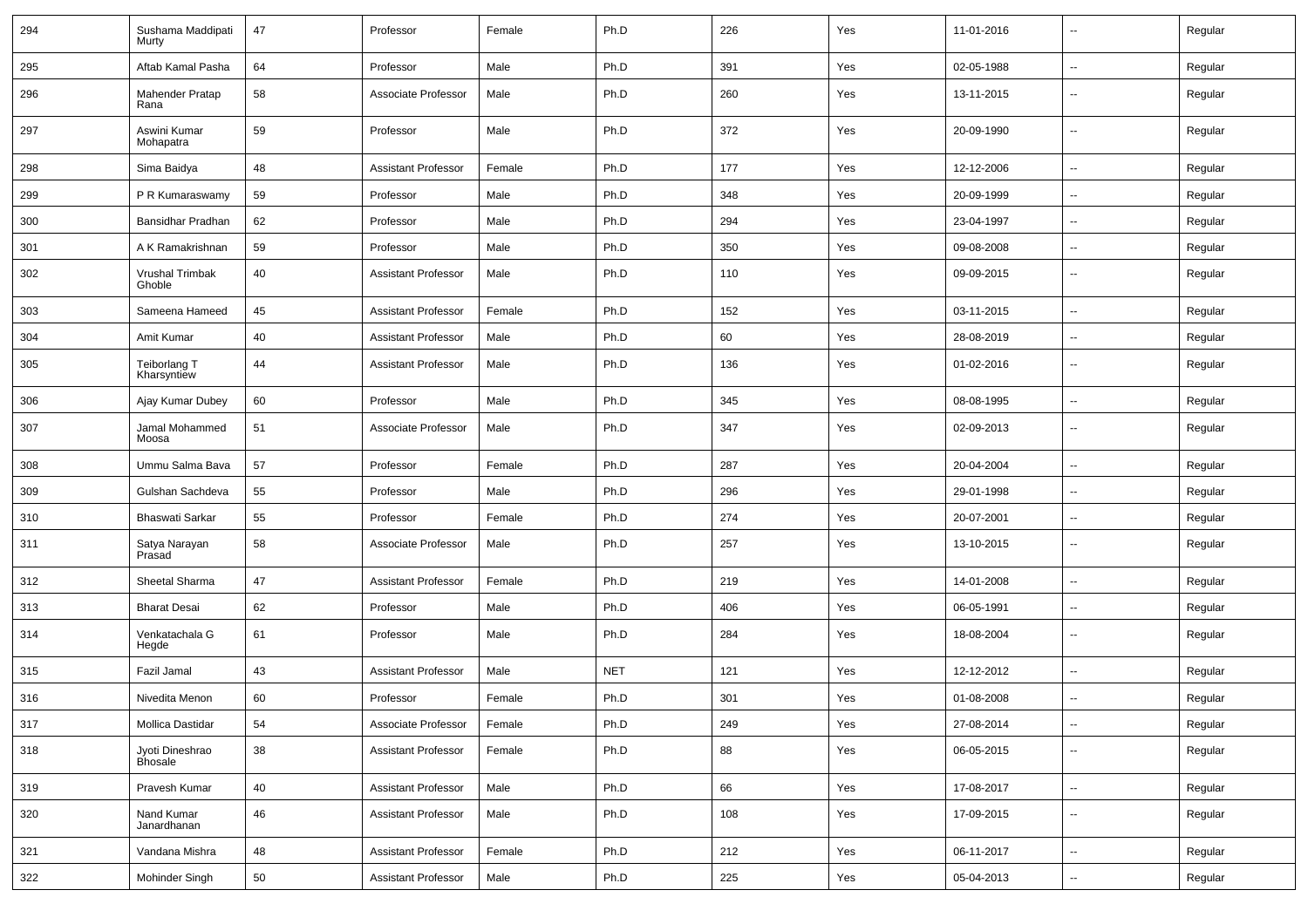| 323 | Sakti Prasad<br>Srichandan | 39 | <b>Assistant Professor</b> | Male   | Ph.D | 109 | Yes | 01-07-2020 | $\overline{\phantom{a}}$ | Regular |
|-----|----------------------------|----|----------------------------|--------|------|-----|-----|------------|--------------------------|---------|
| 324 | Gayettri Dixit             | 39 | <b>Assistant Professor</b> | Female | Ph.D | 108 | Yes | 06-02-2020 | $\sim$                   | Regular |
| 325 | Md Qutbuddin               | 43 | Associate Professor        | Male   | Ph.D | 165 | Yes | 01-01-2008 | --                       | Regular |
| 326 | Ubaidur Rahman             | 51 | Associate Professor        | Male   | Ph.D | 198 | Yes | 03-01-2013 | -−                       | Regular |
| 327 | Mohammad Ajmal             | 48 | <b>Assistant Professor</b> | Male   | Ph.D | 174 | Yes | 16-08-2017 | $\overline{a}$           | Regular |
| 328 | Rizwanur Rahman            | 50 | Professor                  | Male   | Ph.D | 309 | Yes | 01-10-2001 | -−                       | Regular |
| 329 | Md Akram Nawaz             | 49 | <b>Assistant Professor</b> | Male   | Ph.D | 75  | Yes | 11-06-2015 | $\overline{\phantom{a}}$ | Regular |
| 330 | Mujeebur Rahman            | 49 | Professor                  | Male   | Ph.D | 285 | Yes | 05-12-2001 | ⊷.                       | Regular |
| 331 | Khurshid Imam              | 50 | <b>Assistant Professor</b> | Male   | Ph.D | 108 | Yes | 01-11-2012 | --                       | Regular |
| 332 | Zar Nigar                  | 37 | <b>Assistant Professor</b> | Female | Ph.D | 60  | Yes | 22-08-2019 | -−                       | Regular |
| 333 | Akhtar Alam                | 43 | <b>Assistant Professor</b> | Male   | Ph.D | 72  | Yes | 22-08-2019 | --                       | Regular |
| 334 | Mohd Aslam Islahi          | 65 | Professor                  | Male   | Ph.D | 465 | Yes | 11-03-1996 | $\overline{a}$           | Regular |
| 335 | Ram Sagar                  | 44 | Professor                  | Male   | Ph.D | 180 | Yes | 31-12-2020 | $\overline{\phantom{a}}$ | Regular |
| 336 | Pawan Kumar<br>Kulriya     | 44 | Associate Professor        | Male   | Ph.D | 204 | Yes | 27-11-2020 | $\overline{\phantom{a}}$ | Regular |
| 337 | Ram Prasad<br>Prajapati    | 39 | Associate Professor        | Male   | Ph.D | 132 | Yes | 24-11-2020 | ⊷.                       | Regular |
| 338 | Manish Kumar               | 39 | Professor                  | Male   | Ph.D | 180 | Yes | 31-12-2020 | $\sim$                   | Regular |
| 339 | Shilpi Agarwal             | 38 | <b>Assistant Professor</b> | Female | Ph.D | 192 | Yes | 14-12-2020 | --                       | Regular |
| 340 | Amit Rai                   | 42 | Associate Professor        | Male   | Ph.D | 120 | Yes | 24-11-2020 | -−                       | Regular |
| 341 | Piyush Pratap Singh        | 40 | Associate Professor        | Male   | Ph.D | 67  | Yes | 08-12-2020 | $\overline{\phantom{a}}$ | Regular |
| 342 | Pankaj Thakur              | 42 | Associate Professor        | Male   | Ph.D | 138 | Yes | 10-12-2020 | $\overline{\phantom{a}}$ | Regular |
| 343 | Atul Kumar                 | 44 | Professor                  | Male   | Ph.D | 148 | Yes | 10-12-2020 | -−                       | Regular |
| 344 | Ananda Kumar<br>Sarkar     | 48 | Professor                  | Male   | Ph.D | 180 | Yes | 09-12-2020 | $\overline{\phantom{a}}$ | Regular |
| 345 | Pallavi Somvanshi          | 41 | Associate Professor        | Female | Ph.D | 156 | Yes | 07-12-2020 | $\sim$                   | Regular |
| 346 | Prakash Chand<br>Kandpal   | 48 | Professor                  | Male   | Ph.D | 252 | Yes | 09-12-2020 | --                       | Regular |
| 347 | B R Panda                  | 48 | Professor                  | Male   | Ph.D | 216 | Yes | 20-07-2020 | $\sim$                   | Regular |
| 348 | Manoj K Sharma             | 45 | <b>Assistant Professor</b> | Male   | Ph.D | 91  | Yes | 28-05-2014 | н.                       | Regular |
| 349 | Ravi Tandon                | 43 | <b>Assistant Professor</b> | Male   | Ph.D | 84  | Yes | 09-06-2014 | Ξ.                       | Regular |
| 350 | Jaydeep<br>Bhattacharya    | 45 | <b>Assistant Professor</b> | Male   | Ph.D | 96  | Yes | 07-07-2014 | $\overline{\phantom{a}}$ | Regular |
| 351 | Praveen Kumar<br>Verma     | 54 | Professor                  | Male   | Ph.D | 234 | Yes | 07-12-2020 | ш.                       | Regular |
| 352 | Shailendra Kumar<br>Verma  | 46 | Associate Professor        | Male   | Ph.D | 192 | Yes | 15-09-2021 | $\overline{\phantom{a}}$ | Regular |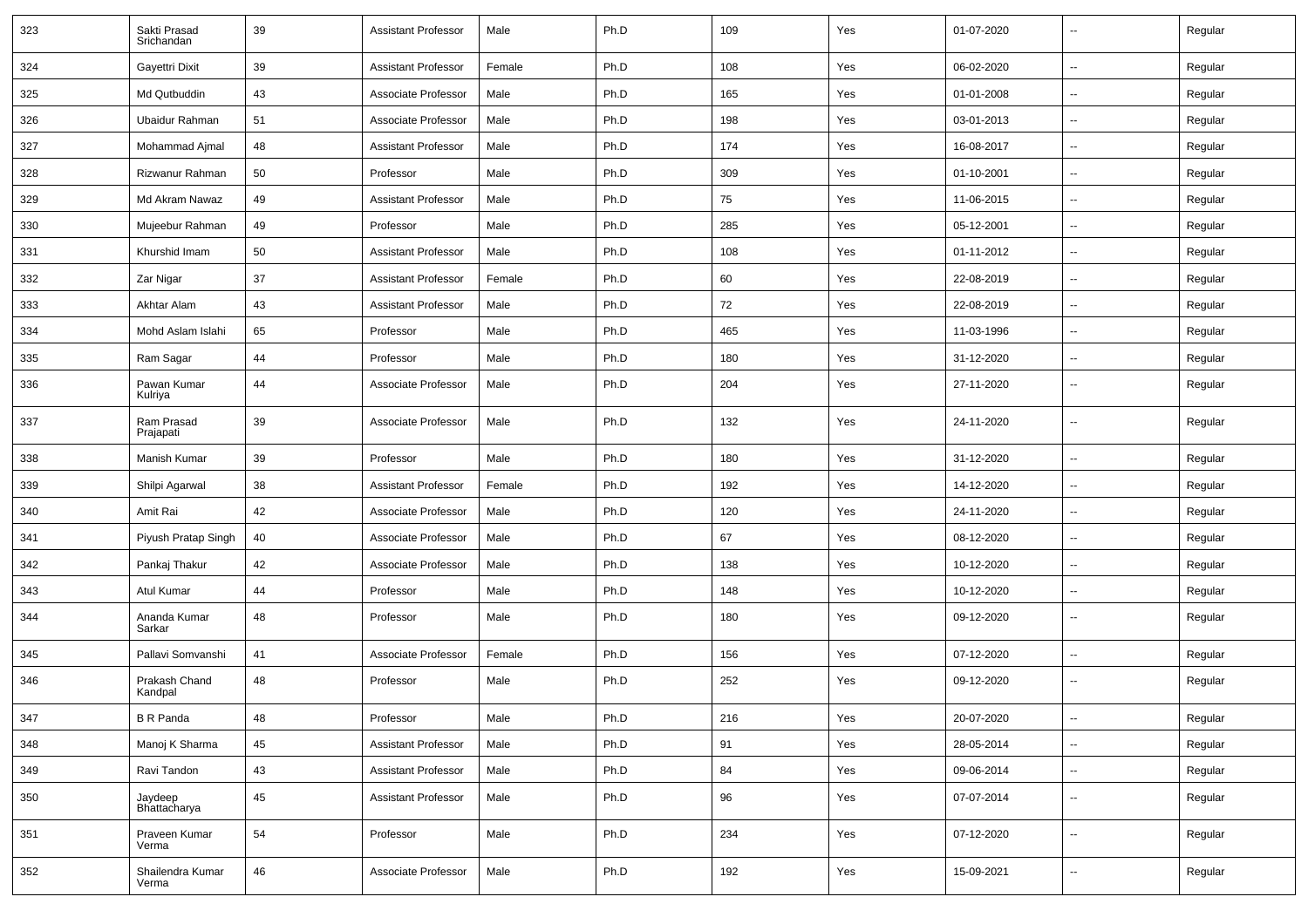| 353 | Vir Bahadur Singh        | 48 | Professor                  | Male   | Ph.D       | 300 | Yes | 25-03-2021 | $\overline{\phantom{a}}$ | Regular |
|-----|--------------------------|----|----------------------------|--------|------------|-----|-----|------------|--------------------------|---------|
| 354 | Manju Khari              | 41 | Associate Professor        | Female | Ph.D       | 168 | Yes | 01-04-2021 | -−                       | Regular |
| 355 | Vijaqy Kumar Goel        | 44 | Associate Professor        | Male   | Ph.D       | 192 | Yes | 19-01-2021 | $\overline{\phantom{a}}$ | Regular |
| 356 | Syed Ainul Hasan         | 64 | Professor                  | Male   | Ph.D       | 381 | Yes | 12-03-1990 | $\overline{a}$           | Regular |
| 357 | Akhlaque Ahmed<br>Ansari | 47 | Professor                  | Male   | Ph.D       | 249 | Yes | 01-10-2001 | --                       | Regular |
| 358 | Syed Akhtar Husain       | 58 | Professor                  | Male   | Ph.D       | 367 | Yes | 01-10-2001 | $\overline{\phantom{a}}$ | Regular |
| 359 | Fauzan Abrar             | 42 | <b>Assistant Professor</b> | Male   | Ph.D       | 129 | Yes | 05-11-2015 | $\overline{\phantom{a}}$ | Regular |
| 360 | S K Ishtiaque<br>Ahmed   | 50 | Professor                  | Male   | Ph.D       | 266 | Yes | 25-07-2006 | --                       | Regular |
| 361 | Mazhar Asif              | 50 | Professor                  | Male   | Ph.D       | 259 | Yes | 01-11-2017 | Ξ.                       | Regular |
| 362 | Allauddin Shah           | 49 | Associate Professor        | Male   | Ph.D       | 227 | Yes | 27-05-2014 | --                       | Regular |
| 363 | Arihant Kumar<br>Vardhan | 37 | <b>Assistant Professor</b> | Male   | Ph.D       | 69  | Yes | 12-06-2017 | $\overline{\phantom{a}}$ | Regular |
| 364 | Md Mazharul Haque        | 51 | Associate Professor        | Male   | Ph.D       | 162 | Yes | 09-04-2013 | $\overline{\phantom{a}}$ | Regular |
| 365 | Md Akhlaque Azad         | 45 | <b>Assistant Professor</b> | Male   | Ph.D       | 162 | Yes | 23-01-2020 | $\overline{a}$           | Regular |
| 366 | P A George               | 62 | Professor                  | Male   | Ph.D       | 372 | Yes | 14-09-1990 | --                       | Regular |
| 367 | Rupa Singh               | 41 | <b>Assistant Professor</b> | Female | <b>NET</b> | 170 | Yes | 02-07-2007 | Ξ.                       | Regular |
| 368 | Anushree                 | 41 | <b>Assistant Professor</b> | Female | Ph.D       | 124 | Yes | 03-08-2017 | ⊷.                       | Regular |
| 369 | Janashruti Chandra       | 44 | <b>Assistant Professor</b> | Female | Ph.D       | 236 | Yes | 28-01-2002 | -−                       | Regular |
| 370 | M V Lakshmi              | 44 | <b>Assistant Professor</b> | Female | Ph.D       | 236 | Yes | 07-01-2002 | $\overline{a}$           | Regular |
| 371 | Dinamani                 | 32 | <b>Assistant Professor</b> | Male   | Ph.D       | 46  | Yes | 22-08-2019 | --                       | Regular |
| 372 | Vyjayanti Raghavan       | 64 | Professor                  | Female | Ph.D       | 256 | Yes | 15-05-2000 | -−                       | Regular |
| 373 | Satyanshu<br>Srivastava  | 36 | <b>Assistant Professor</b> | Male   | Ph.D       | 107 | Yes | 10-10-2012 | $\overline{\phantom{a}}$ | Regular |
| 374 | Sabaree Mitra            | 59 | Professor                  | Female | Ph.D       | 372 | Yes | 14-09-1990 | $\mathbf{u}$             | Regular |
| 375 | Dayawanti                | 49 | <b>Assistant Professor</b> | Female | M.A        | 249 | Yes | 01-10-2003 | $\overline{\phantom{a}}$ | Regular |
| 376 | Gautam Kumar Jha         | 49 | <b>Assistant Professor</b> | Male   | Ph.D       | 213 | Yes | 05-09-2012 | -−                       | Regular |
| 377 | <b>Kaushal Kumar</b>     | 38 | <b>Assistant Professor</b> | Male   | <b>NET</b> | 175 | Yes | 22-02-2007 | $\overline{\phantom{a}}$ | Regular |
| 378 | Priyadarshi Mukherji     | 58 | Professor                  | Male   | Ph.D       | 388 | Yes | 15-06-1989 | Ξ.                       | Regular |
| 379 | Devendra Rawat           | 61 | Associate Professor        | Male   | Ph.D       | 376 | Yes | 28-05-1990 | Ξ.                       | Regular |
| 380 | Manju Rani Hara          | 39 | <b>Assistant Professor</b> | Female | Ph.D       | 110 | Yes | 27-07-2012 | н.                       | Regular |
| 381 | Rahul Raj                | 38 | <b>Assistant Professor</b> | Male   | Ph.D       | 73  | Yes | 01-01-2018 | $\overline{\phantom{a}}$ | Regular |
| 382 | Ravikesh                 | 45 | Professor                  | Male   | Ph.D       | 238 | Yes | 13-11-2001 | $\sim$                   | Regular |
| 383 | Santosh Kumar<br>Ranjan  | 37 | <b>Assistant Professor</b> | Male   | M.A        | 84  | Yes | 31-10-2014 | н.                       | Regular |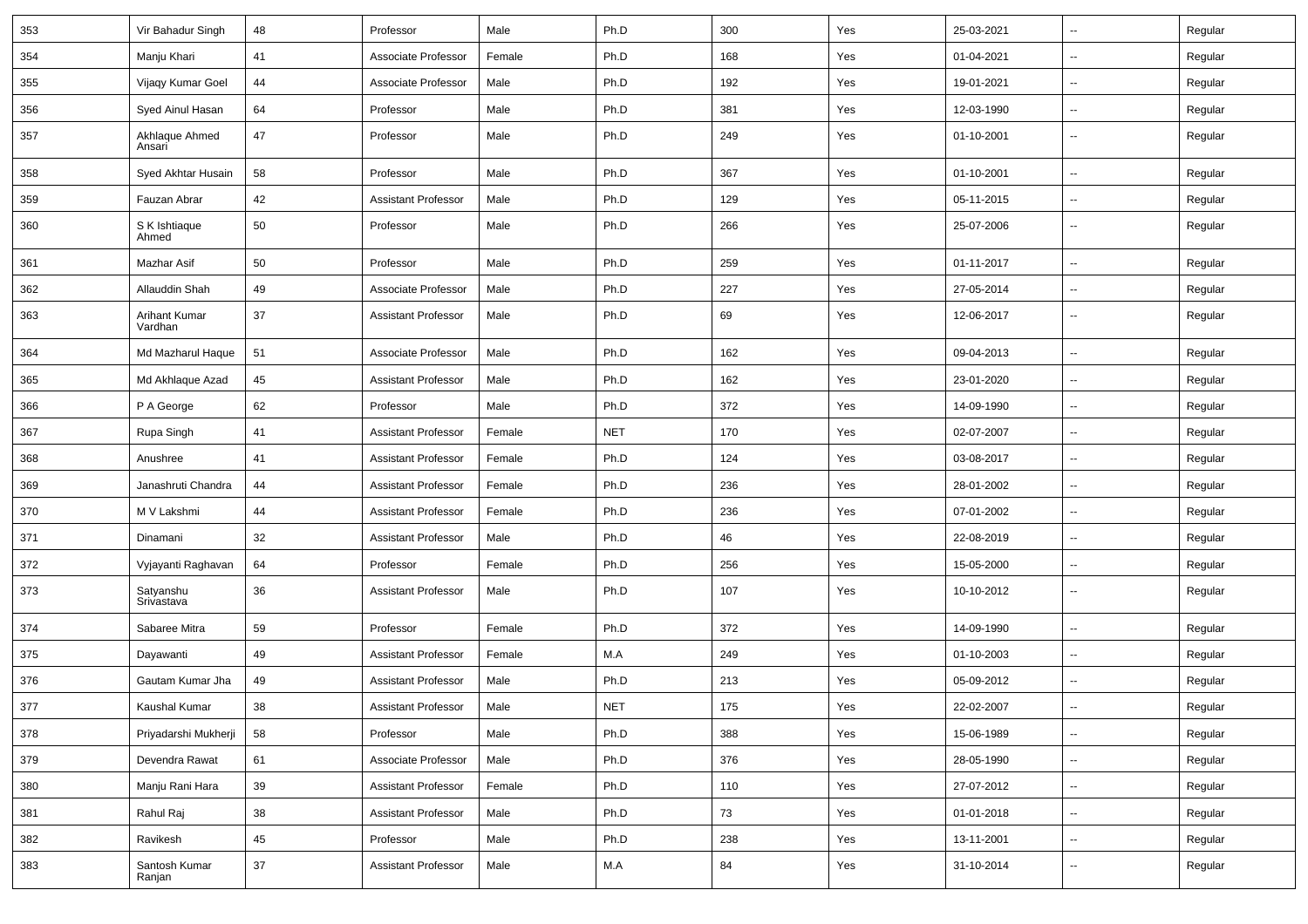| 384 | <b>B R</b> Deepak                | 54 | Professor                  | Male   | Ph.D       | 309 | Yes | 23-07-1996 | $\sim$                   | Regular |
|-----|----------------------------------|----|----------------------------|--------|------------|-----|-----|------------|--------------------------|---------|
| 385 | Geeta Kochhar<br>Jaiswal         | 47 | <b>Assistant Professor</b> | Female | Ph.D       | 252 | Yes | 01-03-2006 | $\overline{a}$           | Regular |
| 386 | Neeraja Samajdar                 | 41 | Associate Professor        | Female | Ph.D       | 175 | Yes | 21-02-2007 | ⊷.                       | Regular |
| 387 | Manish Kumar<br>Barnwal          | 37 | <b>Assistant Professor</b> | Male   | Ph.D       | 66  | Yes | 17-07-2017 | $\overline{a}$           | Regular |
| 388 | <b>Hemant Kumar</b><br>Adalakha  | 60 | Associate Professor        | Male   | Ph.D       | 423 | Yes | 30-04-1990 | $\overline{\phantom{a}}$ | Regular |
| 389 | Rakesh Kumar                     | 42 | <b>Assistant Professor</b> | Male   | Ph.D       | 167 | Yes | 26-10-2007 | u.                       | Regular |
| 390 | Chandran Usha                    | 45 | <b>Assistant Professor</b> | Female | Ph.D       | 102 | Yes | 28-01-2015 | ۰.                       | Regular |
| 391 | Kiran Choudhary                  | 65 | Professor                  | Female | Ph.D       | 433 | Yes | 25-02-1986 | $\overline{a}$           | Regular |
| 392 | Dhir Sarangi                     | 54 | Professor                  | Male   | Ph.D       | 237 | Yes | 01-02-2006 | $\sim$                   | Regular |
| 393 | Ashish Agnihotri                 | 49 | Associate Professor        | Male   | Ph.D       | 238 | Yes | 13-11-2001 | $\sim$                   | Regular |
| 394 | K Pugazhendhi                    | 40 | <b>Assistant Professor</b> | Male   | Ph.D       | 108 | Yes | 05-09-2012 | $\overline{a}$           | Regular |
| 395 | Abhijit Karkun                   | 62 | Professor                  | Male   | Ph.D       | 383 | Yes | 17-10-1989 | $\overline{a}$           | Regular |
| 396 | Sushant Kumar<br>Mishra          | 56 | Professor                  | Male   | Ph.D       | 309 | Yes | 27-10-2014 | ۰.                       | Regular |
| 397 | Bavishkar Sharad<br>Pralhad      | 41 | <b>Assistant Professor</b> | Male   | Ph.D       | 108 | Yes | 05-09-2012 | ۰.                       | Regular |
| 398 | N Kamala                         | 65 | Professor                  | Female | Ph.D       | 427 | Yes | 18-02-1986 | ۰.                       | Regular |
| 399 | Ajith Kanna                      | 50 | Professor                  | Male   | Ph.D       | 267 | Yes | 05-05-2004 | $\overline{a}$           | Regular |
| 400 | Asha puri                        | 65 | <b>Assistant Professor</b> | Female | M. Phil    | 309 | Yes | 10-02-2006 | $\overline{\phantom{a}}$ | Regular |
| 401 | Vijayalakshmi Rao                | 58 | Professor                  | Female | Ph.D       | 425 | Yes | 13-12-1990 | $\sim$                   | Regular |
| 402 | S Shobha                         | 54 | Associate Professor        | Female | Ph.D       | 238 | Yes | 13-11-2001 | $\overline{a}$           | Regular |
| 403 | Sebastian Thejus<br>Cherian      | 45 | <b>Assistant Professor</b> | Male   | <b>NET</b> | 183 | Yes | 16-06-2006 | $\overline{a}$           | Regular |
| 404 | Sanjay Kumar Jha                 | 42 | <b>Assistant Professor</b> | Male   | M.A        | 98  | Yes | 10-10-2019 | $\overline{\phantom{a}}$ | Regular |
| 405 | Chitra<br>Harshwardhan           | 64 | Professor                  | Female | Ph.D       | 448 | Yes | 29-05-1984 | --                       | Regular |
| 406 | Mercy<br>Vungthianmuang<br>Guite | 41 | <b>Assistant Professor</b> | Female | Ph.D       | 110 | Yes | 24-07-2012 | --                       | Regular |
| 407 | Madhu Sahni                      | 61 | Professor                  | Female | Ph.D       | 447 | Yes | 18-07-1984 | $\sim$                   | Regular |
| 408 | Parnal Chirmuley                 | 63 | Associate Professor        | Female | Ph.D       | 219 | Yes | 16-02-2006 | $\overline{\phantom{a}}$ | Regular |
| 409 | Rosy Singh                       | 55 | Associate Professor        | Female | Ph.D       | 283 | Yes | 15-03-2016 | $\overline{\phantom{a}}$ | Regular |
| 410 | Sadhana Naithani                 | 56 | Professor                  | Female | Ph.D       | 320 | Yes | 27-09-2001 | $\sim$                   | Regular |
| 411 | Shambhavi Prakash                | 44 | <b>Assistant Professor</b> | Female | Ph.D       | 89  | Yes | 07-04-2014 | $\sim$                   | Regular |
| 412 | Rajendra Dengle                  | 65 | Professor                  | Male   | Ph.D       | 513 | Yes | 01-08-1979 | ⊷.                       | Regular |
| 413 | <b>Babu Thaliath</b>             | 55 | Professor                  | Male   | Ph.D       | 212 | Yes | 21-08-2013 | $\overline{\phantom{a}}$ | Regular |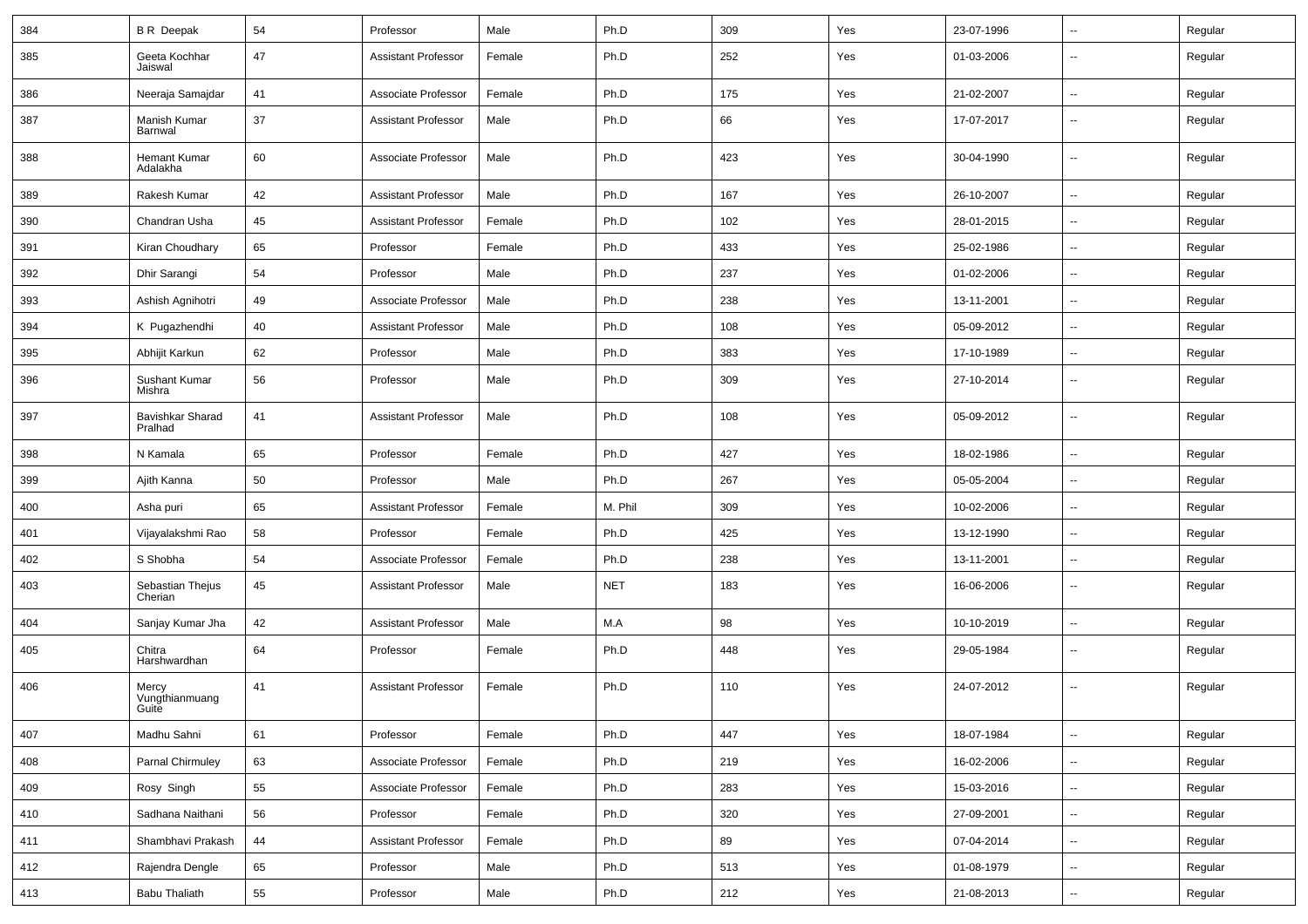| 414 | Priyada Shridhar<br>Padhye | 54     | <b>Assistant Professor</b> | Female | Ph.D    | 74  | Yes | 21-07-2015 | $\overline{\phantom{a}}$ | Regular |
|-----|----------------------------|--------|----------------------------|--------|---------|-----|-----|------------|--------------------------|---------|
| 415 | Punam Kumari               | 51     | Professor                  | Female | Ph.D    | 267 | Yes | 20-10-2015 | $\sim$                   | Regular |
| 416 | N Chandra Segaran          | 56     | <b>Assistant Professor</b> | Male   | Ph.D    | 321 | Yes | 04-08-2008 | н.                       | Regular |
| 417 | Shiv Prakash               | 37     | <b>Assistant Professor</b> | Male   | Ph.D    | 93  | Yes | 14-11-2013 | $\overline{\phantom{a}}$ | Regular |
| 418 | <b>MD Tauheed Khan</b>     | 59     | Associate Professor        | Male   | Ph.D    | 368 | Yes | 24-11-2015 | ⊷.                       | Regular |
| 419 | Moinuddin A<br>Jinabade    | 64     | Professor                  | Male   | Ph.D    | 250 | Yes | 28-09-2007 |                          | Regular |
| 420 | Mazhar Hussain             | 62     | Professor                  | Male   | Ph.D    | 360 | Yes | 15-05-1996 | $\overline{\phantom{a}}$ | Regular |
| 421 | Syed Mohd Anwar<br>Alam    | 62     | Professor                  | Male   | Ph.D    | 357 | Yes | 08-05-1996 | Ξ.                       | Regular |
| 422 | K Mohd Ekramuddin          | 56     | Professor                  | Male   | Ph.D    | 322 | Yes | 24-02-2000 | $\sim$                   | Regular |
| 423 | R Thamotharan              | 54     | Professor                  | Male   | Ph.D    | 260 | Yes | 20-11-2013 | $\sim$                   | Regular |
| 424 | D K Chaubey                | 55     | Professor                  | Male   | Ph.D    | 269 | Yes | 14-09-1999 | -−                       | Regular |
| 425 | Deo Shankar Navin          | 58     | Professor                  | Male   | Ph.D    | 417 | Yes | 16-05-2015 | $\overline{\phantom{a}}$ | Regular |
| 426 | Ajmer Singh Kajal          | 54     | Professor                  | Male   | Ph.D    | 338 | Yes | 19-10-2015 | $\overline{\phantom{a}}$ | Regular |
| 427 | Garima Shrivastava         | 52     | Professor                  | Female | Ph.D    | 167 | Yes | 30-10-2015 | -−                       | Regular |
| 428 | Ram Chandra                | 50     | Professor                  | Male   | Ph.D    | 258 | Yes | 27-07-2006 | $\sim$                   | Regular |
| 429 | R P Sinha                  | 61     | Associate Professor        | Male   | Ph.D    | 181 | Yes | 05-08-2003 | $\sim$                   | Regular |
| 430 | Mohd Asif Zahri            | 55     | Associate Professor        | Male   | Ph.D    | 337 | Yes | 15-12-2009 | ⊷.                       | Regular |
| 431 | Rajesh Kumar<br>Paswan     | 50     | Associate Professor        | Male   | Ph.D    | 263 | Yes | 27-11-2013 | $\overline{\phantom{a}}$ | Regular |
| 432 | Ganga Sahay<br>Meena       | 39     | Associate Professor        | Male   | Ph.D    | 177 | Yes | 02-04-2007 | ⊷.                       | Regular |
| 433 | Sudheer Pratap<br>Singh    | 43     | Professor                  | Male   | Ph.D    | 261 | Yes | 25-08-2017 | $\overline{\phantom{a}}$ | Regular |
| 434 | Malkhan Singh              | 41     | <b>Assistant Professor</b> | Male   | Ph.D    | 163 | Yes | 19-12-2017 | Ξ.                       | Regular |
| 435 | Om Prakash Singh           | 62     | Professor                  | Male   | Ph.D    | 360 | Yes | 30-11-1990 | $\overline{\phantom{a}}$ | Regular |
| 436 | Gyanendra Kumar<br>Santosh | 43     | <b>Assistant Professor</b> | Male   | Ph.D    | 132 | Yes | 17-01-2020 | н.                       | Regular |
| 437 | Abhimanyu Kumar<br>Sharma  | 34     | Assistant Professor        | Male   | Ph.D    | 18  | Yes | 29-11-2019 |                          | Regular |
| 438 | Pauthang Haokip            | 42     | Associate Professor        | Male   | Ph.D    | 153 | Yes | 22-08-2016 | цú.                      | Regular |
| 439 | Franson D Manjali          | 65     | Professor                  | Male   | Ph.D    | 393 | Yes | 30-10-1989 | н.                       | Regular |
| 440 | Ayesha Kidwai              | 54     | Professor                  | Female | Ph.D    | 303 | Yes | 26-12-1996 | $\overline{\phantom{a}}$ | Regular |
| 441 | Pradeep K Das              | 51     | Professor                  | Male   | Ph.D    | 201 | Yes | 03-05-2013 | $\overline{\phantom{a}}$ | Regular |
| 442 | Hari Madhab Ray            | 37     | <b>Assistant Professor</b> | Male   | Ph.D    | 165 | Yes | 26-03-2007 | $\overline{\phantom{a}}$ | Regular |
| 443 | Gopal Ram                  | $36\,$ | <b>Assistant Professor</b> | Male   | M. Phil | 122 | Yes | 02-05-2017 | н.                       | Regular |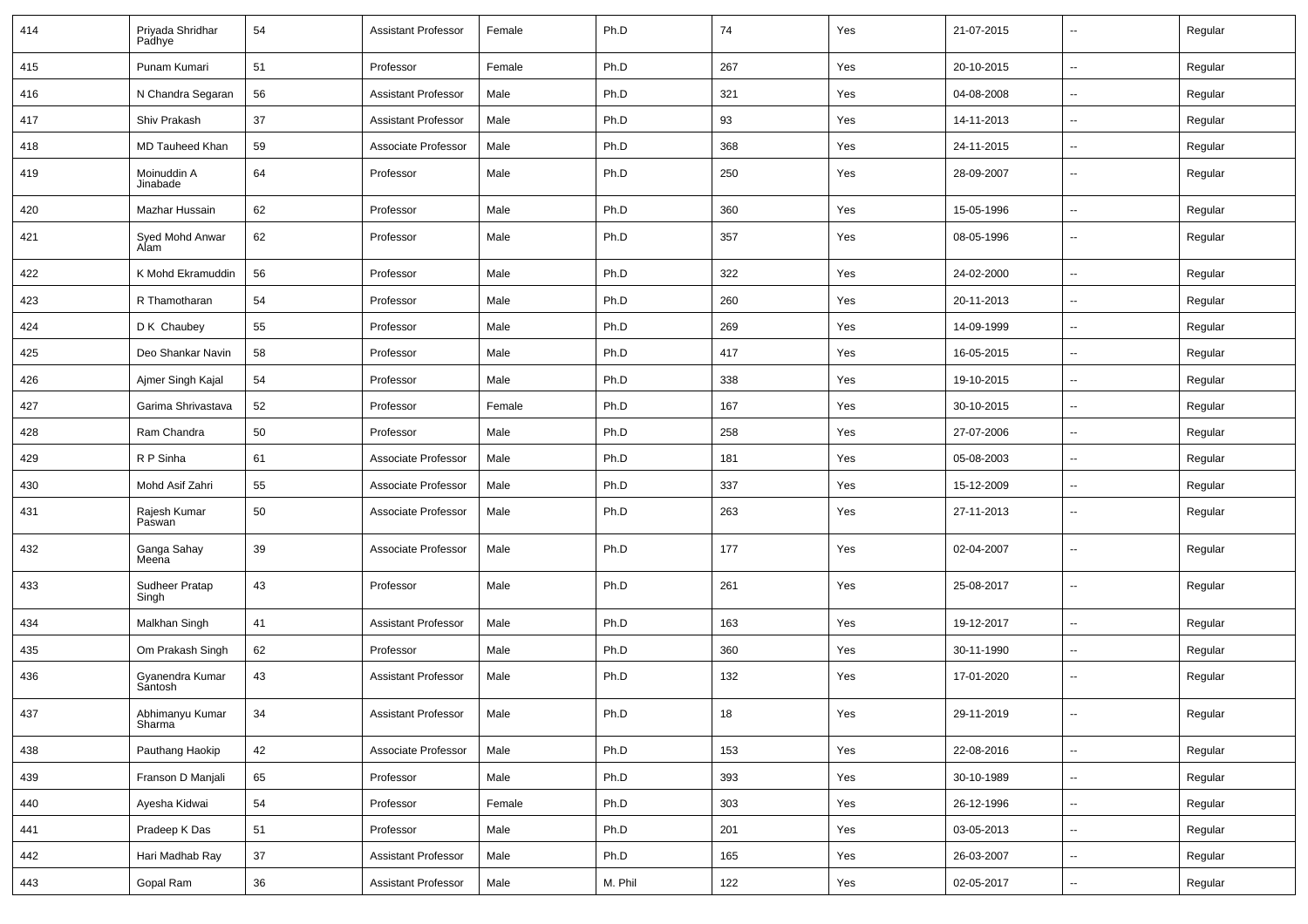| 444 | Kishore Vadthya         | 32 | <b>Assistant Professor</b> | Male   | Ph.D | 66  | Yes | 26-06-2017 | $\sim$                   | Regular |
|-----|-------------------------|----|----------------------------|--------|------|-----|-----|------------|--------------------------|---------|
| 445 | Makarand R<br>Paranjape | 60 | Professor                  | Male   | Ph.D | 426 | Yes | 01-12-1999 | Ξ.                       | Regular |
| 446 | G J V Prasad            | 65 | Professor                  | Male   | Ph.D | 452 | Yes | 12-12-1983 | Ξ.                       | Regular |
| 447 | Saugata Bahaduri        | 49 | Professor                  | Male   | Ph.D | 261 | Yes | 27-08-2003 | $\sim$                   | Regular |
| 448 | Udaya Kumar             | 61 | Professor                  | Male   | Ph.D | 391 | Yes | 01-10-2015 | $\overline{\phantom{a}}$ | Regular |
| 449 | Saityabrata Das         | 45 | Associate Professor        | Male   | Ph.D | 185 | Yes | 19-11-2012 | $\sim$                   | Regular |
| 450 | <b>Brinda Bose</b>      | 58 | Associate Professor        | Female | Ph.D | 310 | Yes | 17-11-2014 | $\sim$                   | Regular |
| 451 | Dhananjay Singh         | 46 | Professor                  | Male   | Ph.D | 165 | Yes | 05-12-2007 | $\overline{\phantom{a}}$ | Regular |
| 452 | Awad Millind Eknath     | 43 | <b>Assistant Professor</b> | Male   | Ph.D | 128 | Yes | 20-11-2012 | Ξ.                       | Regular |
| 453 | Nasar Shakeel<br>Roomi  | 61 | Professor                  | Male   | Ph.D | 394 | Yes | 18-11-1988 | $\overline{\phantom{a}}$ | Regular |
| 454 | Meeta Narain            | 62 | Professor                  | Female | Ph.D | 273 | Yes | 16-04-1999 | $\overline{\phantom{a}}$ | Regular |
| 455 | Ranjana Banerjee        | 60 | Professor                  | Female | Ph.D | 321 | Yes | 14-08-2006 | --                       | Regular |
| 456 | Arunim<br>Bandopadhyay  | 54 | Associate Professor        | Male   | Ph.D | 321 | Yes | 05-09-2006 | $\sim$                   | Regular |
| 457 | Richa Sawant            | 52 | Associate Professor        | Female | Ph.D | 283 | Yes | 25-09-2007 | $\sim$                   | Regular |
| 458 | Kiran Singh Verma       | 55 | Associate Professor        | Female | Ph.D | 297 | Yes | 29-04-2004 | $\sim$                   | Regular |
| 459 | Ajay Kumar Karnati      | 55 | <b>Assistant Professor</b> | Male   | Ph.D | 208 | Yes | 28-05-2004 | $\overline{\phantom{a}}$ | Regular |
| 460 | Meenu Bhatnagar         | 46 | <b>Assistant Professor</b> | Female | Ph.D | 225 | Yes | 18-08-2006 | Ξ.                       | Regular |
| 461 | Ashutosh Anand          | 41 | <b>Assistant Professor</b> | Male   | Ph.D | 165 | Yes | 26-10-2007 | $\overline{\phantom{a}}$ | Regular |
| 462 | Sonu Saini              | 37 | <b>Assistant Professor</b> | Male   | Ph.D | 134 | Yes | 05-11-2012 | $\overline{\phantom{a}}$ | Regular |
| 463 | Vinay Kumar<br>Ambedkar | 34 | <b>Assistant Professor</b> | Male   | Ph.D | 124 | Yes | 05-11-2012 | $\sim$                   | Regular |
| 464 | Manuradha<br>Choudhary  | 38 | <b>Assistant Professor</b> | Female | Ph.D | 165 | Yes | 30-11-2012 | $\sim$                   | Regular |
| 465 | Nagendra<br>Shreeniwas  | 41 | Associate Professor        | Male   | Ph.D | 129 | Yes | 16-11-2017 | $\sim$                   | Regular |
| 466 | Lipi Biswas Sen         | 57 | <b>Assistant Professor</b> | Female | Ph.D | 144 | Yes | 05-06-2013 | $\sim$                   | Regular |
| 467 | Indrani Mukherjee       | 62 | Professor                  | Female | Ph.D | 433 | Yes | 05-05-1999 | -−                       | Regular |
| 468 | Rajiv Saxena            | 52 | Professor                  | Male   | Ph.D | 238 | Yes | 13-11-2001 | $\sim$                   | Regular |
| 469 | S K Sanyal              | 62 | <b>Assistant Professor</b> | Male   | Ph.D | 300 | Yes | 15-03-1996 | $\sim$                   | Regular |
| 470 | Meenakshi Sundriyal     | 53 | <b>Assistant Professor</b> | Female | Ph.D | 169 | Yes | 20-12-2006 | $\sim$                   | Regular |
| 471 | Gaurav Kumar            | 38 | <b>Assistant Professor</b> | Male   | Ph.D | 177 | Yes | 28-12-2006 | Ξ.                       | Regular |
| 472 | Nabiel Ansari           | 40 | <b>Assistant Professor</b> | Male   | Ph.D | 86  | Yes | 04-08-2014 | $\sim$                   | Regular |
| 473 | Anil Kumar Singh        | 46 | <b>Assistant Professor</b> | Male   | Ph.D | 179 | Yes | 07-09-2012 | $\sim$                   | Regular |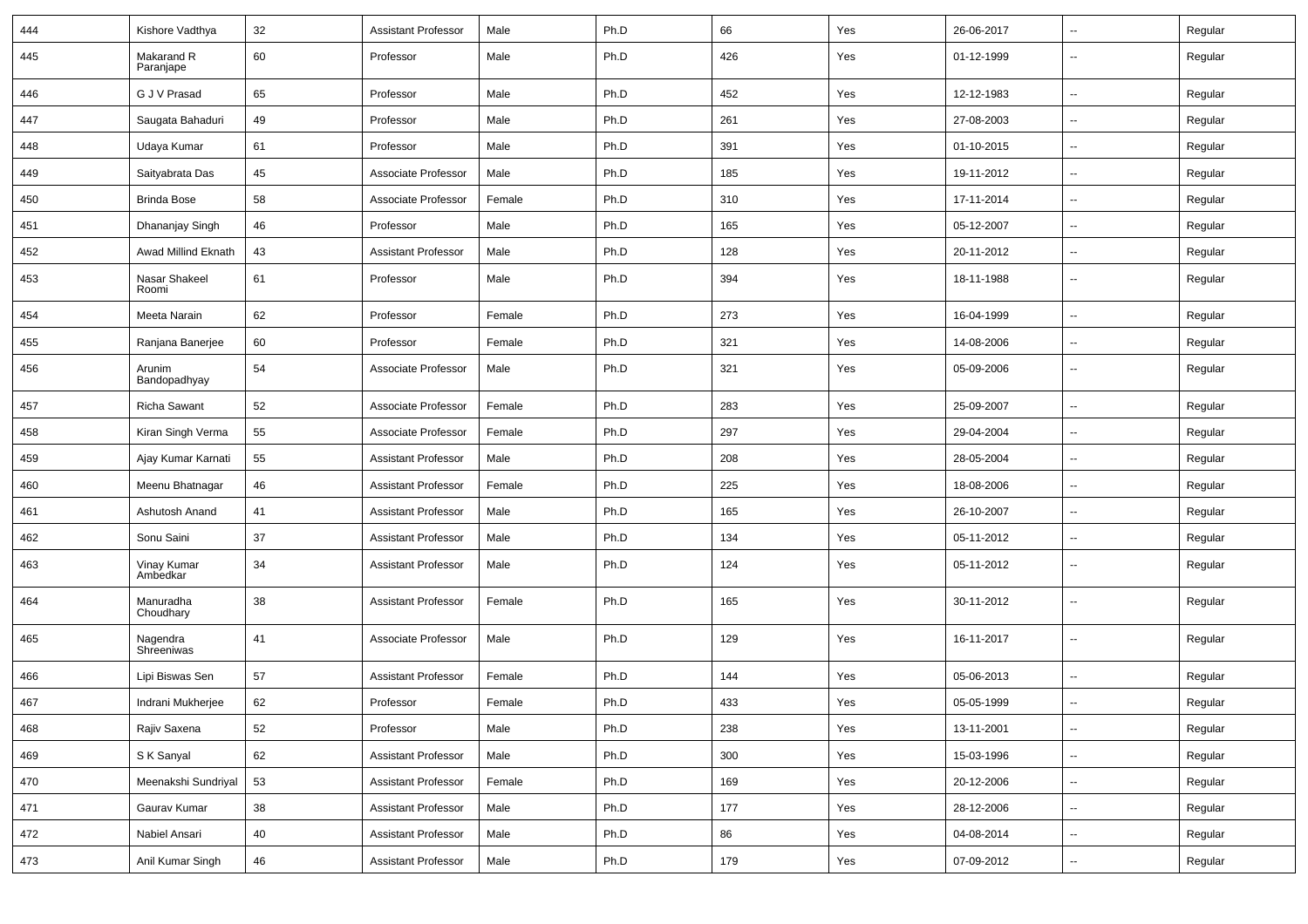| 474 | Gous Mashkoor<br>Khan       | 47 | <b>Assistant Professor</b> | Male   | Ph.D    | 318 | Yes | 09-07-2015 | $\sim$                   | Regular |
|-----|-----------------------------|----|----------------------------|--------|---------|-----|-----|------------|--------------------------|---------|
| 475 | Garima Dalal                | 40 | <b>Assistant Professor</b> | Female | Ph.D    | 186 | Yes | 17-02-2015 | $\mathbf{u}$             | Regular |
| 476 | Sandesha Rayappa            | 43 | <b>Assistant Professor</b> | Female | Ph.D    | 79  | Yes | 17-02-2015 | $\sim$                   | Regular |
| 477 | Sandeep Kumar<br>Pandey     | 42 | <b>Assistant Professor</b> | Male   | Ph.D    | 21  | Yes | 11-10-2019 | $\overline{\phantom{a}}$ | Regular |
| 478 | Shruti Agnihotri            | 30 | <b>Assistant Professor</b> | Female | M. Phil | 22  | Yes | 16-01-2020 | $\overline{\phantom{a}}$ | Regular |
| 479 | Mukesh Kumar                | 34 | <b>Assistant Professor</b> | Male   | Ph.D    | 72  | Yes | 16-01-2020 | $\mathbf{u}$             | Regular |
| 480 | Yogesh Kumar Rai            | 36 | <b>Assistant Professor</b> | Male   | Ph.D    | 120 | Yes | 11-10-2019 | $\sim$                   | Regular |
| 481 | Radha Mohan<br>Meena        | 35 | <b>Assistant Professor</b> | Male   | Ph.D    | 134 | Yes | 01-11-2019 | $\sim$                   | Regular |
| 482 | Kaushal Kishore<br>Chandel  | 33 | <b>Assistant Professor</b> | Male   | M. Phil | 99  | Yes | 24-11-2014 |                          | Regular |
| 483 | Jajati Keshari<br>Patttnaik | 55 | Associate Professor        | Male   | Ph.D    | 240 | Yes | 20-01-2021 | $\sim$                   | Regular |
| 484 | Shakti Kumar                | 50 | Professor                  | Male   | Ph.D    | 155 | Yes | 14-10-2015 | $\mathbf{u}$             | Regular |
| 485 | Pradipta K<br>Chaudhury     | 66 | Professor                  | Male   | Ph.D    | 336 | Yes | 27-09-1993 | $\sim$                   | Regular |
| 486 | K G Dastidar                | 57 | Professor                  | Male   | Ph.D    | 309 | Yes | 11-10-1995 | $\sim$                   | Regular |
| 487 | Sugato Dasgupta             | 57 | Professor                  | Male   | Ph.D    | 371 | Yes | 15-10-1999 | $\overline{\phantom{a}}$ | Regular |
| 488 | P K Jha                     | 60 | Professor                  | Male   | Ph.D    | 333 | Yes | 07-05-1996 | $\sim$                   | Regular |
| 489 | Surajit Mazumdar            | 56 | Professor                  | Male   | Ph.D    | 173 | Yes | 01-04-2014 |                          | Regular |
| 490 | <b>Biswajit Dhar</b>        | 63 | Professor                  | Male   | Ph.D    | 88  | Yes | 30-05-2014 | $\sim$                   | Regular |
| 491 | Subrata Guha                | 53 | Professor                  | Male   | Ph.D    | 258 | Yes | 04-03-2004 | $\sim$                   | Regular |
| 492 | Sujoy Chakravarty           | 49 | Professor                  | Male   | Ph.D    | 225 | Yes | 11-12-2008 | $\mathbf{u}$             | Regular |
| 493 | Himanshu                    | 44 | Associate Professor        | Male   | Ph.D    | 201 | Yes | 08-01-2015 | $\sim$                   | Regular |
| 494 | Archana Aggarwal            | 60 | <b>Assistant Professor</b> | Female | Ph.D    | 311 | Yes | 11-10-1995 | $\overline{\phantom{a}}$ | Regular |
| 495 | Ashok                       | 48 | <b>Assistant Professor</b> | Male   | Ph.D    | 301 | Yes | 02-08-2004 | $\mathbf{u}$             | Regular |
| 496 | Rajendra Prasad<br>Kundu    | 44 | <b>Assistant Professor</b> | Male   | Ph.D    | 196 | Yes | 14-05-2008 | $\sim$                   | Regular |
| 497 | Rohit                       | 42 | Assistant Professor        | Male   | Ph.D    | 137 | Yes | 09-04-2013 |                          | Regular |
| 498 | Surajit Das                 | 44 | <b>Assistant Professor</b> | Male   | Ph.D    | 137 | Yes | 16-04-2013 | $\sim$                   | Regular |
| 499 | Debabrata Pal               | 40 | Assistant Professor        | Male   | Ph.D    | 114 | Yes | 03-03-2015 | $\sim$                   | Regular |
| 500 | Manoj Kumar                 | 37 | <b>Assistant Professor</b> | Male   | Ph.D    | 59  | Yes | 21-09-2017 | $\sim$                   | Regular |
| 501 | Vikas Rawal                 | 48 | Professor                  | Male   | Ph.D    | 271 | Yes | 29-11-2001 | $\sim$                   | Regular |
| 502 | Pius M C<br>Malekandathil   | 61 | Professor                  | Male   | Ph.D    | 276 | Yes | 09-11-2006 | $\sim$                   | Regular |
| 503 | Umesh Ashok<br>Kadam        | 45 | Professor                  | Male   | Ph.D    | 189 | Yes | 05-12-2013 | $\overline{\phantom{a}}$ | Regular |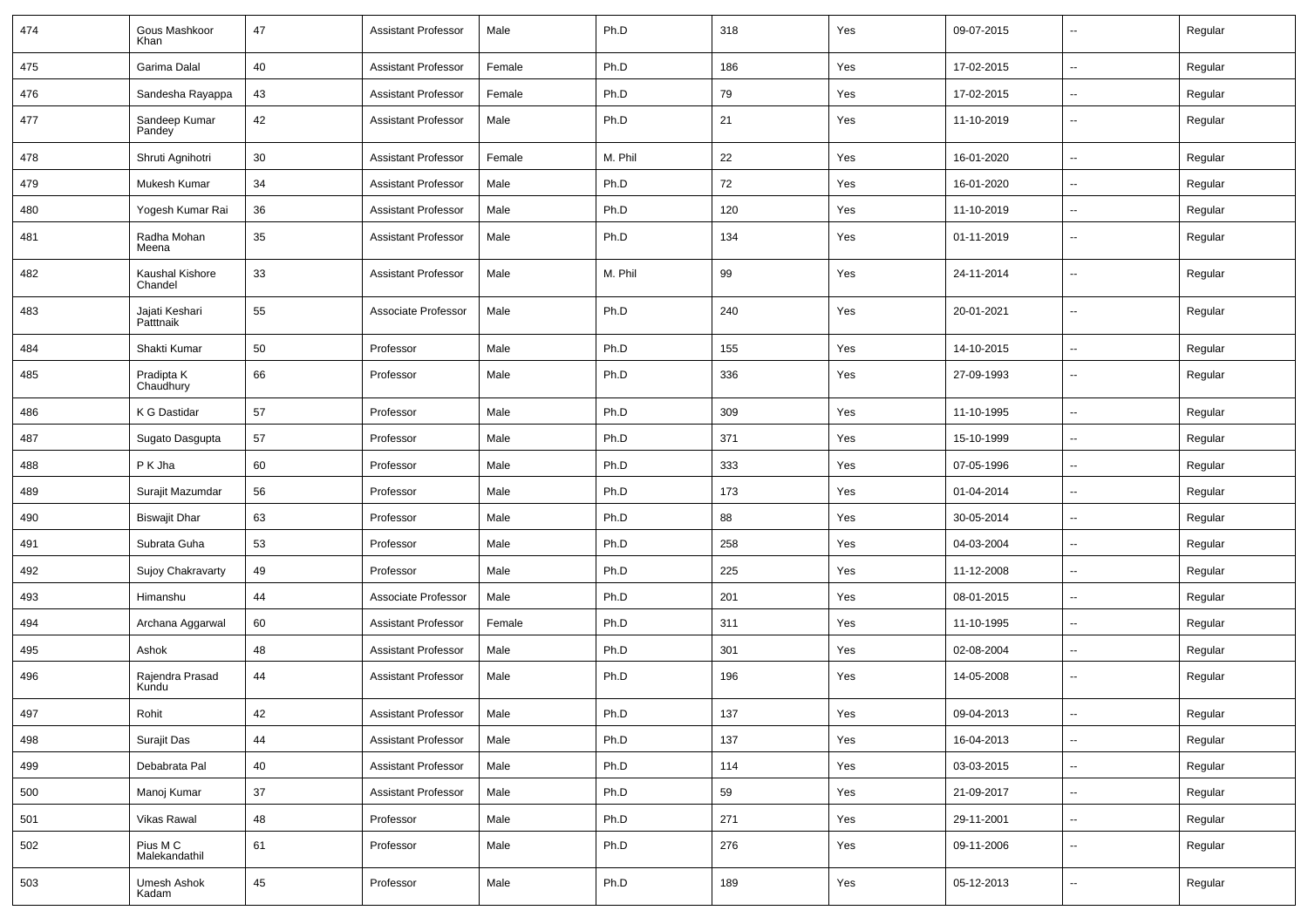| 504 | Indivar Kamtekar               | 62 | Associate Professor        | Male   | Ph.D | 266 | Yes | 01-07-1991 | $\overline{\phantom{a}}$ | Regular |
|-----|--------------------------------|----|----------------------------|--------|------|-----|-----|------------|--------------------------|---------|
| 505 | Syed Najaf Haider              | 54 | Professor                  | Male   | Ph.D | 280 | Yes | 25-05-2004 | $\overline{\phantom{a}}$ | Regular |
| 506 | Joy L K Pachuau                | 52 | Professor                  | Female | Ph.D | 285 | Yes | 06-10-1997 | $\overline{\phantom{a}}$ | Regular |
| 507 | Supriya Varma                  | 62 | Associate Professor        | Female | Ph.D | 296 | Yes | 08-01-2007 | $\overline{\phantom{a}}$ | Regular |
| 508 | Mahalakshmi R                  | 50 | Professor                  | Female | Ph.D | 269 | Yes | 20-04-1999 | $\overline{\phantom{a}}$ | Regular |
| 509 | Jyoti Atwal                    | 46 | Associate Professor        | Female | Ph.D | 238 | Yes | 05-11-2001 | Ξ.                       | Regular |
| 510 | Heeraman Tiwari                | 59 | Professor                  | Male   | Ph.D | 391 | Yes | 28-02-2000 | $\sim$                   | Regular |
| 511 | Sangeeta Dasgupta              | 56 | Associate Professor        | Female | Ph.D | 272 | Yes | 08-01-2008 | $\overline{\phantom{a}}$ | Regular |
| 512 | <b>Burton Cleetus</b>          | 46 | <b>Assistant Professor</b> | Male   | Ph.D | 176 | Yes | 11-01-2013 | $\overline{\phantom{a}}$ | Regular |
| 513 | S Gunasekaran                  | 45 | <b>Assistant Professor</b> | Male   | Ph.D | 156 | Yes | 02-09-2015 | $\overline{\phantom{a}}$ | Regular |
| 514 | Nonica Datta                   | 54 | Associate Professor        | Female | Ph.D | 314 | Yes | 31-07-2015 | $\overline{\phantom{a}}$ | Regular |
| 515 | Jangkhomang Guite              | 44 | <b>Assistant Professor</b> | Male   | Ph.D | 145 | Yes | 04-08-2015 | Ξ.                       | Regular |
| 516 | Shonaleeka Kaul                | 43 | Associate Professor        | Female | Ph.D | 193 | Yes | 13-05-2016 | $\sim$                   | Regular |
| 517 | Ranjeeta Dutta                 | 50 | Associate Professor        | Female | Ph.D | 218 | Yes | 05-05-2016 | $\overline{\phantom{a}}$ | Regular |
| 518 | Rajat Datta                    | 65 | Professor                  | Male   | Ph.D | 509 | Yes | 16-04-1992 | $\overline{\phantom{a}}$ | Regular |
| 519 | Radhika Singha                 | 65 | Professor                  | Female | Ph.D | 380 | Yes | 01-01-2002 | --                       | Regular |
| 520 | Sucheta Mahajan                | 63 | Professor                  | Female | Ph.D | 330 | Yes | 04-03-2005 | $\overline{\phantom{a}}$ | Regular |
| 521 | Kum Kum Roy                    | 64 | Professor                  | Female | Ph.D | 456 | Yes | 26-05-1999 | $\sim$                   | Regular |
| 522 | <b>Birendra Nath</b><br>Prasad | 45 | <b>Assistant Professor</b> | Male   | Ph.D | 208 | Yes | 26-10-2017 | ⊷.                       | Regular |
| 523 | Dwaipayan<br>Bhattacharya      | 61 | Professor                  | Male   | Ph.D | 243 | Yes | 22-07-2015 | $\sim$                   | Regular |
| 524 | Gurpreet Mahajan               | 67 | Professor                  | Female | Ph.D | 423 | Yes | 06-06-1986 | Ξ.                       | Regular |
| 525 | P R Kanungo                    | 67 | Professor                  | Male   | Ph.D | 219 | Yes | 11-06-2003 | $\overline{\phantom{a}}$ | Regular |
| 526 | Vidhu Verma                    | 59 | Professor                  | Female | Ph.D | 291 | Yes | 30-06-2003 | Щ,                       | Regular |
| 527 | Anupama Roy                    | 56 | Professor                  | Female | Ph.D | 239 | Yes | 15-10-2008 | $\overline{\phantom{a}}$ | Regular |
| 528 | Shefali Jha                    | 60 | Professor                  | Female | Ph.D | 267 | Yes | 23-06-2003 | --                       | Regular |
| 529 | Narender Kumar                 | 50 | Professor                  | Male   | Ph.D | 234 | Yes | 11-03-2014 |                          | Regular |
| 530 | Manindra Nath<br>Thakur        | 57 | Associate Professor        | Male   | Ph.D | 241 | Yes | 18-08-2006 | $\sim$                   | Regular |
| 531 | Papia Sengupta                 | 45 | Assistant Professor        | Female | Ph.D | 240 | Yes | 03-08-2015 | $\sim$                   | Regular |
| 532 | Ajay Gudavarthy                | 47 | Associate Professor        | Male   | Ph.D | 228 | Yes | 05-09-2006 | $\sim$                   | Regular |
| 533 | Amir Ali                       | 47 | <b>Assistant Professor</b> | Male   | Ph.D | 179 | Yes | 17-10-2007 | н.                       | Regular |
| 534 | Rajarshi Dasgupta              | 51 | <b>Assistant Professor</b> | Male   | Ph.D | 191 | Yes | 01-10-2008 | $\sim$                   | Regular |
| 535 | Rinku Lamba                    | 47 | <b>Assistant Professor</b> | Female | Ph.D | 155 | Yes | 06-10-2008 | $\sim$                   | Regular |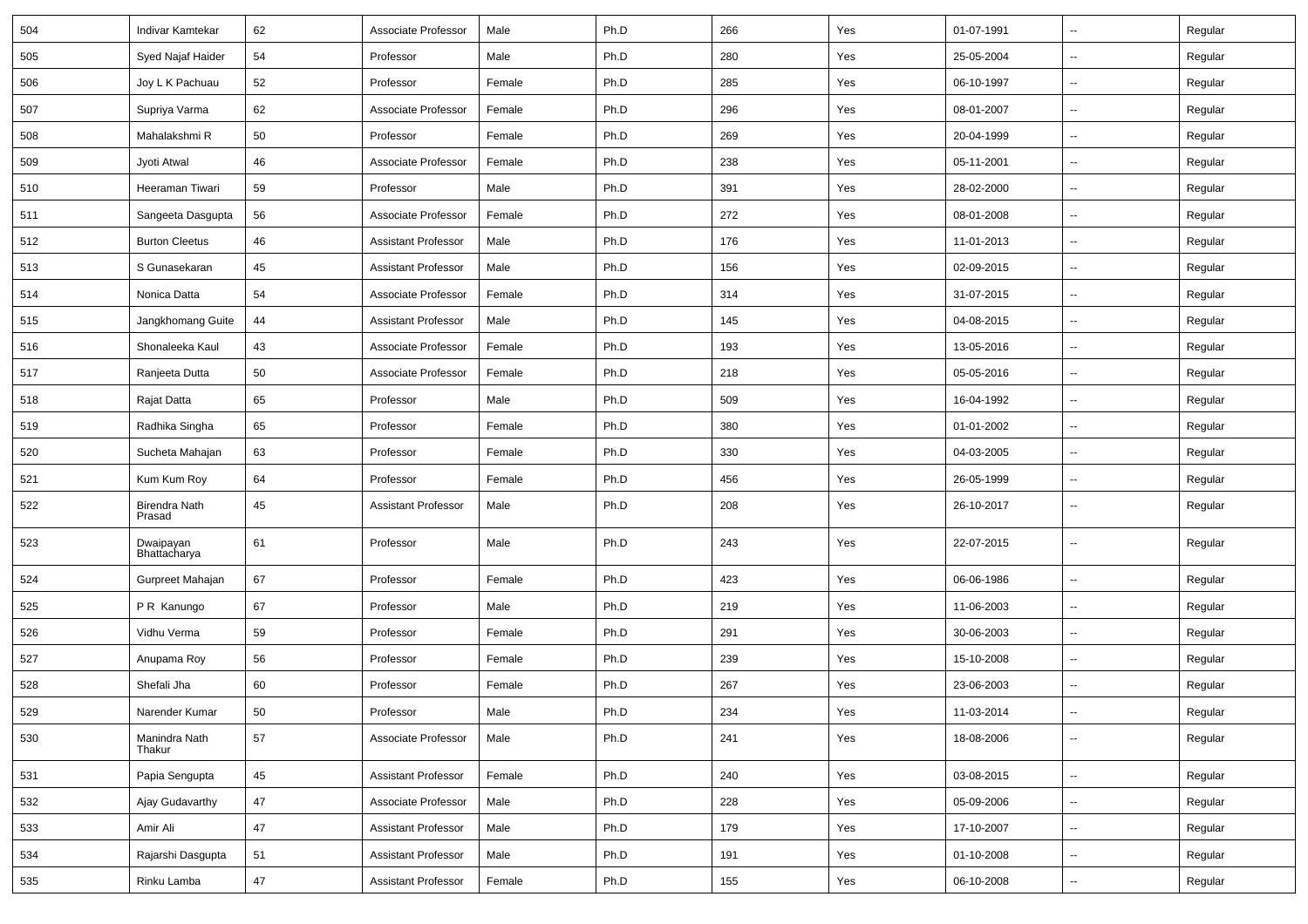| 536 | Sudhir Kumar<br>Suthar       | 41 | <b>Assistant Professor</b> | Male   | Ph.D | 148 | Yes | 29-05-2013 | $\overline{\phantom{a}}$ | Regular |
|-----|------------------------------|----|----------------------------|--------|------|-----|-----|------------|--------------------------|---------|
| 537 | Harish S Wankhede            | 42 | <b>Assistant Professor</b> | Male   | Ph.D | 239 | Yes | 29-10-2014 | $\overline{\phantom{a}}$ | Regular |
| 538 | V Bijukumar                  | 48 | Associate Professor        | Male   | Ph.D | 213 | Yes | 09-06-2014 | н.                       | Regular |
| 539 | Tapan Kumar Bihari           | 38 | <b>Assistant Professor</b> | Male   | Ph.D | 96  | Yes | 15-05-2017 | -−                       | Regular |
| 540 | Asha Sarangi                 | 58 | Professor                  | Female | Ph.D | 231 | Yes | 05-06-2003 | $\overline{\phantom{a}}$ | Regular |
| 541 | T G Suresh                   | 53 | Associate Professor        | Male   | Ph.D | 276 | Yes | 05-06-2003 | -−                       | Regular |
| 542 | Jubilee Shangrei             | 42 | <b>Assistant Professor</b> | Male   | Ph.D | 151 | Yes | 15-05-2015 | ⊷.                       | Regular |
| 543 | Modho Govind                 | 50 | Professor                  | Male   | Ph.D | 273 | Yes | 11-03-2005 | $\overline{\phantom{a}}$ | Regular |
| 544 | Saradindu Bhaduri            | 47 | Associate Professor        | Male   | Ph.D | 237 | Yes | 20-10-2003 | $\overline{\phantom{a}}$ | Regular |
| 545 | Rajbeer Singh                | 46 | <b>Assistant Professor</b> | Male   | Ph.D | 157 | Yes | 01-08-2013 | -−                       | Regular |
| 546 | Reeta Sony AL                | 43 | <b>Assistant Professor</b> | Female | Ph.D | 125 | Yes | 14-07-2017 | --                       | Regular |
| 547 | Anamika                      | 38 | <b>Assistant Professor</b> | Female | Ph.D | 169 | Yes | 25-03-2020 | --                       | Regular |
| 548 | Sachidanand Sinha            | 63 | Professor                  | Male   | Ph.D | 401 | Yes | 04-04-1988 | $\sim$                   | Regular |
| 549 | Amaresh Dubey                | 62 | Professor                  | Male   | Ph.D | 405 | Yes | 01-11-2008 | н.                       | Regular |
| 550 | Amit Thorat                  | 46 | <b>Assistant Professor</b> | Male   | Ph.D | 133 | Yes | 02-09-2015 | -−                       | Regular |
| 551 | Purva Yadav                  | 38 | <b>Assistant Professor</b> | Female | Ph.D | 77  | Yes | 13-11-2015 | -−                       | Regular |
| 552 | Indrani Roy<br>Chowdhury     | 52 | Associate Professor        | Female | Ph.D | 118 | Yes | 04-11-2015 | $\overline{a}$           | Regular |
| 553 | Kaushal Kumar<br>Sharma      | 61 | Professor                  | Male   | Ph.D | 264 | Yes | 24-06-2016 | $\overline{\phantom{a}}$ | Regular |
| 554 | Milap Chand<br>Sharma        | 59 | Professor                  | Male   | Ph.D | 301 | Yes | 19-08-1999 | $\overline{a}$           | Regular |
| 555 | Deepak Kumar<br>Mishra       | 51 | Professor                  | Male   | Ph.D | 202 | Yes | 08-11-2004 | $\overline{a}$           | Regular |
| 556 | Milap Punia                  | 49 | Professor                  | Male   | Ph.D | 285 | Yes | 17-10-2006 | --                       | Regular |
| 557 | Seema Bathla                 | 54 | Professor                  | Female | Ph.D | 177 | Yes | 15-11-2007 | -−                       | Regular |
| 558 | Anuradha Banerjee            | 60 | Professor                  | Female | Ph.D | 290 | Yes | 08-07-1999 | $-$                      | Regular |
| 559 | S K Acharya                  | 60 | Professor                  | Male   | Ph.D | 339 | Yes | 01-01-2015 | Ξ.                       | Regular |
| 560 | Atul Sood                    | 59 | Professor                  | Male   | Ph.D | 274 | Yes | 29-11-2001 | н.                       | Regular |
| 561 | S Sreekesh                   | 57 | Associate Professor        | Male   | Ph.D | 321 | Yes | 01-03-2005 | н.                       | Regular |
| 562 | Sucharita Sen                | 58 | Professor                  | Female | Ph.D | 317 | Yes | 24-04-1997 | $\sim$                   | Regular |
| 563 | Dipendra Nath Das            | 56 | Professor                  | Male   | Ph.D | 275 | Yes | 16-10-2003 | $\sim$                   | Regular |
| 564 | Padmini Pani                 | 50 | Associate Professor        | Female | Ph.D | 213 | Yes | 24-09-2004 | н.                       | Regular |
| 565 | Bhaswati Das                 | 54 | Associate Professor        | Female | Ph.D | 175 | Yes | 06-02-2007 | $\overline{\phantom{a}}$ | Regular |
| 566 | Bikramaditya Kr<br>Choudhary | 43 | <b>Assistant Professor</b> | Male   | Ph.D | 196 | Yes | 07-05-2013 | н.                       | Regular |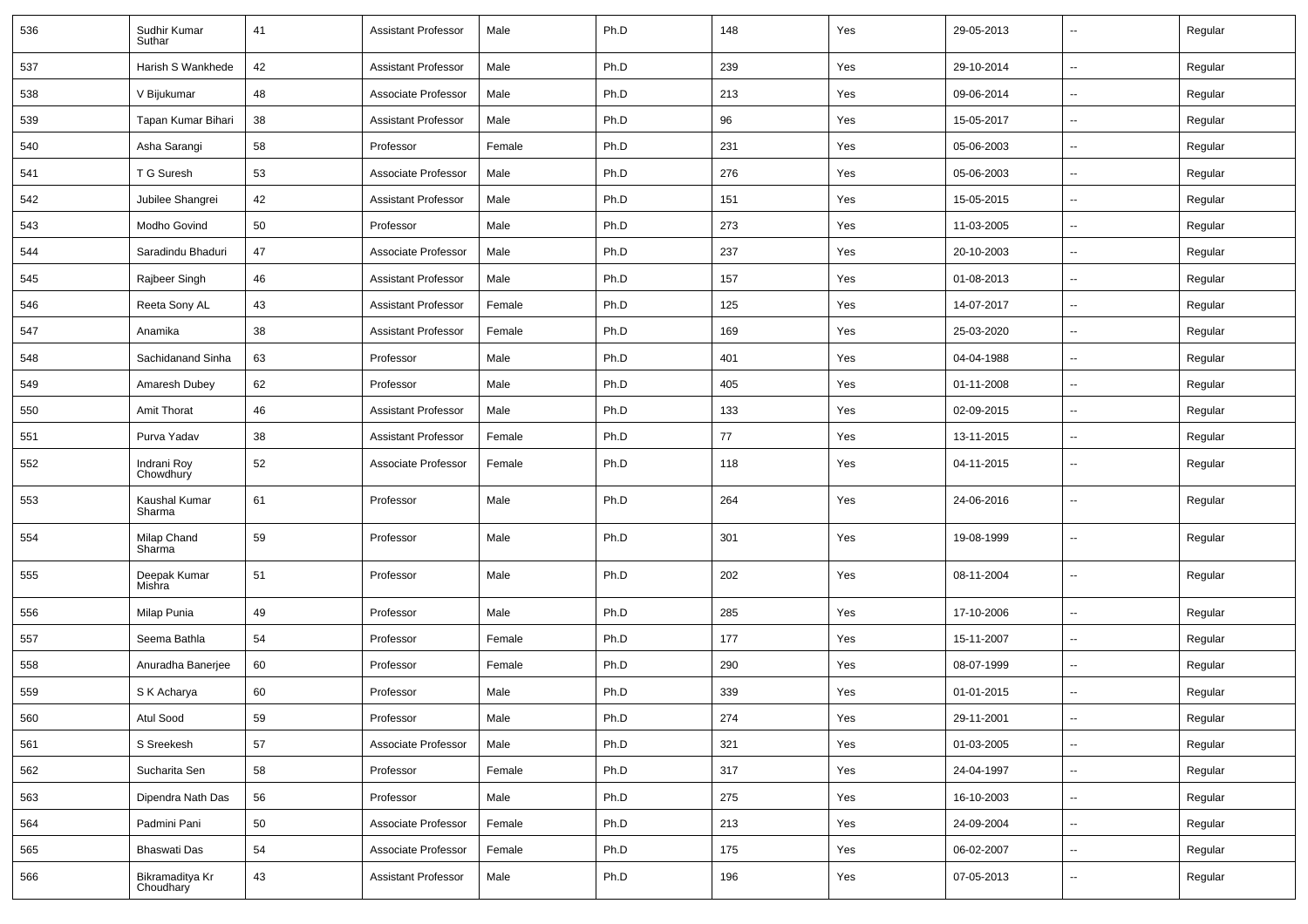| 567 | Nandita Saikia                         | 40 | <b>Assistant Professor</b> | Female | Ph.D       | 119 | Yes | 01-10-2013 | ⊷.                       | Regular |
|-----|----------------------------------------|----|----------------------------|--------|------------|-----|-----|------------|--------------------------|---------|
| 568 | Srinivas Goli                          | 37 | <b>Assistant Professor</b> | Male   | Ph.D       | 141 | Yes | 06-01-2015 | -−                       | Regular |
| 569 | Madan Mohan                            | 57 | Associate Professor        | Male   | Ph.D       | 316 | Yes | 25-03-1996 | -−                       | Regular |
| 570 | Elumalai Kannan                        | 44 | Associate Professor        | Male   | Ph.D       | 285 | Yes | 16-09-2015 | $\overline{a}$           | Regular |
| 571 | Sanjeev Sharma                         | 42 | <b>Assistant Professor</b> | Male   | Ph.D       | 90  | Yes | 04-07-2017 | -−                       | Regular |
| 572 | Suresh R                               | 44 | <b>Assistant Professor</b> | Male   | Ph.D       | 175 | Yes | 03-09-2015 | Ξ.                       | Regular |
| 573 | <b>Avijit Pathak</b>                   | 64 | Professor                  | Male   | Ph.D       | 402 | Yes | 12-03-1990 | ⊷.                       | Regular |
| 574 | Maitrayee<br>Chaudhary                 | 64 | Professor                  | Female | Ph.D       | 415 | Yes | 01-02-1990 | -−                       | Regular |
| 575 | Susan Visvanathan                      | 64 | Professor                  | Female | Ph.D       | 352 | Yes | 01-05-1997 | $\overline{\phantom{a}}$ | Regular |
| 576 | Surinder Singh<br>Jodhka               | 60 | Professor                  | Male   | Ph.D       | 373 | Yes | 12-12-2001 | $\overline{\phantom{a}}$ | Regular |
| 577 | Nilika Mehrotra                        | 56 | Professor                  | Female | Ph.D       | 306 | Yes | 14-12-1999 | $\sim$                   | Regular |
| 578 | Sujatha V                              | 56 | Professor                  | Female | Ph.D       | 252 | Yes | 10-01-2005 | $\overline{\phantom{a}}$ | Regular |
| 579 | <b>Vivek Kumar</b>                     | 55 | Professor                  | Male   | Ph.D       | 250 | Yes | 13-11-2001 | --                       | Regular |
| 580 | Harish Naraindas                       | 62 | Professor                  | Male   | Ph.D       | 278 | Yes | 26-07-2004 | Ξ.                       | Regular |
| 581 | Amit K Sharma                          | 58 | Associate Professor        | Male   | Ph.D       | 321 | Yes | 02-12-1989 | $\overline{\phantom{a}}$ | Regular |
| 582 | <b>Gurram Srinivas</b>                 | 49 | Associate Professor        | Male   | Ph.D       | 199 | Yes | 01-09-2006 | н.                       | Regular |
| 583 | Divya Vaid                             | 41 | <b>Assistant Professor</b> | Female | Ph.D       | 173 | Yes | 01-10-2012 | -−                       | Regular |
| 584 | Ratheesh Kumar P<br>Κ                  | 46 | <b>Assistant Professor</b> | Male   | Ph.D       | 171 | Yes | 26-06-2014 | --                       | Regular |
| 585 | Manoj Kumar Jena                       | 47 | Associate Professor        | Male   | Ph.D       | 181 | Yes | 18-12-2017 | --                       | Regular |
| 586 | Prakasha Chandra<br>Sahoo              | 40 | <b>Assistant Professor</b> | Male   | Ph.D       | 100 | Yes | 13-12-2017 | --                       | Regular |
| 587 | Asheesh Kumar                          | 41 | <b>Assistant Professor</b> | Male   | Ph.D       | 73  | Yes | 15-03-2018 | --                       | Regular |
| 588 | Angomcha Bimol<br>Akoijam              | 54 | Associate Professor        | Male   | Ph.D       | 251 | Yes | 01-10-2008 | $\mathbf{u}$             | Regular |
| 589 | L Lam Khan Piang                       | 46 | <b>Assistant Professor</b> | Male   | Ph.D       | 186 | Yes | 18-10-2012 | $\overline{\phantom{a}}$ | Regular |
| 590 | Phirmi Bodo                            | 38 | <b>Assistant Professor</b> | Female | Ph.D       | 88  | Yes | 16-03-2020 | Ξ.                       | Regular |
| 591 | Nemthianngai Guite                     | 42 | Associate Professor        | Female | Ph.D       | 131 | Yes | 25-07-2016 | $\sim$                   | Regular |
| 592 | Rajib Dasgupta                         | 54 | Professor                  | Male   | Ph.D       | 285 | Yes | 15-10-2003 | н.                       | Regular |
| 593 | Ramila Bisht                           | 54 | Professor                  | Female | Ph.D       | 218 | Yes | 01-07-2008 | $\overline{\phantom{a}}$ | Regular |
| 594 | Sunita Reddy                           | 51 | Associate Professor        | Female | Ph.D       | 258 | Yes | 11-03-2004 | $\sim$                   | Regular |
| 595 | Ghodajkar<br>Prachinkumar<br>Rajeshrao | 41 | <b>Assistant Professor</b> | Male   | <b>MPH</b> | 184 | Yes | 21-05-2013 | $\overline{\phantom{a}}$ | Regular |
| 596 | Vikas Bajpai                           | 53 | <b>Assistant Professor</b> | Male   | M.D        | 245 | Yes | 17-04-2014 | н.                       | Regular |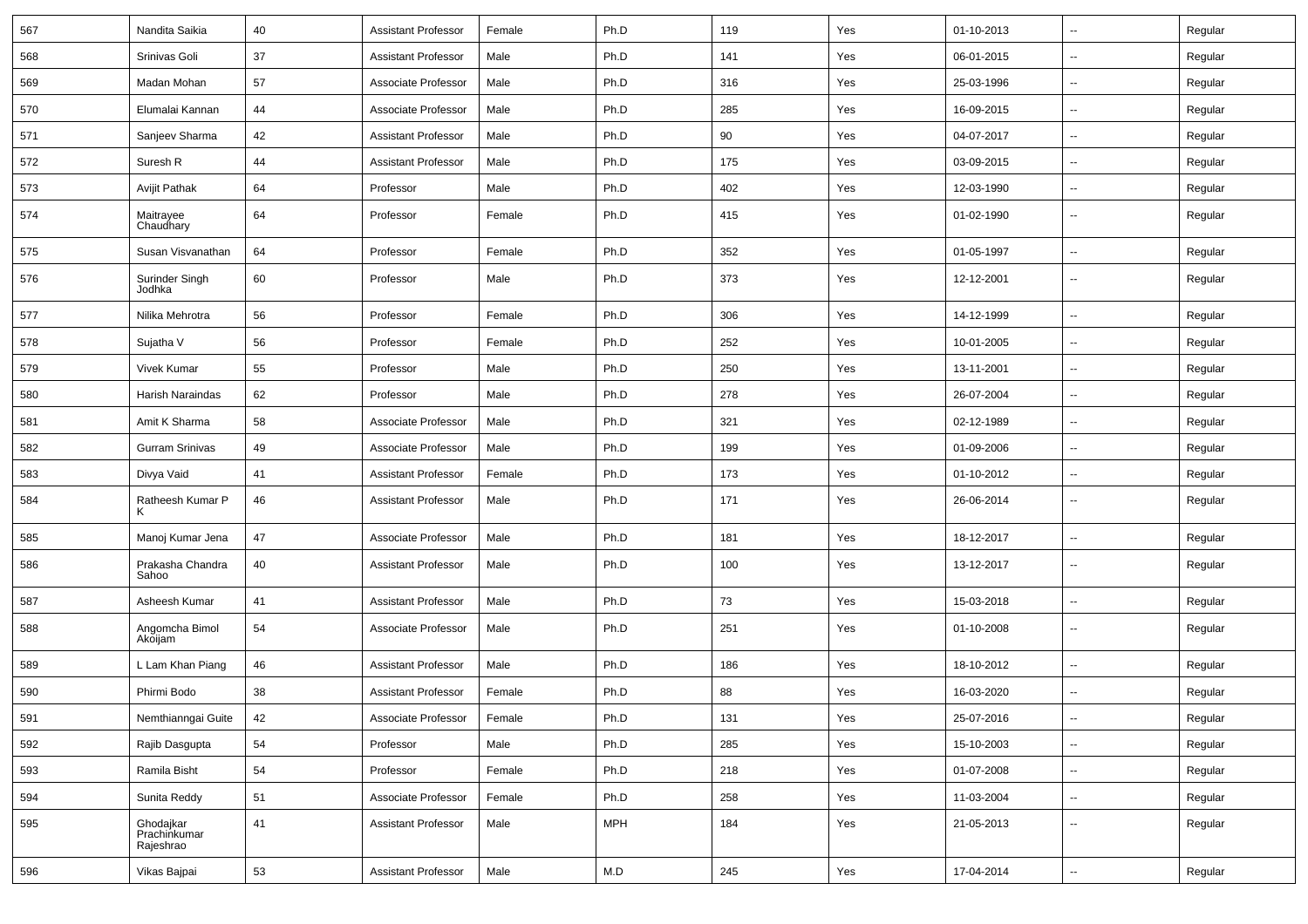| 597 | Rama V Baru                  | 62 | Professor                  | Female | Ph.D | 342 | Yes | 01-03-1994 |                          | Regular |
|-----|------------------------------|----|----------------------------|--------|------|-----|-----|------------|--------------------------|---------|
| 598 | Ritu Priya Mehrotra          | 61 | Professor                  | Female | Ph.D | 369 | Yes | 12-12-1990 | --                       | Regular |
| 599 | Sanghmitra Sheel<br>Acharya  | 59 | Professor                  | Female | Ph.D | 311 | Yes | 29-10-1999 | $\overline{\phantom{a}}$ | Regular |
| 600 | Dhruv Raina                  | 65 | Professor                  | Male   | Ph.D | 234 | Yes | 22-03-2002 | --                       | Regular |
| 601 | Minati Panda                 | 56 | Professor                  | Female | Ph.D | 297 | Yes | 24-04-1999 | --                       | Regular |
| 602 | Saumen<br>Chattopadhya       | 56 | Professor                  | Male   | Ph.D | 326 | Yes | 01-04-2004 | $\overline{\phantom{a}}$ | Regular |
| 603 | S Srinivasa Rao              | 53 | Associate Professor        | Male   | Ph.D | 289 | Yes | 20-04-1999 | $\overline{\phantom{a}}$ | Regular |
| 604 | Arvind Kumar<br>Mishra       | 54 | <b>Assistant Professor</b> | Male   | Ph.D | 328 | Yes | 01-11-2007 | $\overline{\phantom{a}}$ | Regular |
| 605 | Parimala V Rao               | 59 | <b>Assistant Professor</b> | Female | Ph.D | 309 | Yes | 18-09-2008 | $\overline{\phantom{a}}$ | Regular |
| 606 | Suresh Babu G S              | 45 | <b>Assistant Professor</b> | Male   | Ph.D | 220 | Yes | 20-12-2013 | --                       | Regular |
| 607 | Pradeep Kumar<br>Choudhury   | 38 | <b>Assistant Professor</b> | Male   | Ph.D | 123 | Yes | 04-08-2015 | $\overline{\phantom{a}}$ | Regular |
| 608 | Smita Sirker                 | 45 | Associate Professor        | Female | Ph.D | 207 | Yes | 01-04-2016 | -−                       | Regular |
| 609 | Raghwendra Pratap<br>Singh   | 63 | Professor                  | Male   | Ph.D | 273 | Yes | 20-04-1999 | ۵.                       | Regular |
| 610 | <b>Bhagat Oinam</b>          | 54 | Professor                  | Male   | Ph.D | 281 | Yes | 11-05-2004 | $\overline{a}$           | Regular |
| 611 | Monidipa Sen                 | 57 | Associate Professor        | Female | Ph.D | 306 | Yes | 25-03-2004 | --                       | Regular |
| 612 | Ajay Verma                   | 47 | Associate Professor        | Male   | Ph.D | 211 | Yes | 14-02-2014 | $\overline{\phantom{a}}$ | Regular |
| 613 | <b>Bhaskarjit Neog</b>       | 41 | <b>Assistant Professor</b> | Male   | Ph.D | 131 | Yes | 01-10-2012 | $\overline{\phantom{a}}$ | Regular |
| 614 | Bindu Puri                   | 56 | Professor                  | Female | Ph.D | 277 | Yes | 02-11-2015 | --                       | Regular |
| 615 | Khangembam<br>Romesh Singh   | 45 | <b>Assistant Professor</b> | Male   | Ph.D | 95  | Yes | 17-07-2017 | $\overline{\phantom{a}}$ | Regular |
| 616 | Ajay Kumar                   | 56 | Associate Professor        | Male   | Ph.D | 273 | Yes | 02-08-2006 | $\overline{\phantom{a}}$ | Regular |
| 617 | G Arunima                    | 57 | Professor                  | Female | Ph.D | 347 | Yes | 11-10-2006 | --                       | Regular |
| 618 | Lata Singh                   | 60 | Associate Professor        | Female | Ph.D | 256 | Yes | 01-05-2014 | --                       | Regular |
| 619 | Mallarika Sinha Roy          | 44 | <b>Assistant Professor</b> | Female | Ph.D | 155 | Yes | 04-10-2012 | $\overline{\phantom{a}}$ | Regular |
| 620 | Papori Bora                  | 43 | <b>Assistant Professor</b> | Female | Ph.D | 122 | Yes | 23-07-2013 | $\overline{\phantom{a}}$ | Regular |
| 621 | Navaneetha Mokil<br>Maruthur | 42 | <b>Assistant Professor</b> | Female | Ph.D | 135 | Yes | 20-06-2014 | $\overline{\phantom{a}}$ | Regular |
| 622 | Yagati Chinna Rao            | 54 | Professor                  | Male   | Ph.D | 273 | Yes | 01-08-1996 | $\overline{\phantom{a}}$ | Regular |
| 623 | Anuja                        | 41 | <b>Assistant Professor</b> | Female | Ph.D | 147 | Yes | 01-11-2017 | $\sim$                   | Regular |
| 624 | Pranav Kumar                 | 42 | <b>Assistant Professor</b> | Male   | Ph.D | 138 | Yes | 02-11-2017 | $\sim$                   | Regular |
| 625 | Veeragoni Shirisha           | 46 | <b>Assistant Professor</b> | Female | Ph.D | 132 | Yes | 07-02-2020 | $\overline{\phantom{a}}$ | Regular |
| 626 | Sujith Kumar Parayil         | 48 | <b>Assistant Professor</b> | Male   | Ph.D | 173 | Yes | 02-04-2014 | ₩,                       | Regular |